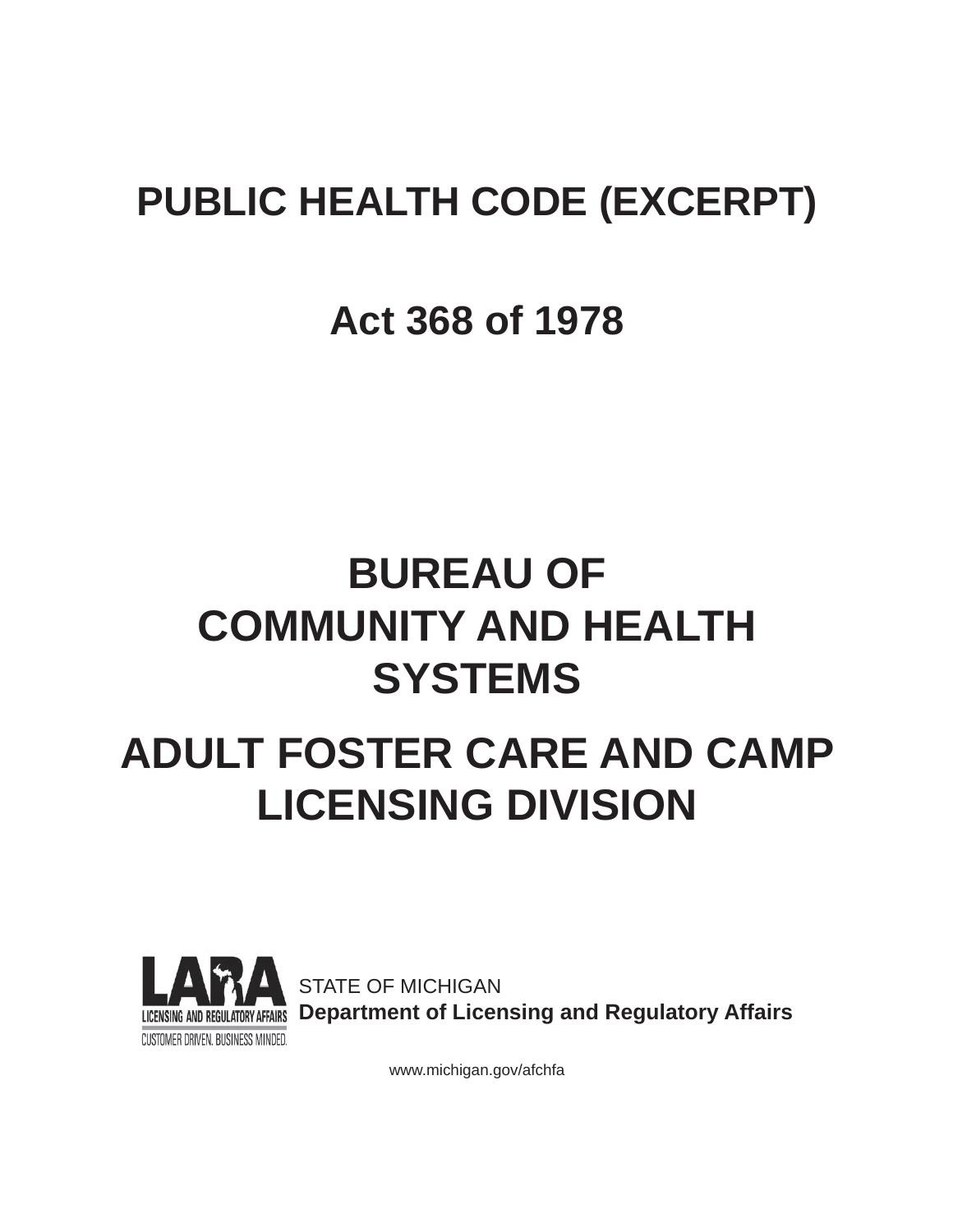#### **TABLE OF CONTENTS**

## **PUBLIC HEALTH CODE (EXCERPT)**

#### **Act 368 of 1978**

#### ARTICLE 17

#### FACILITIES AND AGENCIES

## PART 201 GENERAL PROVISIONS

| 333.20101 |                                                                                                                                                 |  |
|-----------|-------------------------------------------------------------------------------------------------------------------------------------------------|--|
| 333.20102 |                                                                                                                                                 |  |
| 333.20104 |                                                                                                                                                 |  |
| 333.20106 |                                                                                                                                                 |  |
| 333.20108 |                                                                                                                                                 |  |
| 333.20109 |                                                                                                                                                 |  |
| 333.20115 | Rules defining or differentiating health facility or agency;                                                                                    |  |
|           | republication of certain rules; waiver or modification; "abortion" defined 4                                                                    |  |
| 333.20131 | Comprehensive system of licensure and certification; establishment;<br>purpose; certification of health facility or agency; coordination,       |  |
| 333.20132 | Regulation of medical or surgical treatment prohibited;                                                                                         |  |
|           | control of communicable diseases; protection of individuals receiving<br>care and services; standards for inpatient food service establishment; |  |
|           |                                                                                                                                                 |  |
| 333.20141 | Health facility or agency; license required; eligibility to participate                                                                         |  |
|           | in federal or state health program; personnel; services; and equipment;                                                                         |  |
|           |                                                                                                                                                 |  |
| 333.20142 | Application for licensure and certification; form;                                                                                              |  |
|           | certifying accuracy of information; disclosures, reports; and notices;                                                                          |  |
|           |                                                                                                                                                 |  |
| 333.20143 | Compliance as condition to issuance of license, certificate, or                                                                                 |  |
|           |                                                                                                                                                 |  |
|           |                                                                                                                                                 |  |
| 333.20145 | Construction permit; certificate of need as condition of issuance; rules;                                                                       |  |
|           | information required for project not requiring certificate of need;                                                                             |  |
|           | review and approval of architectural plans and narrative; waiver; fee;                                                                          |  |
|           |                                                                                                                                                 |  |
| 333.20151 |                                                                                                                                                 |  |
| 333.20152 | Certification by licensee; developing facilities and programs of care;                                                                          |  |
|           |                                                                                                                                                 |  |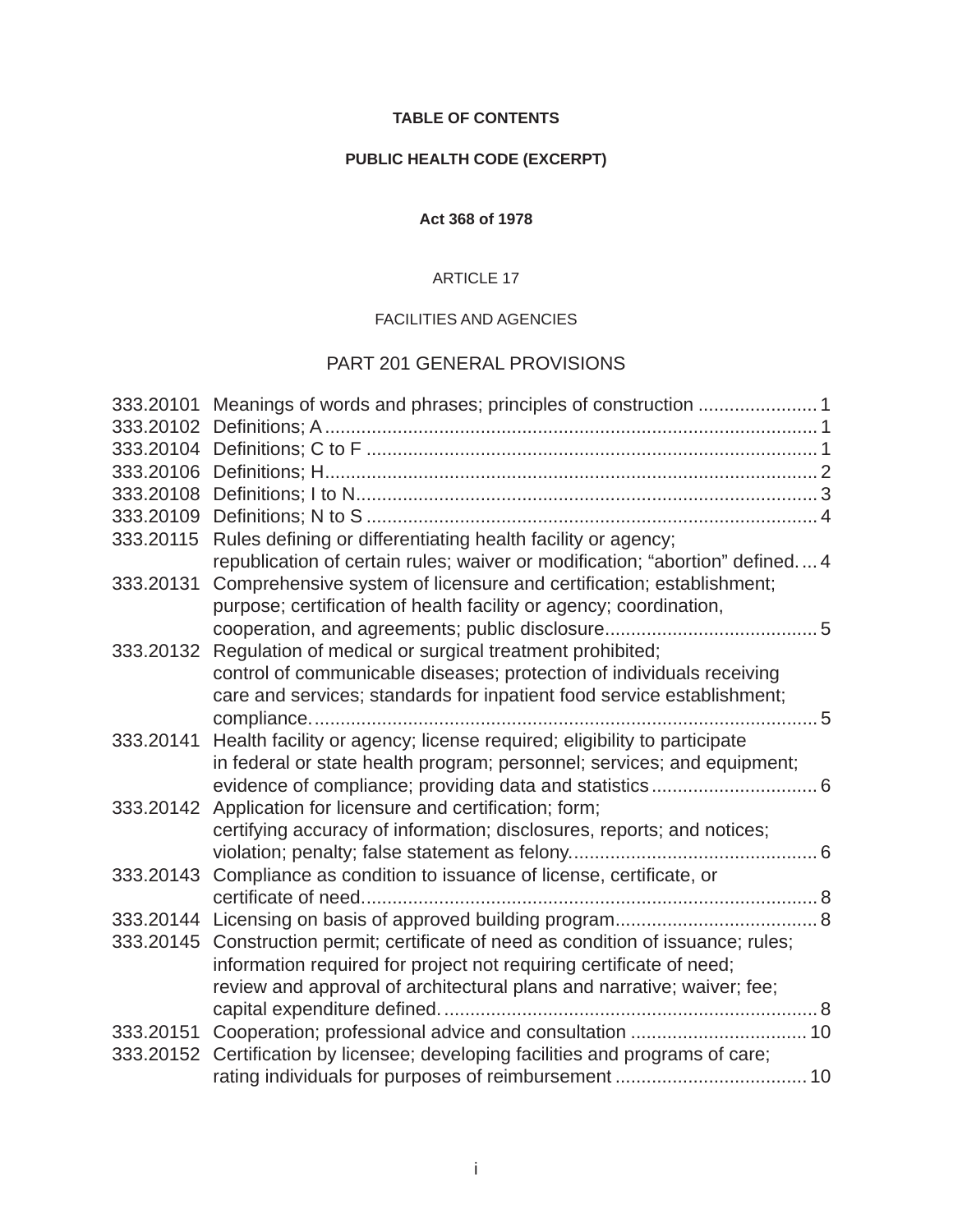|                                                                                          | 333.20155 Visits to health facilities and agencies, clinical laboratories,                                                                            |
|------------------------------------------------------------------------------------------|-------------------------------------------------------------------------------------------------------------------------------------------------------|
|                                                                                          | nursing homes, hospices, and hospitals; purposes; waiver;                                                                                             |
|                                                                                          | confidentiality of accreditation information; limitation and effect;                                                                                  |
|                                                                                          | consultation engineering survey; summary of substantial noncompliance or                                                                              |
|                                                                                          | deficiencies and hospital response; investigations or inspections;                                                                                    |
|                                                                                          | prior notice; misdemeanor; consultation visits; record; periodic reports;                                                                             |
|                                                                                          | access to documents; confidentiality; disclosure and copies of records;                                                                               |
|                                                                                          | delegation of function; voluntary inspections; forwarding evidence of                                                                                 |
|                                                                                          |                                                                                                                                                       |
| 333.20156                                                                                | Entering premises of applicant or licensee; enforcement of rules;                                                                                     |
|                                                                                          | certificate of approval from state fire marshal division; applicability of                                                                            |
|                                                                                          |                                                                                                                                                       |
| 333.20161                                                                                | Fees and assessments for health facility and agency licenses and                                                                                      |
|                                                                                          | certificates of need; surcharge; fee for provisional license or                                                                                       |
|                                                                                          | temporary permit; fee to recover cost of proficiency evaluation samples;                                                                              |
|                                                                                          | fee for reissuance of clinical laboratory license; cost of licensure activities;                                                                      |
|                                                                                          | application fee for waiver under § 333.21564; travel expenses;                                                                                        |
|                                                                                          |                                                                                                                                                       |
|                                                                                          | fees for licensure or renewal under part 209; deposit of fees;<br>use of quality assurance assessment; earmarking; "medicaid" defined. .15            |
|                                                                                          | 333.20162 License; issuance; nonrenewable temporary permit; provisional license;                                                                      |
|                                                                                          | procedure for closing facility; order to licensee upon finding of                                                                                     |
|                                                                                          |                                                                                                                                                       |
|                                                                                          | noncompliance; notice hearing, and status requirements 17                                                                                             |
|                                                                                          | 333.20164 Duration of license or certification; license, certification, or<br>certificate of need nontransferable; transfer of ownership or ownership |
|                                                                                          | interest; notice; application for license and certification.  19                                                                                      |
| 333.20165                                                                                | Denying, limiting, suspending, or revoking license or certification;                                                                                  |
|                                                                                          |                                                                                                                                                       |
|                                                                                          | 333.20166 Notice of intent to deny, limit suspend, or revoke license or certification;                                                                |
|                                                                                          | service; contents; hearing; record; transcript; determination; powers of                                                                              |
|                                                                                          |                                                                                                                                                       |
|                                                                                          | department; judicial order to appear and give testimony; contempt; failure to                                                                         |
|                                                                                          | 333.20168 Emergency order limiting, suspending, or revoking license;                                                                                  |
|                                                                                          |                                                                                                                                                       |
|                                                                                          | limiting reimbursements or payments; hearing; contents of order;                                                                                      |
|                                                                                          |                                                                                                                                                       |
| 333.20170<br>333.20171                                                                   | Rules implementing article; rules promulgated under 333.21563 22                                                                                      |
|                                                                                          |                                                                                                                                                       |
|                                                                                          |                                                                                                                                                       |
|                                                                                          |                                                                                                                                                       |
| 333.20173a Health facility or agency that is nursing home, county medical care facility, |                                                                                                                                                       |
|                                                                                          | hospice, hospital that provides swing bed services, home for the aged, or                                                                             |
|                                                                                          | home health agency; employees or applicants for employment; prohibitions;                                                                             |
|                                                                                          | criminal history check; condition of continued employment;                                                                                            |
|                                                                                          | establishment of automated fingerprint identification system database;                                                                                |
|                                                                                          |                                                                                                                                                       |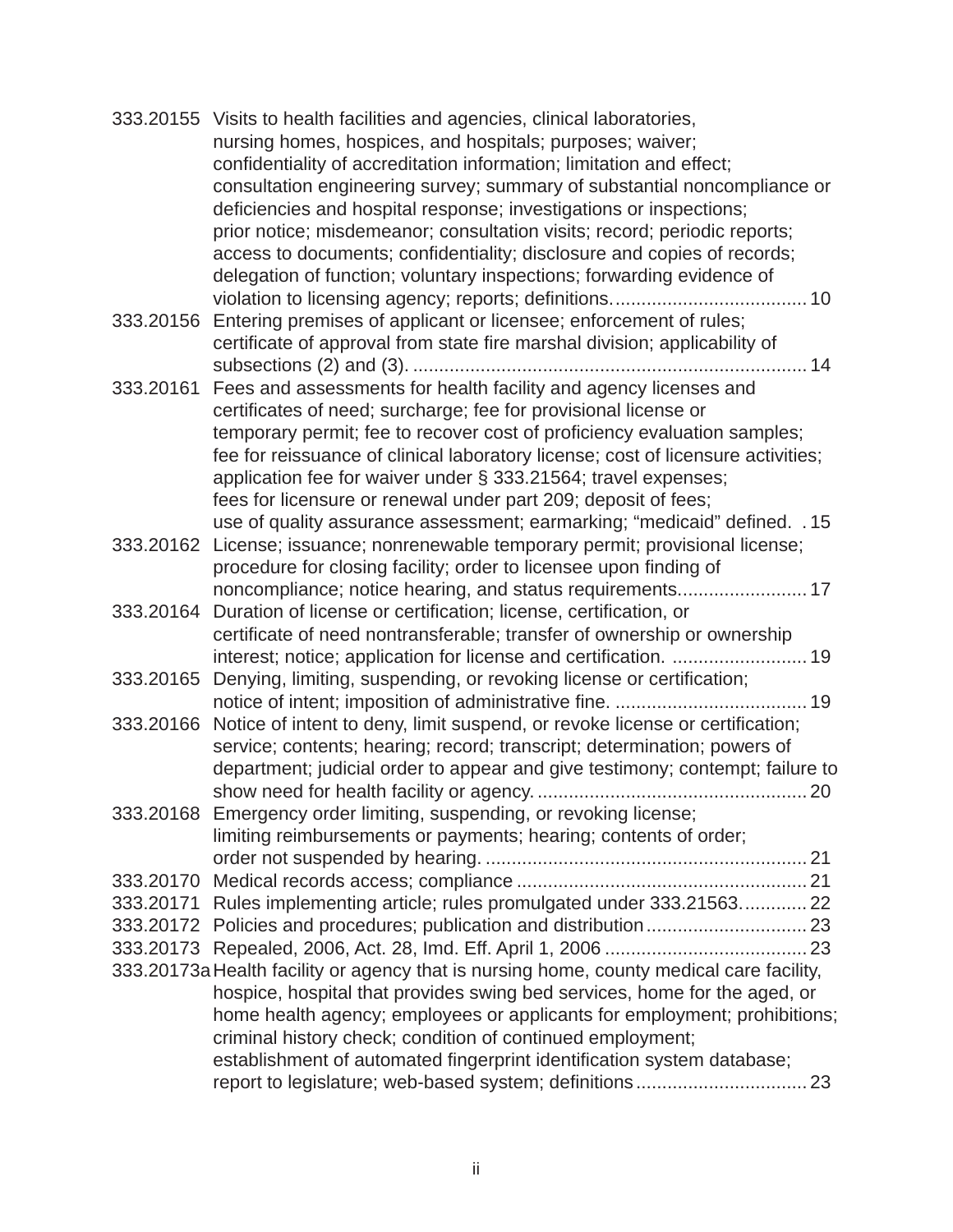|           | 333-20173b Individual disqualified or denied employment pursuant to MCL 330.1134a;                                                       |
|-----------|------------------------------------------------------------------------------------------------------------------------------------------|
|           | 333.20175 Maintaining record for each patient; wrongfully altering or<br>destroying records; noncompliance; fine; licensing and          |
|           | certification records as public records; confidentiality; disclosure;                                                                    |
|           | report or notice of disciplinary action; information provided in report;                                                                 |
|           | nature and use of certain records, data, and knowledge32                                                                                 |
|           | 333.20176 Notice of violation' investigation of complaints; notice of proposed action;                                                   |
|           | 34. 333.20176a Health facility or agency; prohibited conduct; violation; fine. 34                                                        |
|           | 333.20177 Action to restrain enjoin, or prevent establishment, maintenance, or                                                           |
|           |                                                                                                                                          |
|           | 333.20178 Nursing home, home for the aged, or county medical care facility;                                                              |
|           | description of services to patients or residents with Alzheimer's disease;                                                               |
|           |                                                                                                                                          |
|           | 333.20180 Health facility or agency; person making or assisting in originating,                                                          |
|           | investigating, or preparing report or complaint; immunity from civil or                                                                  |
|           |                                                                                                                                          |
|           |                                                                                                                                          |
|           | 333.20198 Health facility, agency inpatient facility, or residential facility;                                                           |
|           | prohibited conduct; violation as misdemeanor; penalty; nonapplicability of                                                               |
|           |                                                                                                                                          |
| 333.20201 | Policy describing rights and responsibilities of patients or residents;                                                                  |
|           | adoption; posting and distribution; contents; additional requirements;                                                                   |
|           | discharging, harassing, retaliating, or discriminating against patient                                                                   |
|           | exercising protected right; exercise of rights by patient's representative;                                                              |
|           | informing patient or resident of policy; designation of person<br>to exercise rights and responsibilities; additional patients' rights36 |
|           |                                                                                                                                          |
| 333.20203 | Guidelines; immunity; other remedies at law neither expanded nor                                                                         |
|           |                                                                                                                                          |
| 333.20211 | Summary of activities; availability of list and current inspection reports  42                                                           |

#### PART 213 HOMES FOR THE AGED

| 333.21311 License required; use of "home for aged" or similar term or abbreviation; |  |
|-------------------------------------------------------------------------------------|--|
| minimum age for admission; waiver of age limitation.  43                            |  |
| 333.21313 Owner, operator, and governing body of home for aged;                     |  |
|                                                                                     |  |
|                                                                                     |  |
| 333.21325 Removal of resident from home for the aged; conditions.  44               |  |
| 333.21331 Licensee considered consumer of tangible personal property 45             |  |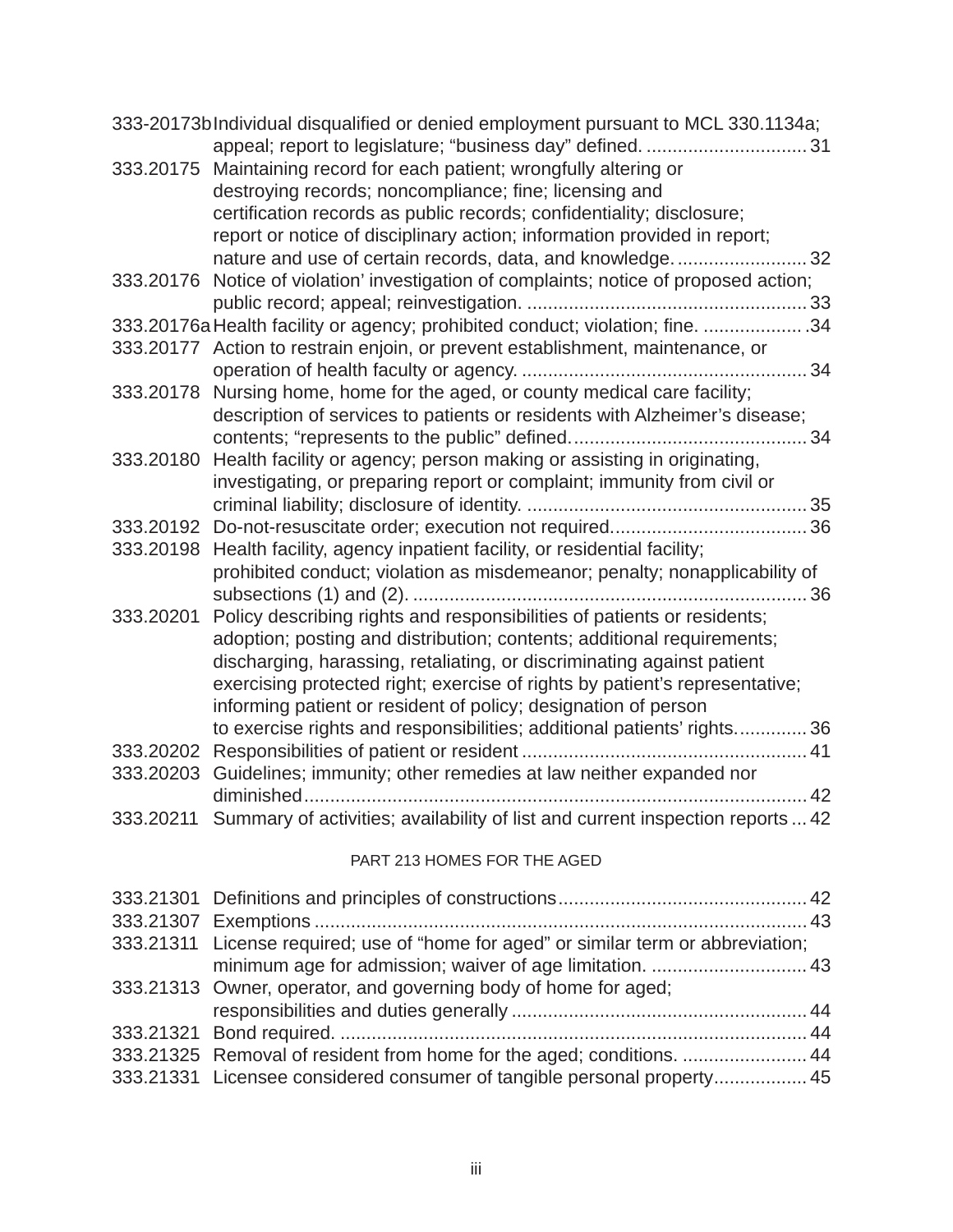| 333.21335 Requirement of emergency generator system in home for the aged 46 |
|-----------------------------------------------------------------------------|

## PART 217 NURSING HOMES

| 333.21711 License required; prohibited terms or abbreviations; license for formal or                                                                 |  |
|------------------------------------------------------------------------------------------------------------------------------------------------------|--|
|                                                                                                                                                      |  |
| 333.21715 Programs of planned and continuing nursing and medical care required;<br>nurses and physicians in charge; expiration of subsection (1)(a); |  |
|                                                                                                                                                      |  |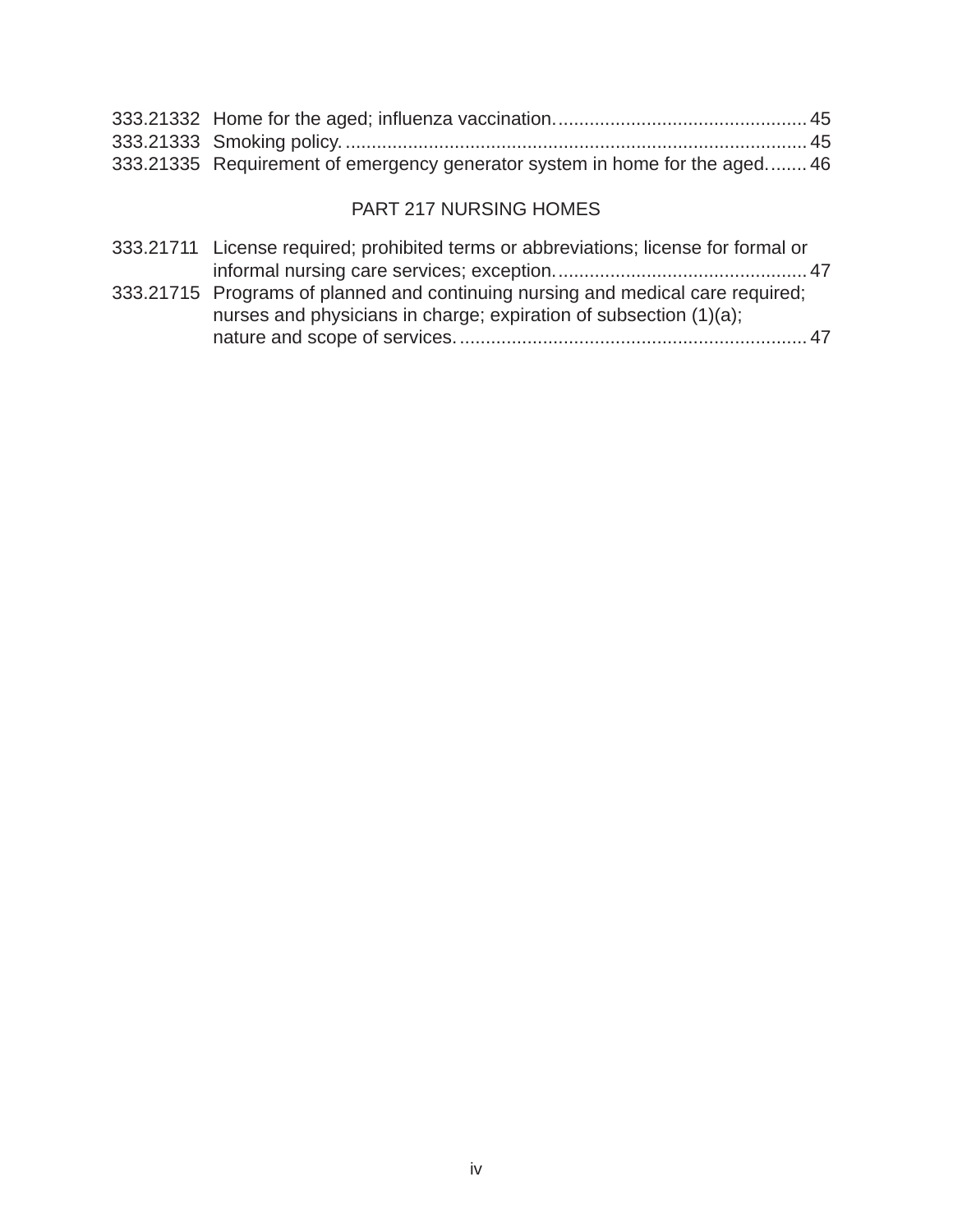## **PUBLIC HEALTH CODE (EXCERPT)**

#### **Act 368 of 1978**

ARTICLE 17 FACILITIES AND AGENCIES

## PART 201 GENERAL PROVISIONS

#### **333.20101 Meanings of words and phrases; principles of construction.**

(1) The words and phrases defined in sections 20102 to 20109 apply to all parts in this article except part 222 and have the meanings ascribed to them in those sections.

(2) In addition, article 1 contains general definitions and principles of construction applicable to all articles in this code.

**History:** 1978, Act 368, Eff. Sept. 30, 1978 ;—Am. 1988, Act 332, Eff. Oct. 1, 1988.

#### **333.20102 Defi nitions; A.**

(1) "Advisory commission" means the health facilities and agencies advisory commission created in section 20121.

(2) "Aircraft transport operation" means that term as defined in section 20902.

(3) "Ambulance operation" means that term as defined in section 20902.

(4) "Attending physician" means the physician selected by, or assigned to, the patient and who has primary responsibility for the treatment and care of the patient.

(5) "Authorized representative" means the individual designated in writing by the board of directors of the corporation or by the owner or person with legal authority to act on behalf of the company or organization on licensing matters. The authorized representative who is not an owner or licensee shall not sign the original license application or amendments to the application.

**History:** 1978, Act 368, Eff. Sept. 30, 1978 ;—Am. 1978, Act 493, Eff. Mar. 30, 1979 ;—Am. 1981, Act 79, Imd. Eff. June 30, 1981 ;—Am. 1990, Act 179, Imd. Eff. July 2, 1990 ;--2010, Act 1102, Eff. Dec. 22, 2010.

#### **333.20104 Defi nitions; C to F.**

 $(1)$  "Certification" means the issuance of a document by the department to a health facility or agency attesting to the fact that the facility or agency meets both of the following: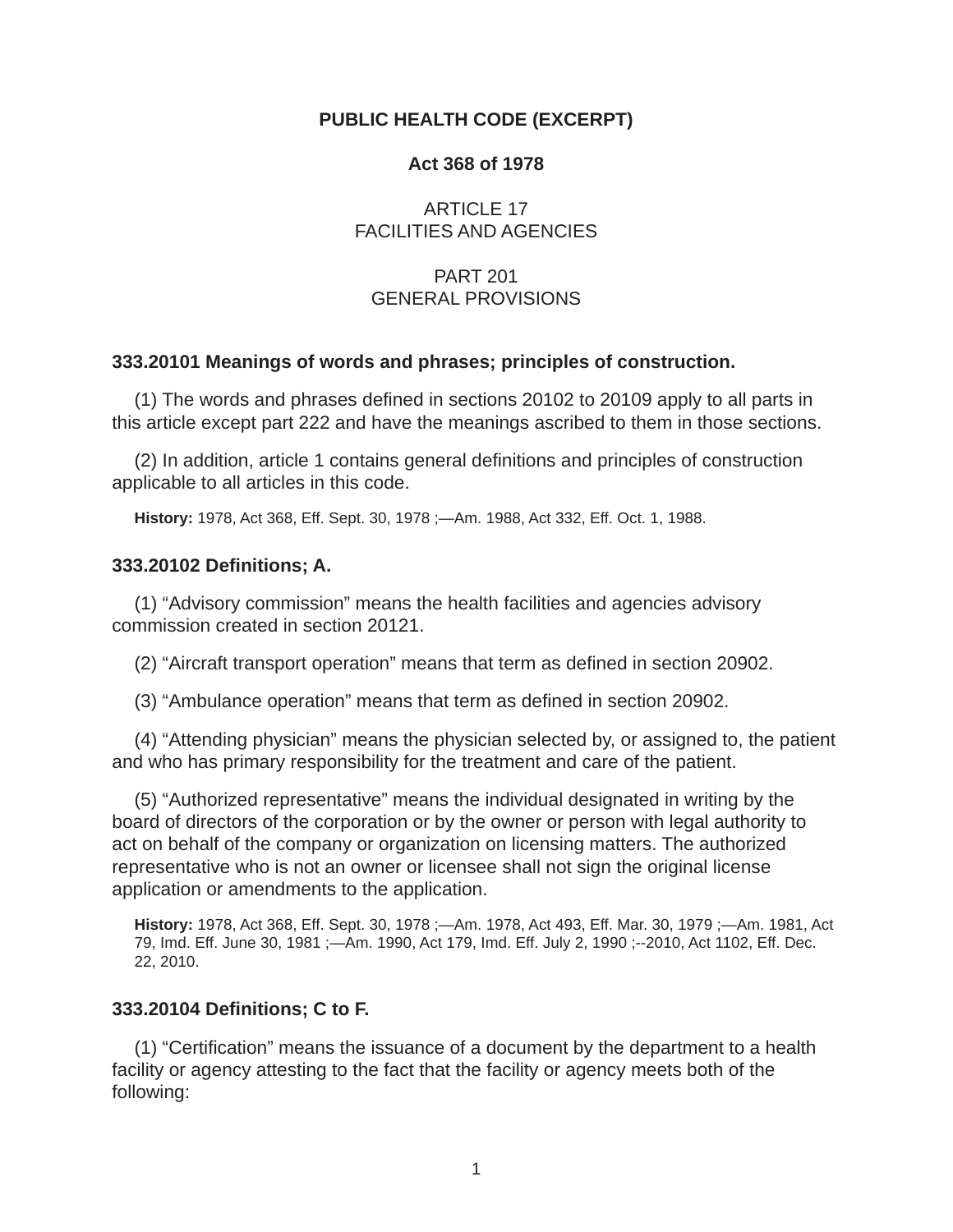(a) It complies with applicable statutory and regulatory requirements and standards.

(b) It is eligible to participate as a provider of care and services in a specific federal or state health program.

(2) "Clinical laboratory" means a facility patronized by, or at the direction of, a physician, health officer, or other person authorized by law to obtain information for the diagnosis, prevention, or treatment of disease or the assessment of a medical condition by the microbiological, serological, histological, hematological, immunohematological, biophysical, cytological, pathological, or biochemical examination of materials derived from the human body, except as provided in section 20507.

(3) "Consumer" means a person who is not a provider of health care as defined in section 1531(3) of title 15 of the public health service act, 42 U.S.C. 300n.

(4) "County medical care facility" means a nursing care facility, other than a hospital long-term care unit, which provides organized nursing care and medical treatment to 7 or more unrelated individuals who are suffering or recovering from illness, injury, or infirmity and which is owned by a county or counties.

(5) "Direct access" means access to a patient or resident or to a patient's or resident's property, financial information, medial records, treatment information, or any other identifying information.

(6) "Freestanding surgical outpatient facility" means a facility, other than the office of a physician, dentist, podiatrist, or other private practice office, offering a surgical procedure and related care that in the opinion of the attending physician can be safely performed without requiring overnight inpatient hospital care. It does not include a surgical outpatient facility owned by and operated as part of a hospital.

(7) "Good moral character" means that term as defined in section 1 of 1974 PA 381, MCL 338.41.

**History:** 1978, Act 368, Eff. Sept. 30, 1978 ;—Am. 1978, Act 493, Eff. Mar. 30, 1979 ;--2010, Act 1102, Eff. Dec. 22, 2010.

#### **333.20106 Defi nitions; H.**

(1) "Health facility or agency", except as provided in section 20115, means:

(a) An ambulance operation, aircraft transport operation, nontransport prehospital life support operation, or medical first response service.

(b) A clinical laboratory.

(c) A county medical care facility.

(d) A freestanding surgical outpatient facility.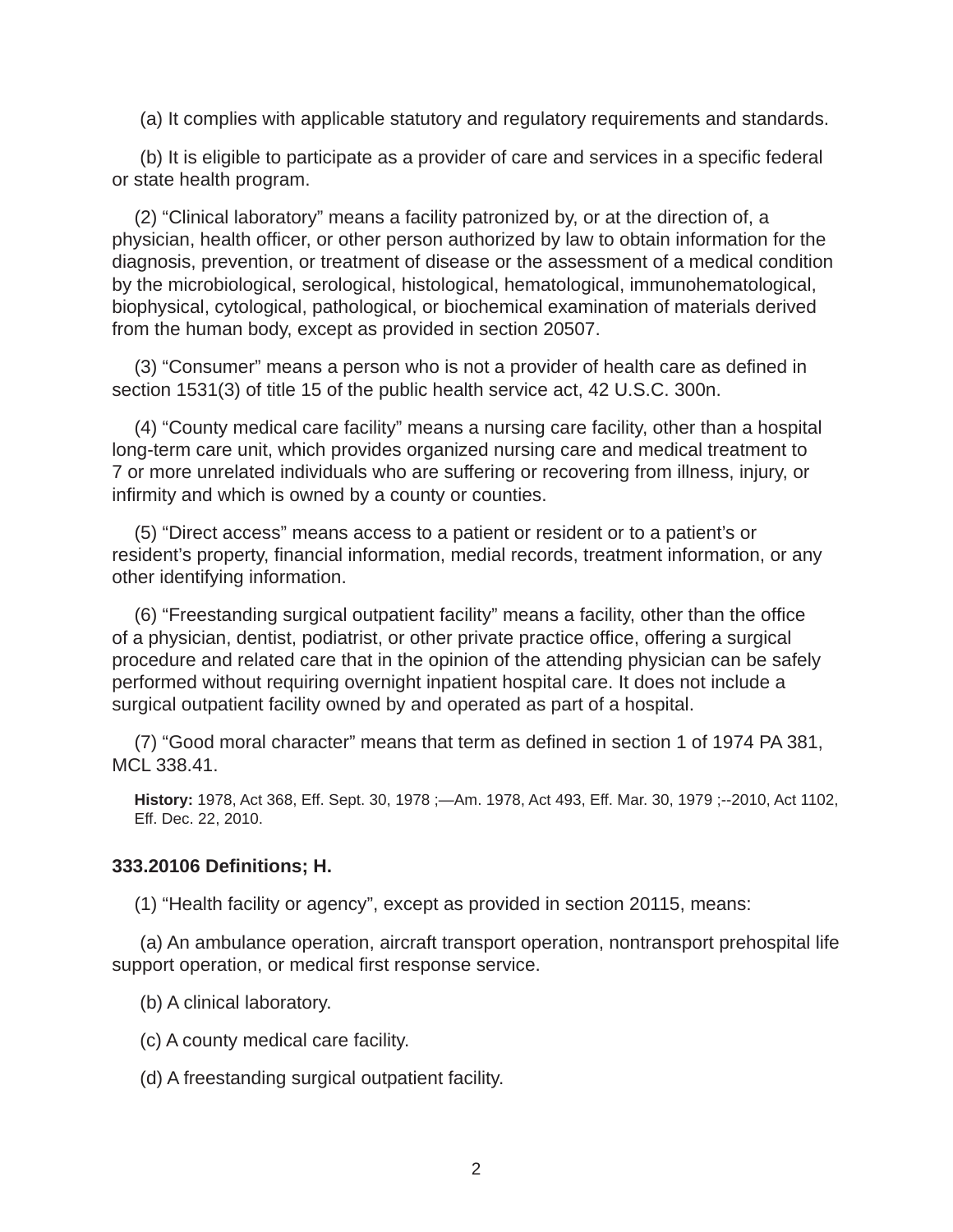(e) A health maintenance organization.

(f) A home for the aged.

(g) A hospital.

(h) A nursing home.

(i) A hospice.

(j) A hospice residence.

(k) A facility or agency listed in subdivisions (a) to (h) located in a university, college, or other educational institution.

(2) "Health maintenance organization" means that term as defined in section 3501 of the insurance code of 1956, 1956 PA 218, MCL 500.3501.

(3) "Home for the aged" means a supervised personal care facility, other than a hotel, adult foster care facility, hospital, nursing home, or county medical care facility that provides room, board, and supervised personal care to 21 or more unrelated, nontransient, individuals 60 years of age or older. Home for the aged includes a supervised personal care facility for 20 or fewer individuals 60 years of age or older if the facility is operated in conjunction with and as a distinct part of a licensed nursing home.

(4) "Hospice" means a health care program that provides a coordinated set of services rendered at home or in outpatient or institutional settings for individuals suffering from a disease or condition with a terminal prognosis.

(5) "Hospital" means a facility offering inpatient, overnight care, and services for observation, diagnosis, and active treatment of an individual with a medical, surgical, obstetric, chronic, or rehabilitative condition requiring the daily direction or supervision of a physician. Hospital does not include a mental health hospital licensed or operated by the department of community health or a hospital operated by the department of corrections.

(6) "Hospital long-term care unit" means a nursing care facility, owned and operated by and as part of a hospital, providing organized nursing care and medical treatment to 7 or more unrelated individuals suffering or recovering from illness, injury, or infirmity.

**History:** 1978, Act 368, Eff. Sept. 30, 1978 ;—Am. 1980, Act 293, Eff. Mar. 31, 1981 ;—Am. 1981, Act 79, Imd. Eff. June 30, 1981 ;—Am. 1982, Act 354, Imd. Eff. Dec. 21, 1982 ;—Am. 1984, Act 311, Eff. Mar. 29, 1985 ;—Am. 1990, Act 179, Imd. Eff. July 2, 1990 ;—Am. 1996, Act 267, Imd. Eff. June 12, 1996 ;—Am. 2000, Act 253, Imd. Eff. June 29, 2000.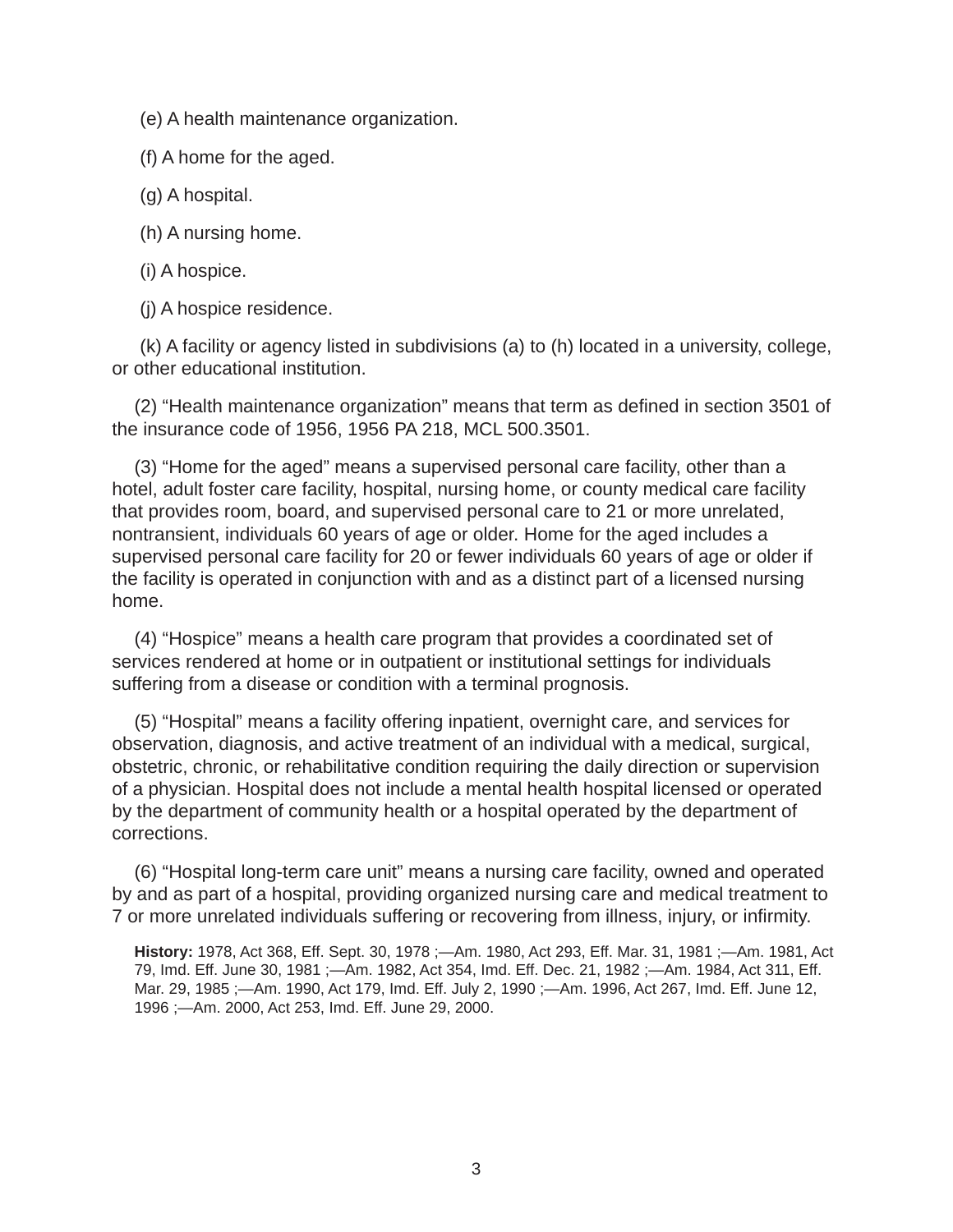#### **333.20108 Defi nitions; I to N.**

(1) "Intermediate care facility" means a hospital long-term care unit, nursing home, county medical care facility, or other nursing care facility, or distinct part thereof, certified by the department to provide intermediate care or basic care that is less than skilled nursing care but more than room and board.

 $(2)$  "License" means an authorization, annual or as otherwise specified, granted by the department and evidenced by a certificate of licensure or permit granting permission to a person to establish or maintain and operate, or both, a health facility or agency. For purposes of part 209, "license" includes a license issued to an individual under that part.

(3) "Licensee" means the holder of a license or permit to establish or maintain and operate, or both, a health facility or agency. For purposes of part 209, "licensee" includes an individual licensed under that part.

(4) "Limited license" means a provisional license or temporary permit or a license otherwise limited as prescribed by the department.

(5) "Medically contraindicated" means, with reference to nursing homes only, having a substantial adverse effect on the patient's physical health, as determined by the attending physician, which effect is explicitly stated in writing with the reasons therefor in the patient's medical record.

(6) "Medical first response service" means that term as defined in section 20906.

(7) "Nontransport prehospital life support operation" means that term as defined in section 20908.

**History:** 1978, Act 368, Eff. Sept. 30, 1978 ;—Am. 1978, Act 493, Eff. Mar. 30, 1979 ;—Am. 1986, Act 78, Imd. Eff. Apr. 7, 1986 ;—Am. 1990, Act 179, Imd. Eff. July 2, 1990.

#### **333.20109 Defi nitions; N to S.**

(1) "Nursing home" means a nursing care facility, including a county medical care facility, that provides organized nursing care and medical treatment to 7 or more unrelated individuals suffering or recovering from illness, injury, or infirmity. Nursing home does not include a unit in a state correctional facility. Nursing home does not include 1 or more of the following:

(a) A hospital.

(b) A veterans facility created under Act No. 152 of the Public Acts of 1885, being sections 36.1 to 36.12 of the Michigan Compiled Laws.

(c) A hospice residence that is licensed under this article.

 $(d)$  A hospice that is certified under 42 C.F.R. 418.100.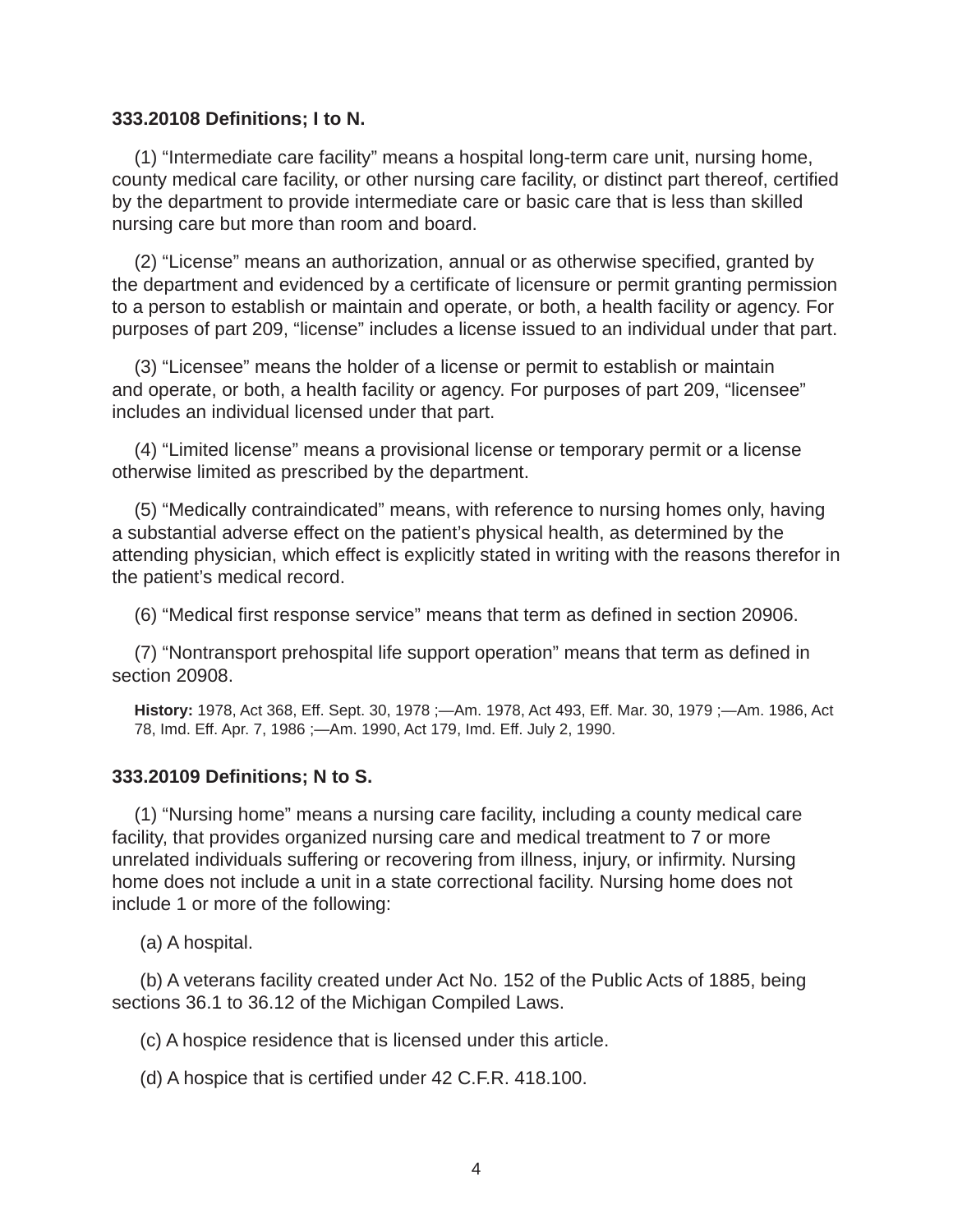(2) "Person" means a person as defined in section 1106 or a governmental entity.

(3) "Public member" means a member of the general public who is not a provider; who does not have an ownership interest in or contractual relationship with a nursing home other than a patient contract; who does not have a contractual relationship with a person who does substantial business with a nursing home; and who is not the spouse, parent, sibling, or child of an individual who has an ownership interest in or contractual relationship with a nursing home, other than a patient contract.

(4) "Skilled nursing facility" means a hospital long-term care unit, nursing home, county medical care facility, or other nursing care facility, or a distinct part thereof, certified by the department to provide skilled nursing care.

**History:** 1978, Act 368, Eff. Sept. 30, 1978 ;—Am. 1978, Act 493, Eff. Mar. 30, 1979 ;—Am. 1991, Act 39, Imd. Eff. June 11, 1991 ;—Am. 1996, Act 224, Eff. June 12, 1996.

#### **333.20115 Rules defi ning or differentiating health facility or agency; republication of certain rules; waiver or modifi cation; "abortion" defi ned.**

(1) The department may promulgate rules to further define the term "health facility or agency" and the definition of a health facility or agency listed in section 20106 as required to implement this article. The department may define a specific organization as a health facility or agency for the sole purpose of certification authorized under this article. For purpose of certification only, an organization defined in section 20106(5), 20108(1), or 20109(4) is considered a health facility or agency. The term "health facility or agency" does not mean a visiting nurse service or home aide service conducted by and for the adherents of a church or religious denomination for the purpose of providing service for those who depend upon spiritual means through prayer alone for healing.

#### **NOTE: 333.20115 (2) – (5) applies to surgical outpatient facilities**.

**History:** 1978, Act 368, Eff. Sept. 30, 1978 ;— Am. 1999, Act 206, Eff. Mar. 10, 2000.

#### **333.20131 Comprehensive system of licensure and certifi cation; establishment; purpose; certifi cation of health facility or agency; coordination, cooperation, and agreements; public disclosure.**

(1) The department shall establish a comprehensive system of licensure and certification for health facilities or agencies in accordance with this article to:

(a) Protect the health, safety, and welfare of individuals receiving care and services in or from a health facility or agency.

(b) Assure the medical accountability for reimbursed care provided by a certified health facility or agency participating in a federal or state health program.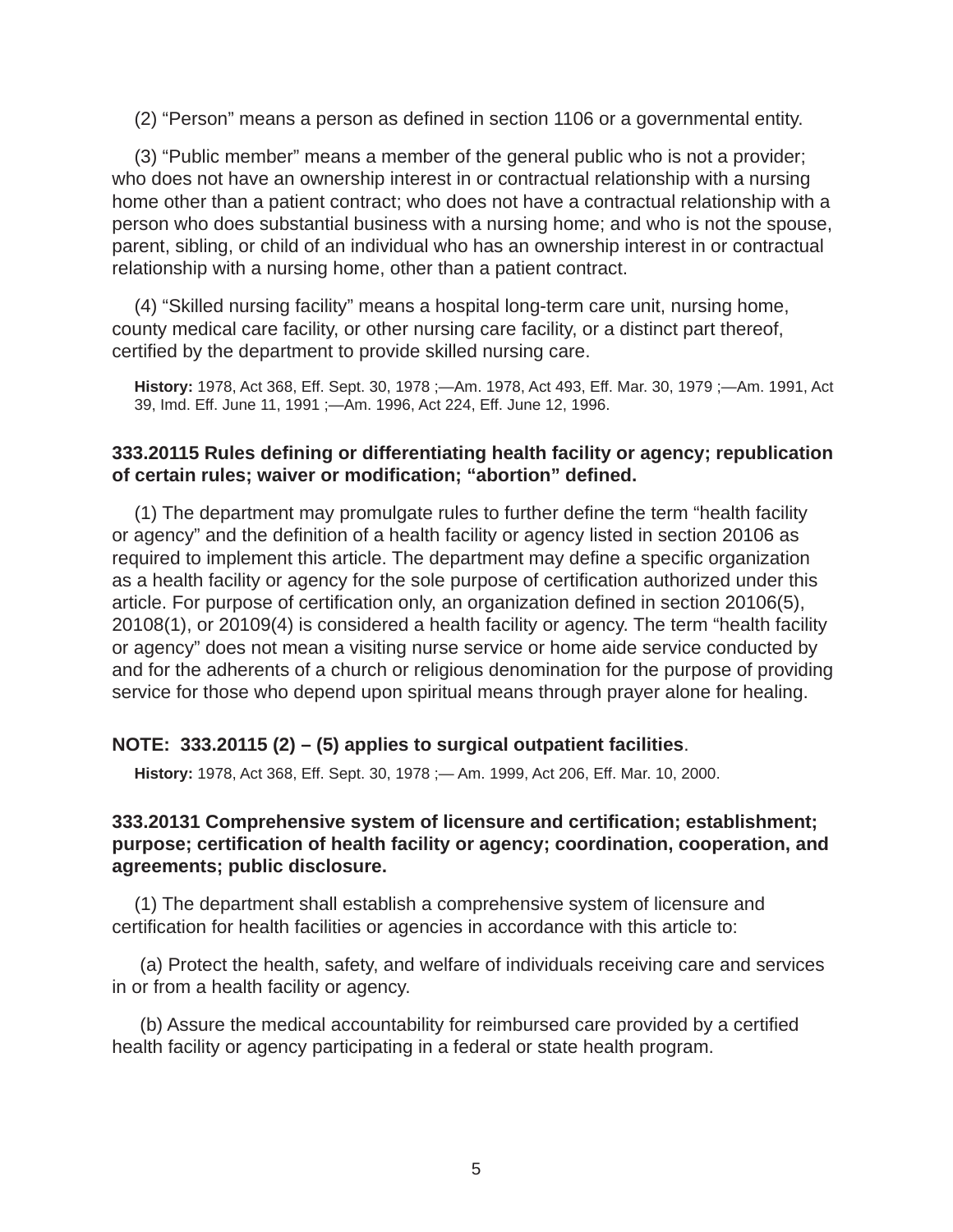(2) The department may certify a health facility or agency, or part thereof, defined in section 20106 or under section 20115 when certification is required by state or federal law, rule, or regulation.

(3) The department shall coordinate all functions in state government affecting health facilities and agencies licensed under this article and cooperate with other state agencies which establish standards or requirements for health facilities and agencies to assure necessary, equitable, and consistent state supervision of licensees without unnecessary duplication of survey, evaluation, and consultation services or complaint investigations. The department may enter into agreements with other state agencies necessary to accomplish this purpose.

(4) The department shall utilize public disclosure to improve the effectiveness of licensure.

**History:** 1978, Act 368, Eff. Sept. 30, 1978.

#### **333.20132 Regulation of medical or surgical treatment prohibited; control of communicable diseases; protection of individuals receiving care and services; standards for inpatient food service establishment; compliance.**

(1) The department shall not regulate the medical or surgical treatment provided to an individual by his or her attending physician in a health facility or agency.

(2) This article does not affect the authority of the department to control communicable diseases or to take immediate action necessary to protect the public health, safety, and welfare of individuals receiving care and services in or from a health facility or agency.

(3) A license for a health facility or agency shall include the operation of an inpatient food service establishment within the facility or agency. Standards for an inpatient food service establishment shall be the same as those established under part 129. A health facility or agency issued a license under this article is considered in compliance with that part.

**History:** 1978, Act 368, Eff. Sept. 30, 1978.

#### **333.20141 Health facility or agency; license required; eligibility to participate in federal or state health program; personnel; services; and equipment; evidence of compliance; providing data and statistics.**

(1) A person shall not establish or maintain and operate a health facility or agency without holding a license from the department.

(2) A health facility or agency is not eligible to participate in a federal or state health program requiring certification without current certification from the department.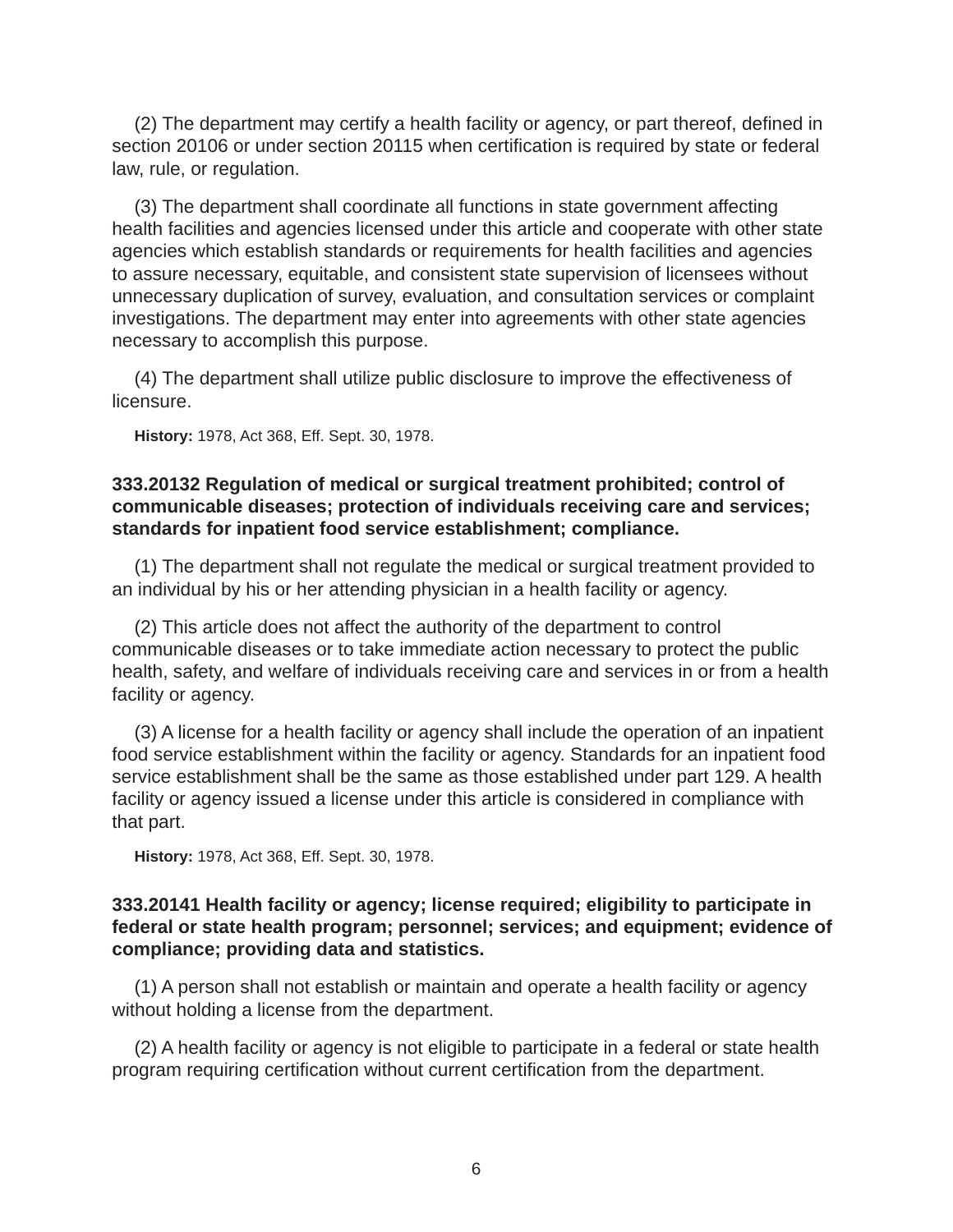(3) A health facility or agency shall have the physician, professional nursing, health professional, technical and supportive personnel, and the technical, diagnostic, and treatment services and equipment necessary to assure the safe performance of the health care undertaken by or in the facility or agency.

(4) Licensure and certification of a health facility or agency shall be evidence of the fact that the facility or agency complies with applicable statutory and regulatory requirements and standards at the time of issuance.

(5) A health facility or agency shall provide the department with the data and statistics required to enable the department to carry out functions required by federal and state law, including rules and regulations.

**History:** 1978, Act 368, Eff. Sept. 30, 1978.

## **333.20142 Application for licensure and certifi cation; form; certifying accuracy of information; disclosures, reports; and notices; violation; penalty; false statement as felony.**

(1) A health facility or agency shall apply for licensure or certification on a form authorized and provided by the department. The application shall include attachments, additional data, and information required by the department.

(2) An applicant shall certify the accuracy of information supplied in the application and supplemental statements.

(3) An applicant or a licensee under part 213 or 217 shall disclose the names, addresses, principal occupations, and official positions of all persons who have an ownership interest in the health facility or agency. If the health facility or agency is located on or in leased real estate, the applicant or licensee shall disclose the name of the lessor and any direct or indirect interest the applicant or licensee has in the lease other than as lessee. A change in ownership shall be reported to the director not less than 15 days before the change occurs, except that a person purchasing stock of a company registered pursuant to the securities exchange act of 1934, 15 U.S.C. 78a to 78kk, is exempt from disclosing ownership in the facility. A person required to file a beneficial ownership report pursuant to section  $16(a)$  of the securities exchange act of 1934, 15 U.S.C. 78p shall file with the department information relating to securities ownership required by the department rule or order. An applicant or licensee proposing a sale of a nursing home to another person shall provide the department with written, advance notice of the proposed sale. The applicant or licensee and the other parties to the sale shall arrange to meet with specified department representatives and shall obtain before the sale a determination of the items of noncompliance with applicable law and rules which shall be corrected. The department shall notify the respective parties of the items of noncompliance prior to the change of ownership and shall indicate that the items of noncompliance must be corrected as a condition of issuance of a license to the new owner. The department may accept reports filed with the securities and exchange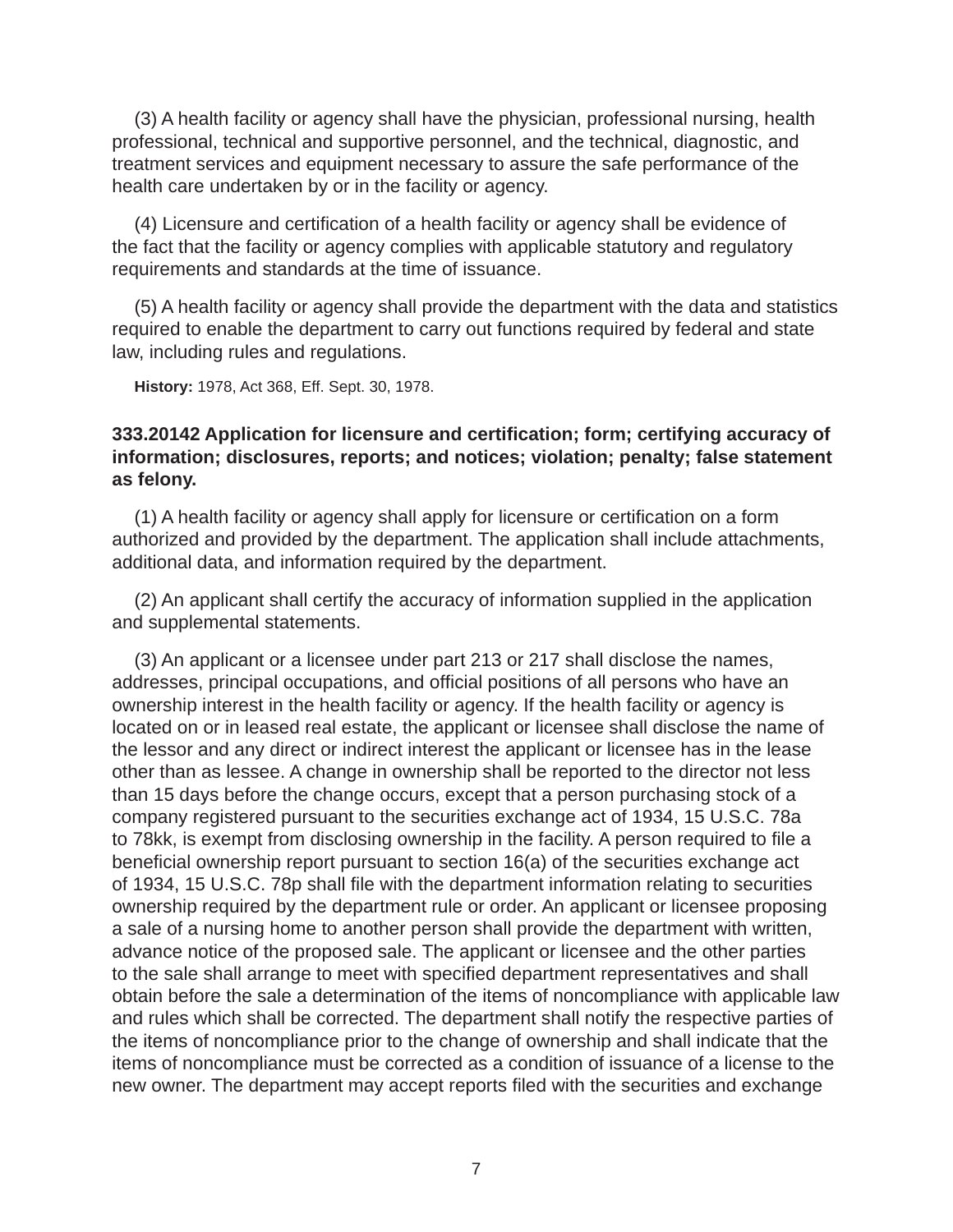commission relating to the filings. A person who violates this subsection is guilty of a misdemeanor, punishable by a fine of not more than \$1,000.00 for each violation.

(4) An applicant or licensee under part 217 shall disclose the names and business addresses of suppliers who furnish goods or services to an individual nursing home or a group of nursing homes under common ownership, the aggregate charges for which exceed \$5,000.00 in a 12-month period which includes a month in a nursing home's current fiscal year. An applicant or licensee shall disclose the names, addresses, principal occupations, and official positions of all persons who have an ownership interest in a business which furnishes goods or services to an individual nursing home or to a group of nursing homes under common ownership, if both of the following apply:

(a) The person, or the person's spouse, parent, sibling, or child has an ownership interest in the nursing home purchasing the goods or services.

(b) The aggregate charges for the goods or services purchased exceeds \$5,000.00 in a 12-month period which includes a month in the nursing home's current fiscal year.

(5) An applicant or licensee who makes a false statement in an application or statement required by the department pursuant to this article is guilty of a felony, punishable by imprisonment for not more than 4 years, or a fine of not more than \$30,000.00, or both.

**History:** 1978, Act 368, Eff. Sept. 30, 1978 ;—Am. 1978, Act 493, Eff. Mar. 30, 1979.

#### **333.20143 Compliance as condition to issuance of license, certifi cate, or certifi cate of need.**

(1) A license or certificate under this part shall not be issued unless the applicant is in compliance with part 222.

 $(2)$  A licensee who is issued a certificate of need under part 222 shall comply with part 222 and all of the terms, conditions, and stipulations of the certificate of need.

**History:** 1978, Act 368, Eff. Sept. 30, 1978 ;—Am. 1988, Act 332, Eff. Oct. 1, 1988.

#### **333.20144 Licensing on basis of approved building program.**

A health facility or agency not meeting statutory and regulatory requirements for its physical plant and equipment may be licensed by the department on the basis of a building program approved by the department which:

(a) Sets forth a plan and timetable for correction of physical plant or equipment deficiencies and items of noncompliance.

(b) Includes documented evidence of the availability and commitment of money for carrying out the approved building program.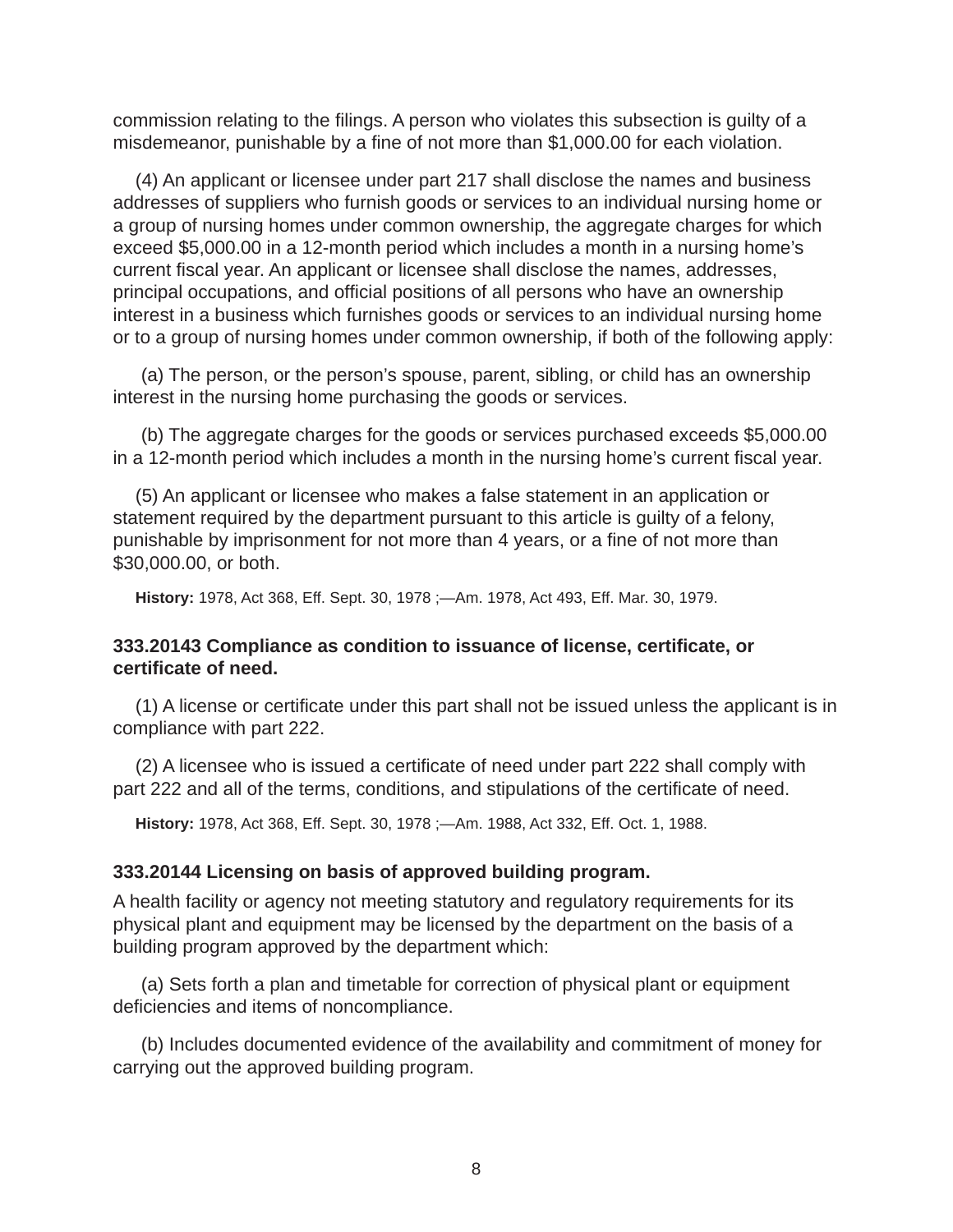(c) Includes other documentation the department reasonably requires to assure compliance with the plan and timetable.

**History:** 1978, Act 368, Eff. Sept. 30, 1978.

## **333.20145 Construction permit; certifi cate of need as condition of issuance;**  rules; information required for project not requiring certificate of need; review **and approval of architectural plans and narrative; rules; waiver; fee; "capital expenditure" defi ned.**

(1) Before contracting for and initiating a construction project involving new construction, additions, modernizations, or conversions of a health facility or agency with a capital expenditure of \$1,000,000.00 or more, a person shall obtain a construction permit from the department. The department shall not issue the permit under this subsection unless the applicant holds a valid certificate of need if a certificate of need is required for the project pursuant to part 222.

(2) To protect the public health, safety, and welfare, the department may promulgate rules to require construction permits for projects other than those described in subsection (1) and the submission of plans for other construction projects to expand or change service areas and services provided.

(3) If a construction project requires a construction permit under subsection (1) or (2), but does not require a certificate of need under part 222, the department shall require the applicant to submit information considered necessary by the department to assure that the capital expenditure for the project is not a covered capital expenditure as defined in section 22203(9).

(4) If a construction project requires a construction permit under subsection (1), but does not require a certificate of need under part 222, the department shall require the applicant to submit information on a 1-page sheet, along with the application for a construction permit, consisting of all of the following:

(a) A short description of the reason for the project and the funding source.

(b) A contact person for further information, including address and phone number.

(c) The estimated resulting increase or decrease in annual operating costs.

(d) The current governing board membership of the applicant.

(e) The entity, if any, that owns the applicant.

(5) The information filed under subsection (4) shall be made publicly available by the department by the same methods used to make information about certificate of need applications publicly available.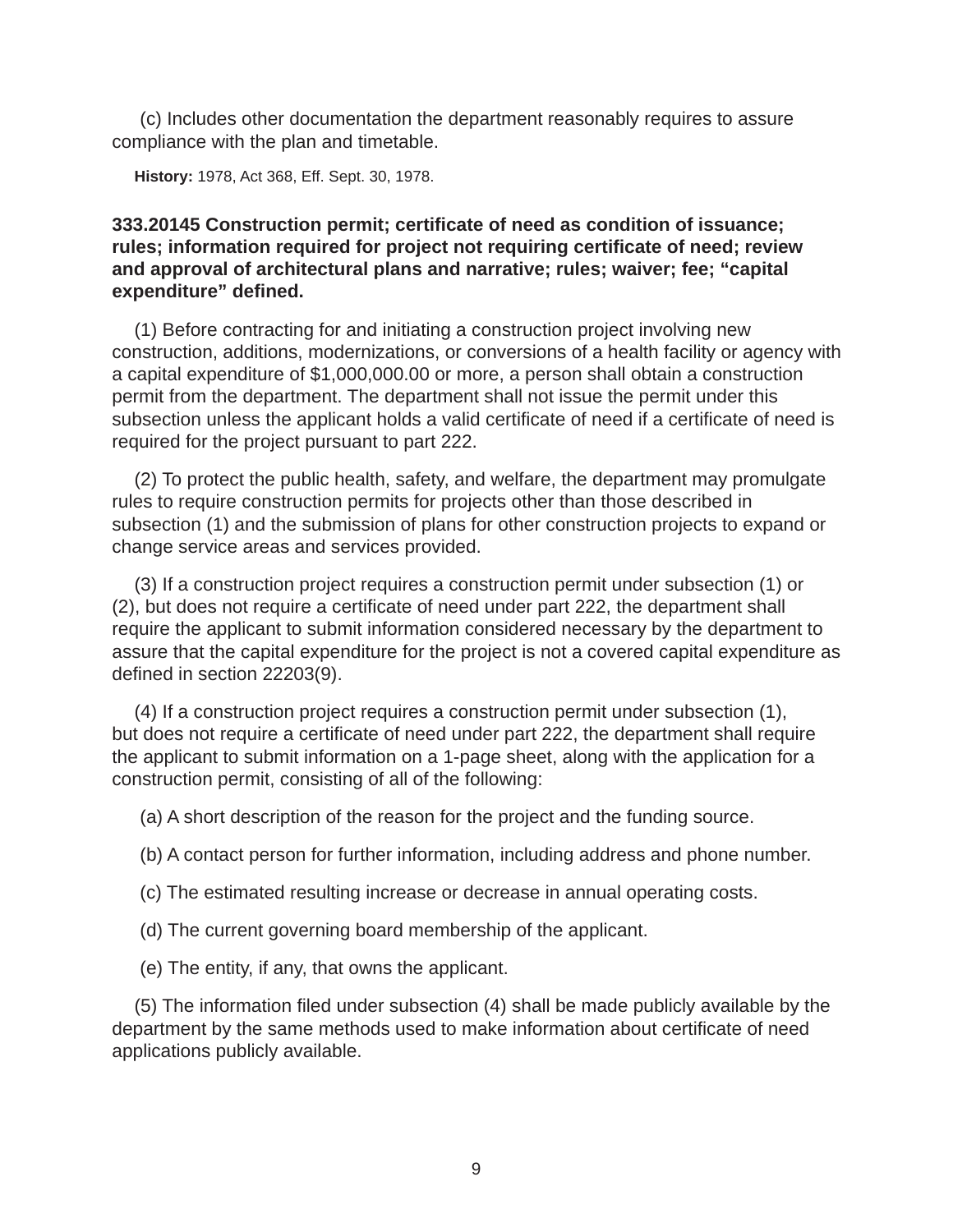(6) The review and approval of architectural plans and narrative shall require that the proposed construction project is designed and constructed in accord with applicable statutory and other regulatory requirements. In performing a construction permit review for a health facility or agency under this section, the department shall, at a minimum, apply the standards contained in the document entitled "Minimum Design Standards for Health Care Facilities in Michigan" published by the department and dated March 1998. The standards are incorporated by reference for purposes of this subsection. The department may promulgate rules that are more stringent than the standards if necessary to protect the public health, safety, and welfare.

(7) The department shall promulgate rules to further prescribe the scope of construction projects and other alterations subject to review under this section.

(8) The department may waive the applicability of this section to a construction project or alteration if the waiver will not affect the public health, safety, and welfare.

(9) Upon request by the person initiating a construction project, the department may review and issue a construction permit to a construction project that is not subject to subsection (1) or (2) if the department determines that the review will promote the public health, safety, and welfare.

(10) The department shall assess a fee for each review conducted under this section. The fee is .5% of the first \$1,000,000.00 of capital expenditure and .85% of any amount over \$1,000,000.00 of capital expenditure, up to a maximum of \$60,000.00.

(11) As used in this section, "capital expenditure" means that term as defined in section 22203(2), except that it does not include the cost of equipment that is not fixed equipment.

**History:** 1978, Act 368, Eff. Sept. 30, 1978 ;—Am. 1988, Act 332, Eff. Oct. 1, 1988 ;—Am. 1990, Act 331, Imd. Eff. Dec. 21, 1990 ;—Am. 1991, Act 13, Imd. Eff. Apr. 25, 1991 ;—Am. 1993, Act 88, Imd. Eff. July 9, 1993 ;—Am. 2002, Act 683, Imd. Eff. Dec. 30, 2002 ; —Am. 2004, Act 469, Imd. Eff. Dec. 28, 2004.

#### **333.20151 Cooperation; professional advice and consultation.**

A licensee or certificate holder shall cooperate with the department in carrying out its responsibility under this article. The department shall, to the extent allowed by law, provide professional advice and consultation as to the quality of facility or agency aspects of health care and services provided by the applicant or licensee.

**History:** 1978, Act 368, Eff. Sept. 30, 1978 ;—Am. 2000, Act 171, Imd. Eff. June 20, 2000.

#### **333.20152 Certifi cation by licensee; developing facilities and programs of care; rating individuals for purposes of reimbursement.**

(1) A licensee shall certify to the department as part of its application for licensing and certification, that: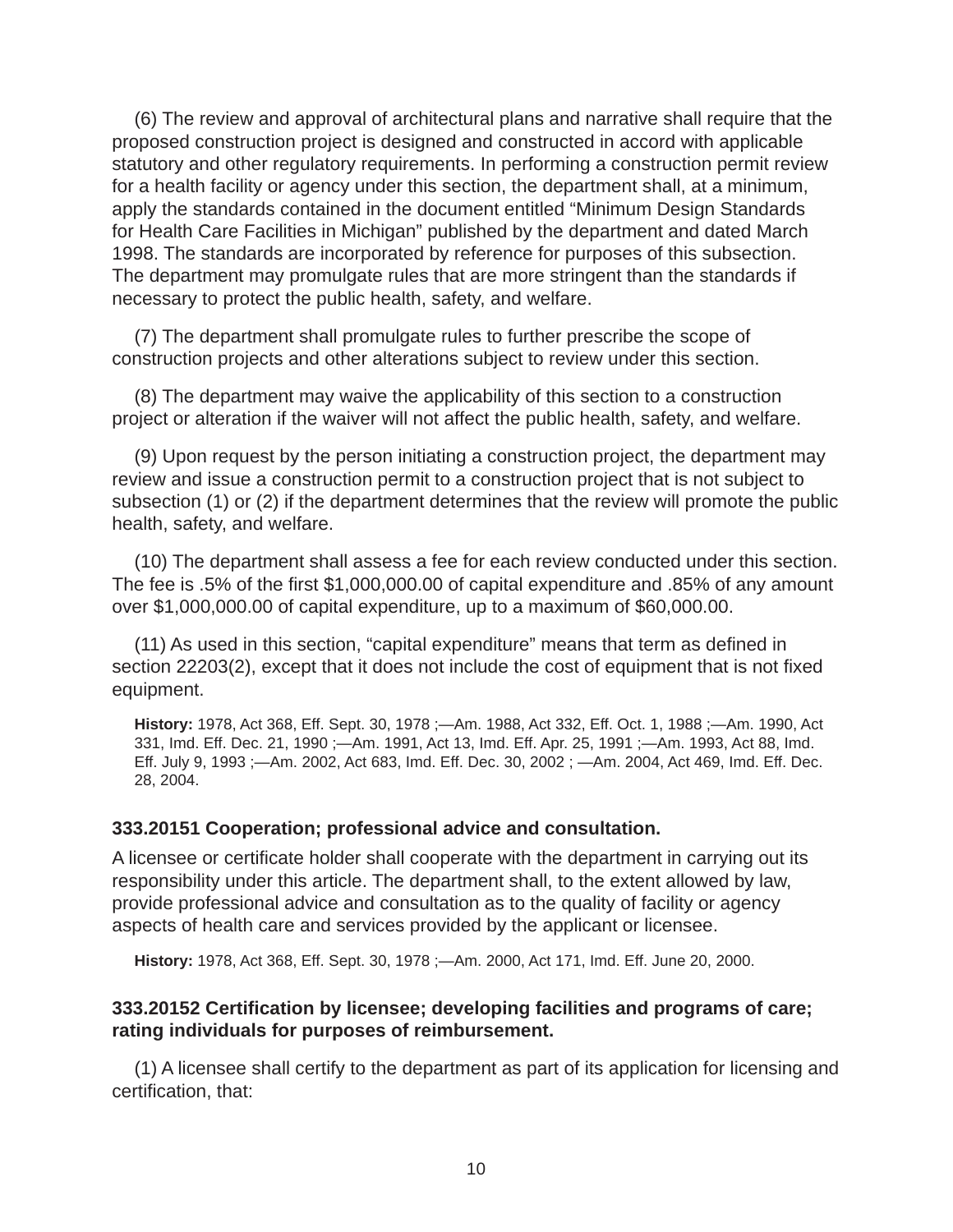(a) All phases of its operation, including its training programs, comply with state and federal laws prohibiting discrimination. The applicant shall direct the administrator of the health facility or agency to take the necessary action to assure that the facility or agency is, in fact, so operated.

(b) Selection and appointment of physicians to its medical staff is without discrimination on the basis of licensure or registration as doctors of medicine or doctors of osteopathic medicine and surgery.

(2) This section does not prohibit a health facility or agency from developing facilities and programs of care that are for specific ages or sexes or rating individuals for purposes of determining appropriate reimbursement for care and services.

**History:** 1978, Act 368, Eff. Sept. 30, 1978 ;—Am. 1981, Act 111, Imd. Eff. July 17, 1981.

**333.20155 Visits to health facilities and agencies, clinical laboratories, nursing homes, hospices, and hospitals; purposes; waiver; confi dentiality of accreditation information; limitation and effect; consultation engineering survey;**  summary of substantial noncompliance or deficiencies and hospital response; **investigations or inspections; prior notice; misdemeanor; consultation visits;**  record; periodic reports; access to documents; confidentiality; disclosure; **delegation of functions; voluntary inspections; forwarding evidence of violation to licensing agency; reports; clarifi cation of terms; clinical process guidelines; clinical advisory committee; defi nitions.** 

(1) Except as otherwise provided in this section, the department of consumer and industry services shall make annual and other visits to each health facility or agency licensed under this article for the purposes of survey, evaluation, and consultation. A visit made pursuant to a complaint shall be unannounced. Except for a county medical care facility, a home for the aged, a nursing home, or a hospice residence, the department shall determine whether the visits that are not made pursuant to a complaint are announced or unannounced. Beginning June 20, 2001, the department shall assure that each newly hired nursing home surveyor, as part of his or her basic training, is assigned full-time to a licensed nursing home for at least 10 days within a 14-day period to observe actual operations outside of the survey process before the trainee begins oversight responsibilities. A member of a survey team shall not be employed by a licensed nursing home or a nursing home management company doing business in this state at the time of conducting a survey under this section. The department shall not assign an individual to be a member of a survey team for purposes of a survey, evaluation, or consultation visit at a nursing home in which he or she was an employee within the preceding 5 years.

(2) The department of consumer and industry services shall make at least a biennial visit to each licensed clinical laboratory, each nursing home, and each hospice residence for the purposes of survey, evaluation, and consultation. The department of consumer and industry services shall semiannually provide for joint training with nursing home surveyors and providers on at least 1 of the 10 most frequently issued federal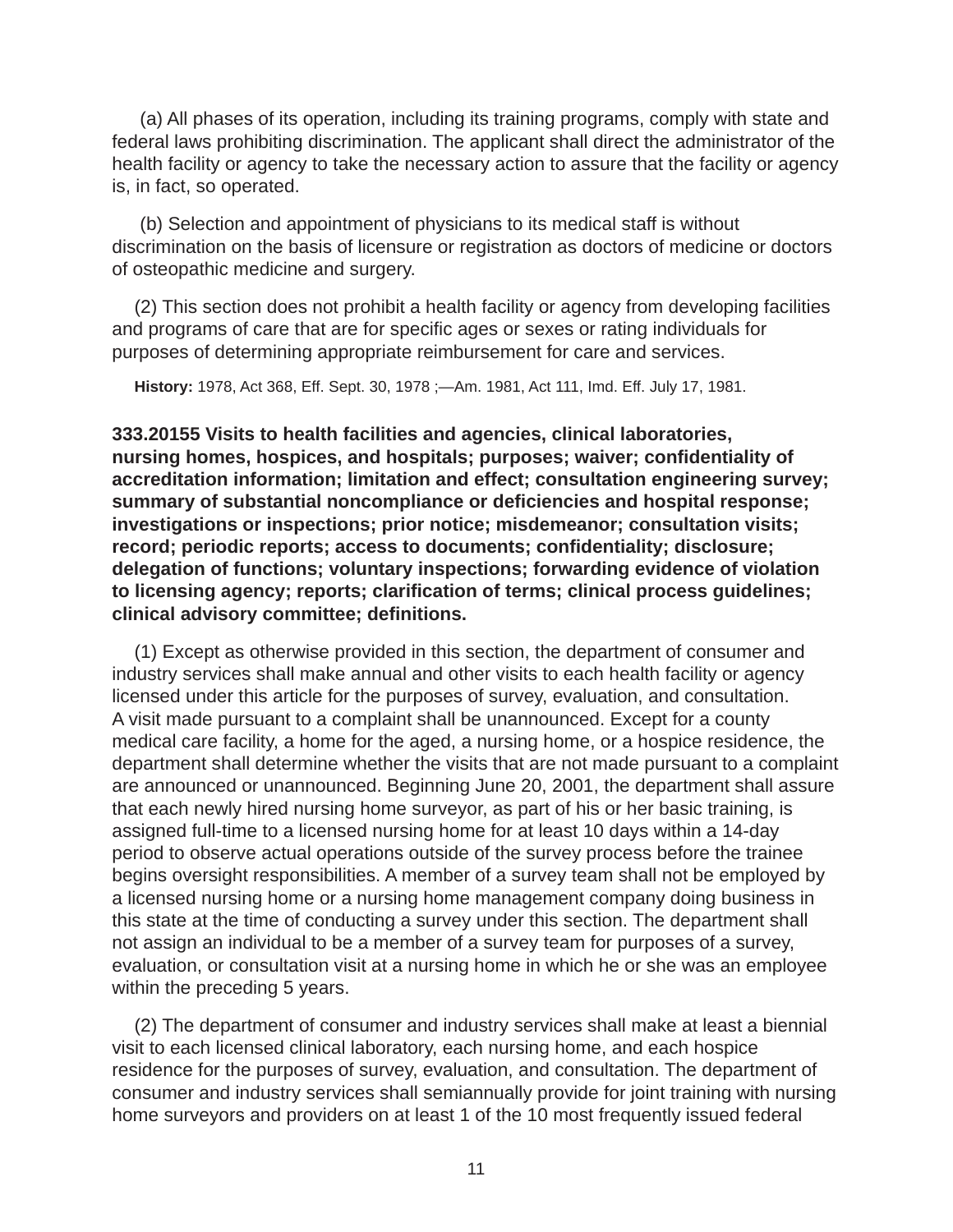citations in this state during the past calendar year. The department of consumer and industry services shall develop a protocol for the review of citation patterns compared to regional outcomes and standards and complaints regarding the nursing home survey process. The review will result in a report provided to the legislature. Except as otherwise provided in this subsection, beginning with his or her first full relicensure period after June 20, 2000, each member of a department of consumer and industry services nursing home survey team who is a health professional licensee under article 15 shall earn not less than 50% of his or her required continuing education credits, if any, in geriatric care. If a member of a nursing home survey team is a pharmacist licensed under article 15, he or she shall earn not less than 30% of his or her required continuing education credits in geriatric care.

(3) The department of consumer and industry services shall make a biennial visit to each hospital for survey and evaluation for the purpose of licensure. Subject to subsection (6), the department may waive the biennial visit required by this subsection if a hospital, as part of a timely application for license renewal, requests a waiver and submits both of the following and if all of the requirements of subsection (5) are met:

(a) Evidence that it is currently fully accredited by a body with expertise in hospital accreditation whose hospital accreditations are accepted by the United States department of health and human services for purposes of section 1865 of part C of title XVIII of the social security act, 42 U.S.C. 1395bb.

(b) A copy of the most recent accreditation report for the hospital issued by a body described in subdivision (a), and the hospital's responses to the accreditation report.

(4) Except as provided in subsection (8), accreditation information provided to the department of consumer and industry services under subsection (3) is confidential, is not a public record, and is not subject to court subpoena. The department shall use the accreditation information only as provided in this section and shall return the accreditation information to the hospital within a reasonable time after a decision on the waiver request is made.

(5) The department of consumer and industry services shall grant a waiver under subsection (3) if the accreditation report submitted under subsection (3)(b) is less than 2 years old and there is no indication of substantial noncompliance with licensure standards or of deficiencies that represent a threat to public safety or patient care in the report, in complaints involving the hospital, or in any other information available to the department. If the accreditation report is 2 or more years old, the department may do 1 of the following:

(a) Grant an extension of the hospital's current license until the next accreditation survey is completed by the body described in subsection (3)(a).

(b) Grant a waiver under subsection (3) based on the accreditation report that is 2 or more years old, on condition that the hospital promptly submit the next accreditation report to the department.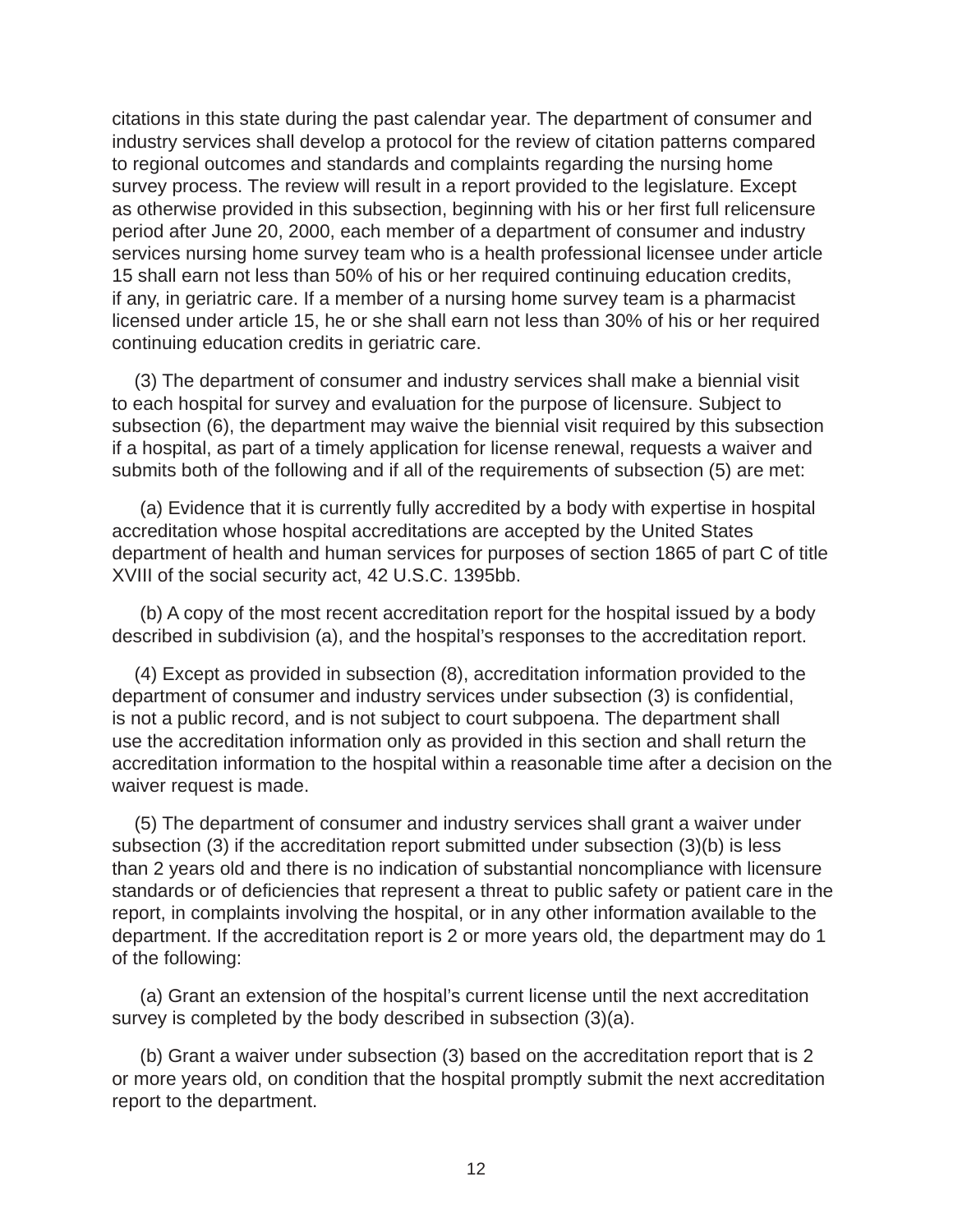(c) Deny the waiver request and conduct the visits required under subsection (3).

(6) This section does not prohibit the department from citing a violation of this part during a survey, conducting investigations or inspections pursuant to section 20156, or conducting surveys of health facilities or agencies for the purpose of complaint investigations or federal certification. This section does not prohibit the state fire marshal from conducting annual surveys of hospitals, nursing homes, and county medical care facilities.

(7) At the request of a health facility or agency, the department of consumer and industry services may conduct a consultation engineering survey of a health facility and provide professional advice and consultation regarding health facility construction and design. A health facility or agency may request a voluntary consultation survey under this subsection at any time between licensure surveys. The fees for a consultation engineering survey are the same as the fees established for waivers under section 20161(10).

(8) If the department of consumer and industry services determines that substantial noncompliance with licensure standards exists or that deficiencies that represent a threat to public safety or patient care exist based on a review of an accreditation report submitted pursuant to subsection (3)(b), the department shall prepare a written summary of the substantial noncompliance or deficiencies and the hospital's response to the department's determination. The department's written summary and the hospital's response are public documents.

(9) The department of consumer and industry services or a local health department shall conduct investigations or inspections, other than inspections of financial records, of a county medical care facility, home for the aged, nursing home, or hospice residence without prior notice to the health facility or agency. An employee of a state agency charged with investigating or inspecting the health facility or agency or an employee of a local health department who directly or indirectly gives prior notice regarding an investigation or an inspection, other than an inspection of the financial records, to the health facility or agency or to an employee of the health facility or agency, is guilty of a misdemeanor. Consultation visits that are not for the purpose of annual or follow-up inspection or survey may be announced.

(10) The department of consumer and industry services shall maintain a record indicating whether a visit and inspection is announced or unannounced. Information gathered at each visit and inspection, whether announced or unannounced, shall be taken into account in licensure decisions.

(11) The department of consumer and industry services shall require periodic reports and a health facility or agency shall give the department access to books, records, and other documents maintained by a health facility or agency to the extent necessary to carry out the purpose of this article and the rules promulgated under this article. The department shall respect the confidentiality of a patient's clinical record and shall not divulge or disclose the contents of the records in a manner that identifies an individual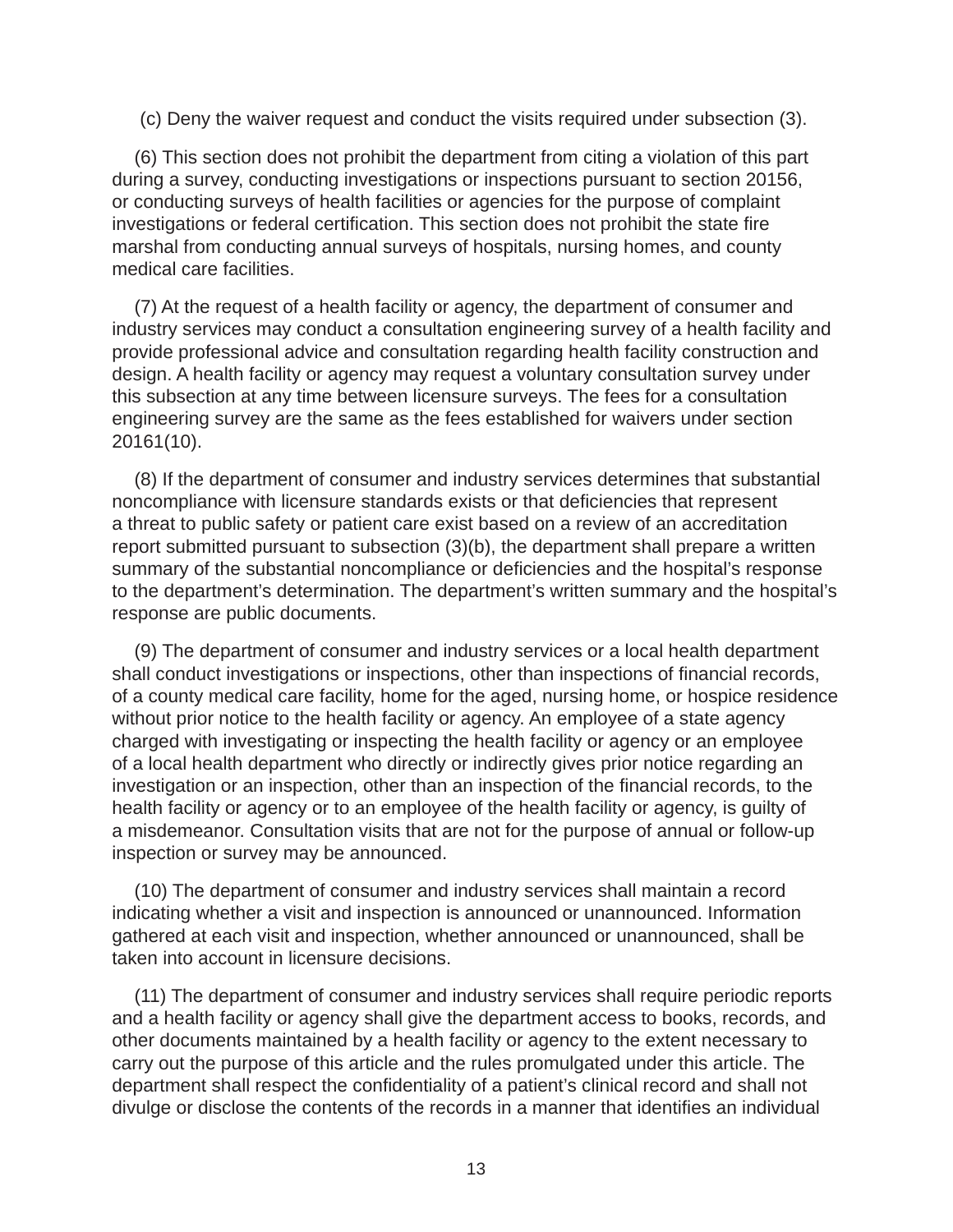except under court order. The department may copy health facility or agency records as required to document findings.

(12) The department of consumer and industry services may delegate survey, evaluation, or consultation functions to another state agency or to a local health department qualified to perform those functions. However, the department shall not delegate survey, evaluation, or consultation functions to a local health department that owns or operates a hospice or hospice residence licensed under this article. The delegation shall be by cost reimbursement contract between the department and the state agency or local health department. Survey, evaluation, or consultation functions shall not be delegated to nongovernmental agencies, except as provided in this section. The department may accept voluntary inspections performed by an accrediting body with expertise in clinical laboratory accreditation under part 205 if the accrediting body utilizes forms acceptable to the department, applies the same licensing standards as applied to other clinical laboratories and provides the same information and data usually filed by the department's own employees when engaged in similar inspections or surveys. The voluntary inspection described in this subsection shall be agreed upon by both the licensee and the department.

(13) If, upon investigation, the department of consumer and industry services or a state agency determines that an individual licensed to practice a profession in this state has violated the applicable licensure statute or the rules promulgated under that statute, the department, state agency, or local health department shall forward the evidence it has to the appropriate licensing agency.

#### **NOTE: 333.20155 (14) to (24) applies to nursing homes.**

(25) Nothing in this amendatory act shall be construed to limit the requirements of related state and federal law.

(26) As used in this section:

(a) "Title XVIII" means title XVIII of the social security act, chapter 531, 49 Stat. 620, 42 U.S.C. 1395 to 1395b, 1395b-2, 1395b-6 to 1395b-7, 1395c to 1395i, 1395i-2 to 1395i-5, 1395j to 1395t, 1395u to 1395w, 1395w-2 to 1395w-4, 1395w-21 to 1395w-28, 1395x to 1395yy, and 1395bbb to 1395ggg.

(b) "Title XIX" means title XIX of the social security act, chapter 531, 49 Stat. 620, 42 U.S.C. 1396 to 1396f, 1396g-1 to 1396r-6, and 1396r-8 to 1396v.

**History:** 1978, Act 368, Eff. Sept. 30, 1978 ;—Am. 1978, Act 493, Eff. Mar. 30, 1979 ;—Am. 1981, Act 111, Imd. Eff. July 17, 1981 ;—Am. 1982, Act 474, Eff. Mar. 30, 1983 ;—Am. 1992, Act 80, Imd. Eff. June 2, 1992 ;—Am. 1996, Act 267, Imd. Eff. June 12, 1996 ;—Am. 2000, Act 170, Imd. Eff. June 20, 2000 ;—Am. 2000, Act 171, Imd. Eff. June 20, 2000 ;—Am. 2001, Act 218, Imd. Eff. Dec. 28, 2001.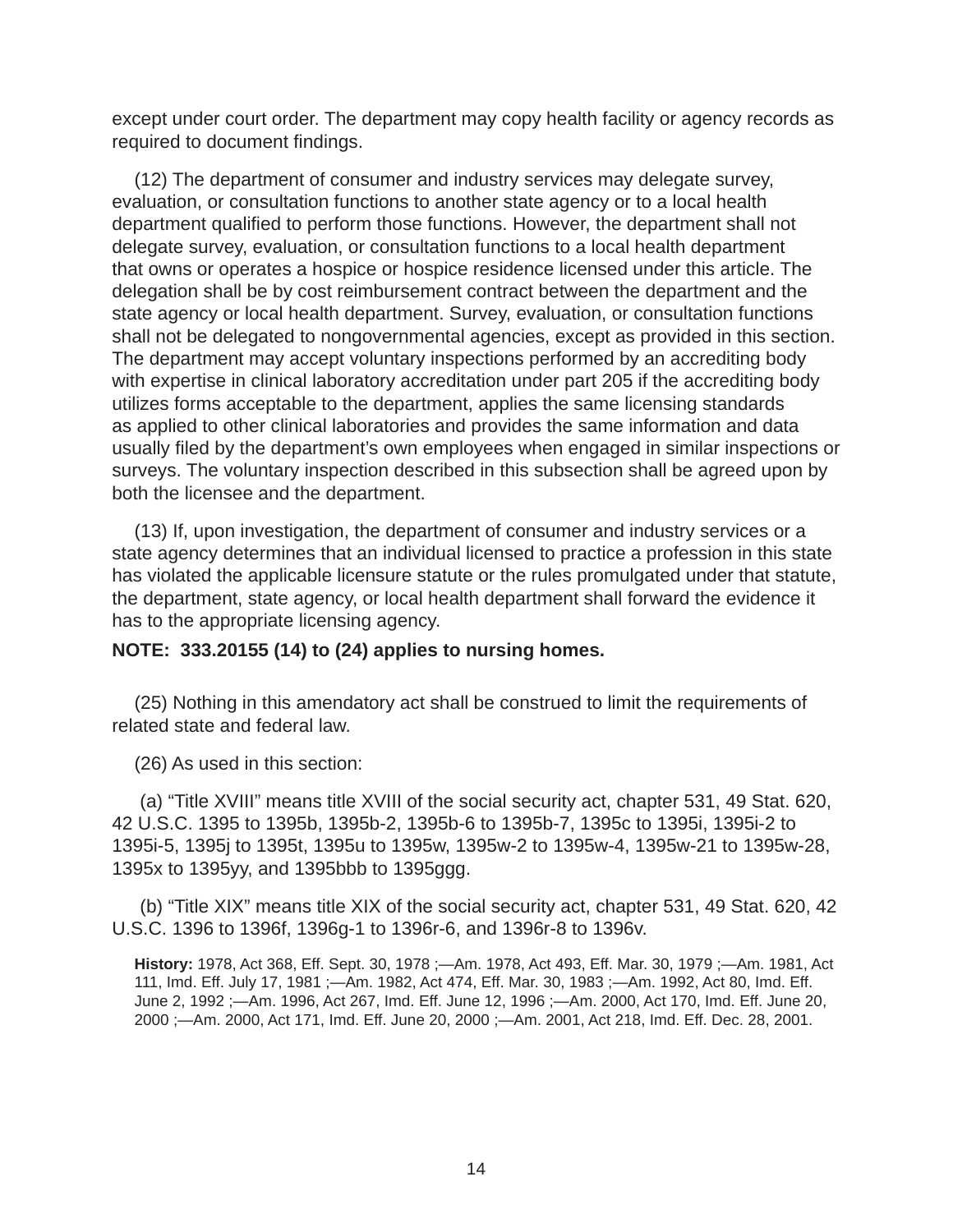#### **333.20156 Entering premises of applicant or licensee; enforcement of rules; certifi cate of approval from state fi re marshal division; applicability of subsections (2) and (3).**

(1) A representative of the department of public health or the state fire marshal division of the department of state police, upon presentation of proper identification, may enter the premises of an applicant or licensee at any reasonable time to determine whether the applicant or licensee meets the requirements of this article and the rules promulgated under this article. The director; the director of social services; the state fire marshal; the director of the office of services to the aging; or the director of a local health department; or an authorized representative of the director, the director of social services, the state fire marshal, the director of the office of services to the aging, or the director of a local health department may enter on the premises of an applicant or licensee under part 217 at any time in the course of carrying out program responsibilities.

(2) The state fire marshal division of the department of state police shall enforce rules promulgated by the state fire safety board for health facilities and agencies to assure that physical facilities owned, maintained, or operated by a health facility or agency are planned, constructed, and maintained in a manner to protect the health, safety, and welfare of patients.

(3) The department of public health shall not issue a license or certificate to a health facility or agency until it receives an appropriate certificate of approval from the state fire marshal division of the department of state police. For purposes of this section, a decision of the state fire marshal division of the department of state police to issue a certificate controls over that of a local fire department.

(4) Subsections (2) and (3) do not apply to a health facility or an agency licensed under part 205, 209, or 210.

**History:** 1978, Act 368, Eff. Sept. 30, 1978 ;—Am. 1978, Act 493, Eff. Mar. 30, 1979 ;—Am. 1982, Act 474, Eff. Mar. 30, 1983 ;—Am. 1986, Act 78, Imd. Eff. Apr. 7, 1986 ;—Am. 1990, Act 179, Imd. Eff. July 2, 1990.

**333.20161 Fees and assessments for health facility and agency licenses and**  certificates of need; surcharge; fee for provisional license or temporary permit; **fee to recover cost of profi ciency evaluation samples; fee for reissuance of clinical laboratory license; cost of licensure activities; application fee for waiver under § 333.21564; travel expenses; fees for licensure or renewal under part 209; deposit of fees; use of quality assurance assessment; earmarking; "medicaid" defi ned.** 

(1) The department shall assess fees and other assessments for health facility and agency licenses and certificates of need on an annual basis as provided in this article. Except as otherwise provided in this article, fees and assessments shall be paid in accordance with the following schedule: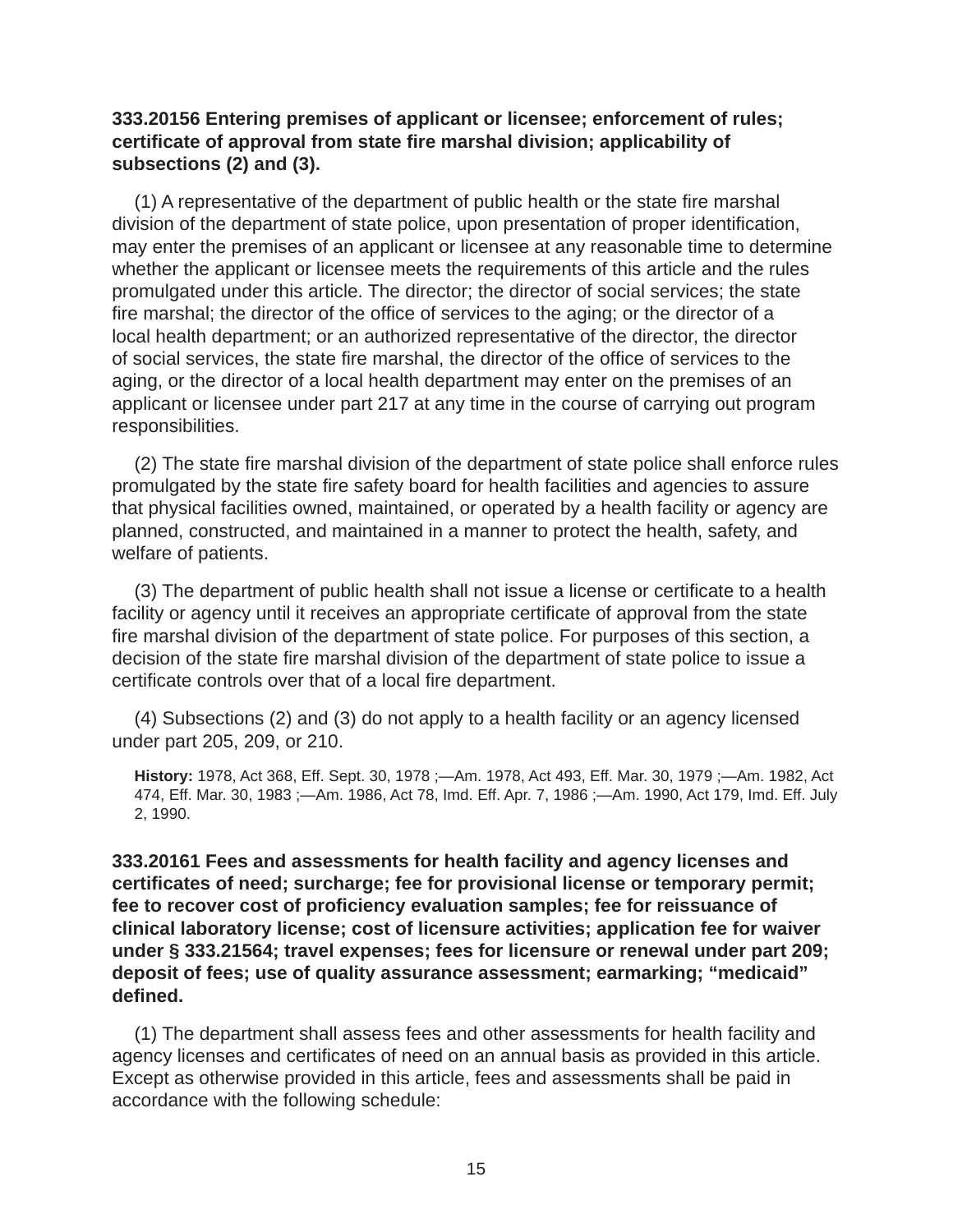| (a) Freestanding surgical outpatient facilities              | \$238.00 per facility.                        |
|--------------------------------------------------------------|-----------------------------------------------|
| (b) Hospitals                                                | \$8.28 per licensed bed.                      |
| (c) Nursing homes, county medical care                       |                                               |
| facilities, and hospital long-term care units                | \$2.20 per licensed bed.                      |
| (d) Homes for the aged                                       | \$6.27 per licensed bed.                      |
| (e) Clinical laboratories                                    | \$475.00 per laboratory.                      |
| (f) Hospice residences                                       | \$200.00 per license survey;                  |
|                                                              | and \$20.00 per licensed bed.                 |
| (g) Subject to subsection (13), quality                      |                                               |
| assurance assessment for nongovernmentally                   |                                               |
| owned nursing homes and hospital                             |                                               |
| long-term care units                                         | an amount resulting in not more               |
|                                                              | than 6% of total industry                     |
|                                                              | revenues.                                     |
| (h) Subject to subsection (14), quality                      |                                               |
| الملمان والمتماس والمتماس والمتحدث والمتحدث المتحدد والمستند | a tha filip a leas is subable to a the theath |

assurance assessment for hospitals at a fixed or variable rate that generates funds not more than the maximum allowable under the federal matching requirements, after consideration for the amounts in subsection  $(14)(a)$  and  $(k)$ .

 $(2)$  If a hospital requests the department to conduct a certification survey for purposes of title XVIII or title XIX of the social security act, the hospital shall pay a license fee surcharge of \$23.00 per bed. As used in this subsection, "title XVIII" and "title XIX" mean those terms as defined in section 20155.

 $(3)$  The base fee for a certificate of need is \$750.00 for each application. For a project requiring a projected capital expenditure of more than \$150,000.00 but less than \$1,500,000.00, an additional fee of \$2,000.00 shall be added to the base fee. For a project requiring a projected capital expenditure of \$1,500,000.00 or more, an additional fee of \$3,500.00 shall be added to the base fee.

(4) If licensure is for more than 1 year, the fees described in subsection (1) are multiplied by the number of years for which the license is issued, and the total amount of the fees shall be collected in the year in which the license is issued.

(5) Fees described in this section are payable to the department at the time an application for a license, permit, or certificate is submitted. If an application for a license, permit, or certificate is denied or if a license, permit, or certificate is revoked before its expiration date, the department shall not refund fees paid to the department.

(6) The fee for a provisional license or temporary permit is the same as for a license. A license may be issued at the expiration date of a temporary permit without an additional fee for the balance of the period for which the fee was paid if the requirements for licensure are met.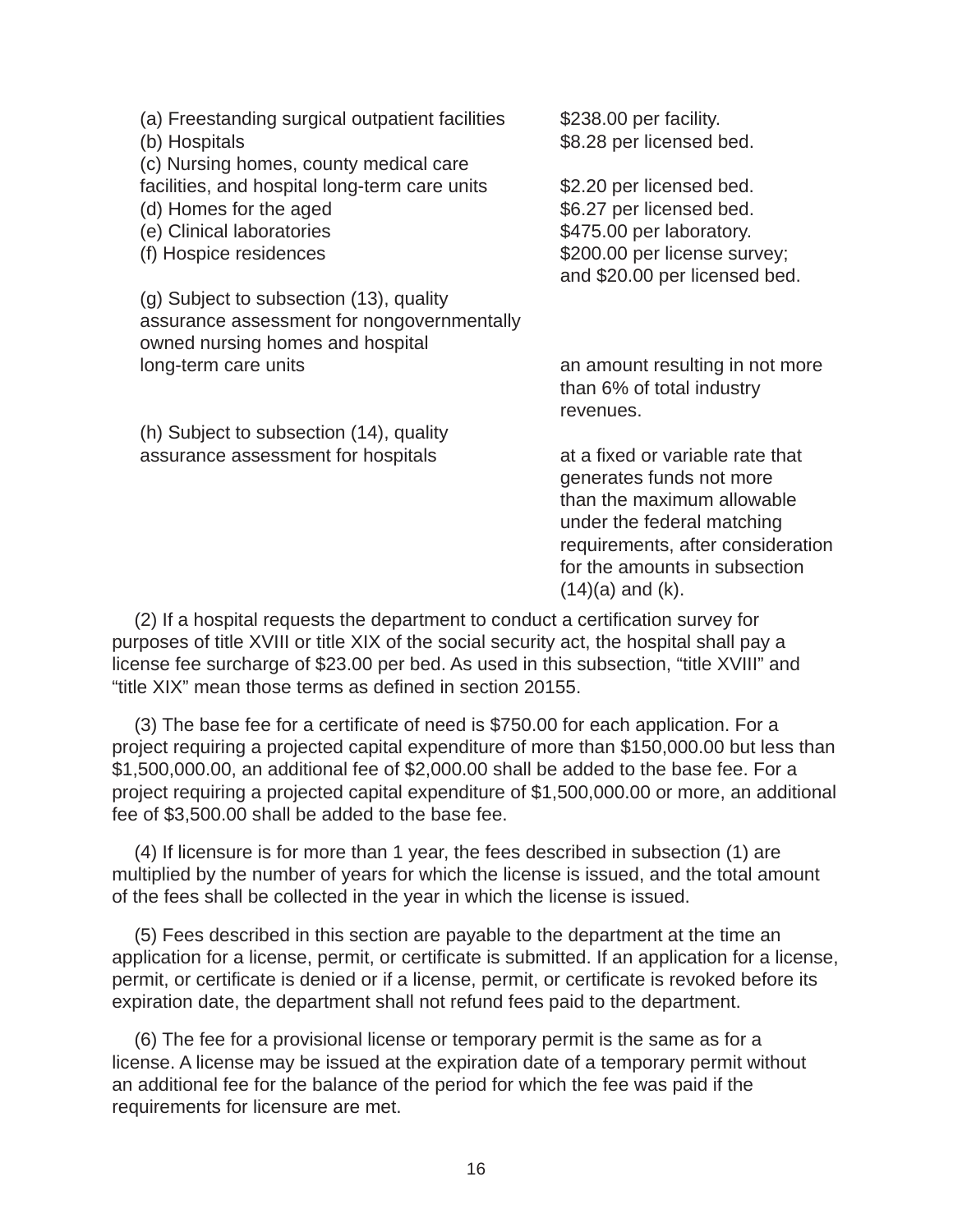(7) The department may charge a fee to recover the cost of purchase or production and distribution of proficiency evaluation samples that are supplied to clinical laboratories pursuant to section 20521(3).

(8) In addition to the fees imposed under subsection (1), a clinical laboratory shall submit a fee of \$25.00 to the department for each reissuance during the licensure period of the clinical laboratory's license.

(9) Except for the licensure of clinical laboratories, not more than half the annual cost of licensure activities as determined by the department shall be provided by license fees.

(10) The application fee for a waiver under section 21564 is \$200.00 plus \$40.00 per hour for the professional services and travel expenses directly related to processing the application. The travel expenses shall be calculated in accordance with the state standardized travel regulations of the department of management and budget in effect at the time of the travel.

(11) An applicant for licensure or renewal of licensure under part 209 shall pay the applicable fees set forth in part 209.

(12) Except as otherwise provided in this section, the fees and assessments collected under this section shall be deposited in the state treasury, to the credit of the general fund. The department may use the unreserved fund balance in fees and assessments for the background check program required under this article.

**History:** 1978, Act 368, Eff. Sept. 30, 1978 ;—Am. 1981, Act 76, Eff. Oct. 1, 1981 ;—Am. 1984, Act 376, Eff. Mar. 29, 1985 ;—Am. 1987, Act 217, Imd. Eff. Dec. 22, 1987 ;—Am. 1988, Act 332, Eff. Oct. 1, 1988 ;—Am. 1990, Act 179, Imd. Eff. July 2, 1990 ;—Am. 1990, Act 252, Imd. Eff. Oct. 12, 1990 ;—Am. 1996, Act 267, Imd. Eff. June 12, 1996 ;—Am. 2000, Act 253, Imd. Eff. June 29, 2000 ;—Am. 2002, Act 303, Imd. Eff. May 10, 2002 ;—Am. 2002, Act 562, Imd. Eff. Oct. 1, 2002 ;—Am. 2003, Act 113, Imd. Eff. July 24, 2003 ;—Am. 2003, Act 234, Imd. Eff. Dec. 29, 2003;—Am, Act 173, Imd. Eff. July 2, 2008.

## **333.20162 License; receipt of completed application; issuance of license within certain period of time; nonrenewable temporary permit; provisional license; procedure for closing facility; order to licensee upon finding of noncompliance; notice, hearing, and status requirements; report; "completed application" defi ned.**

(1) Beginning on the effective date of the amendatory act that added section 20935, upon a determination that a health facility or agency is in compliance with this article and the rules promulgated under this article, the department shall issue an initial license within 6 months after the applicant files a completed application. Receipt of the application is considered the date the application is received by any agency or department of this state. If the application is considered incomplete by the department, the department shall notify the applicant in writing or make the notice electronically available within 30 days after receipt of the incomplete application, describing the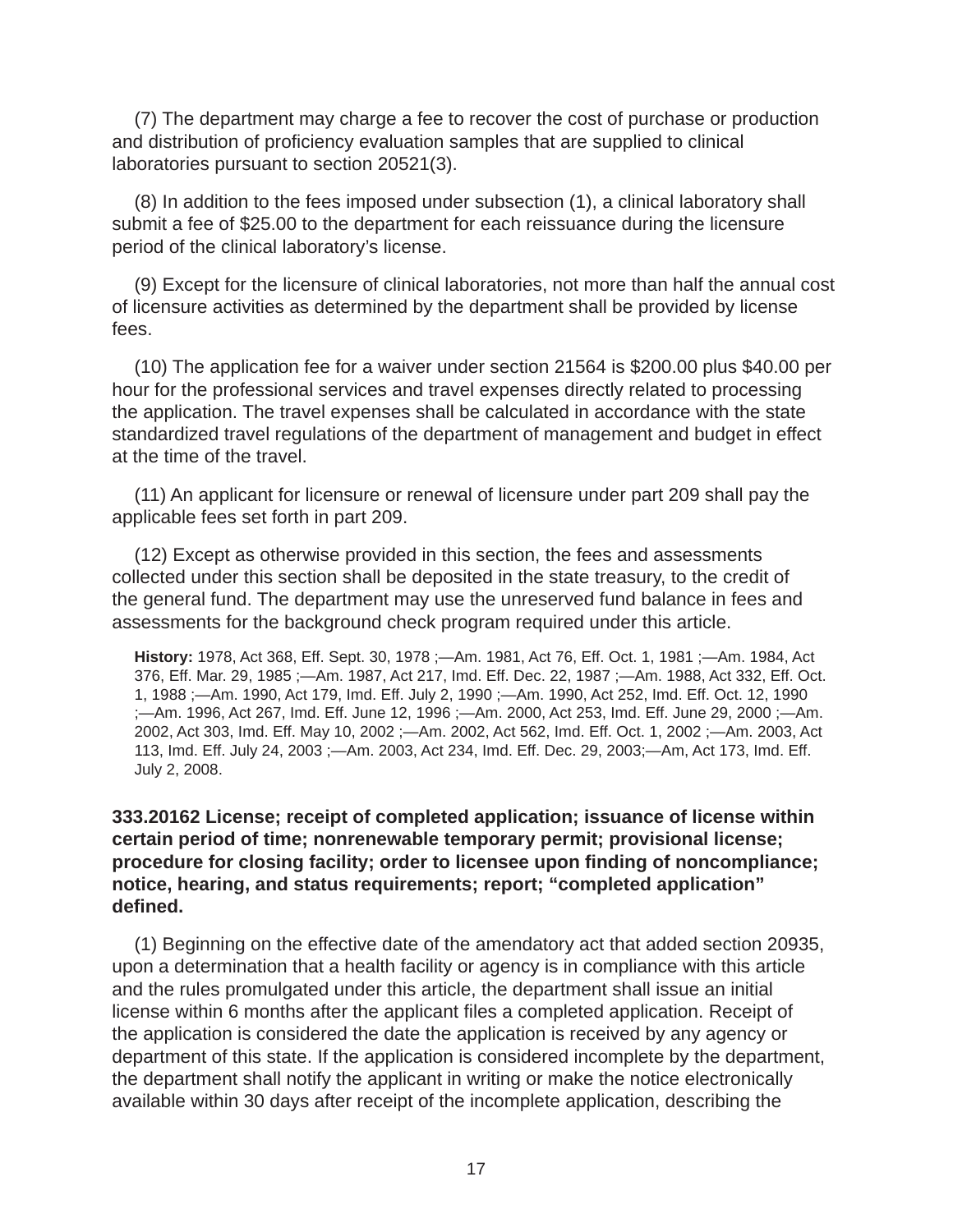deficiency and requesting additional information. If the department identifies a deficiency or requires the fulfillment of a corrective action plan, the 6-month period is tolled until either of the following occurs:

(a) Upon notification by the department of a deficiency, until the date the requested information is received by the department.

(b) Upon notification by the department that a corrective action plan is required, until the date the department determines the requirements of the corrective action plan have been met.

(2) The determination of the completeness of an application does not operate as an approval of the application for the license and does not confer eligibility of an applicant determined otherwise ineligible for issuance of a license.

(3) Except as otherwise provided in this subsection, if the department fails to issue or deny a license within the time period required by this section, the department shall return the license fee and shall reduce the license fee for the applicant's next licensure application, if any, by 15%. Failure to issue or deny a license within the time period required under this section does not allow the department to otherwise delay processing an application. The completed application shall be placed in sequence with other completed applications received at that same time. The department shall not discriminate against an applicant in the processing of the application based upon the fact that the application fee was refunded or discounted under this subsection. The department may issue a nonrenewable temporary permit for not more than 6 months if additional time is needed to make a proper investigation or to permit the applicant to undertake remedial action related to operational or procedural deficiencies or items of noncompliance. A temporary permit shall not be issued to cover deficiencies in physical plant requirements.

(4) Except as provided in part 217, the department may issue a provisional license for not more than 3 consecutive years to an applicant who temporarily is unable to comply with the rules as to the physical plant owned, maintained, or operated by a health facility or agency except as otherwise provided in this article. A provisional license shall not be issued to a new health facility or agency or a facility or agency whose ownership is transferred after September 30, 1978, unless the facility or agency was licensed and operating under this article or a prior law for not less than 5 years. Provisional licensure under acts repealed by this code shall be counted against the 3-year maximum for licensure.

(5) The department, in order to protect the people of this state, shall provide a procedure for the orderly closing of a facility if it is unable to maintain its license under this section.

(6) Except as provided in part 217, the department, upon finding that a health facility or agency is not operating in accord with the requirements of its license, may: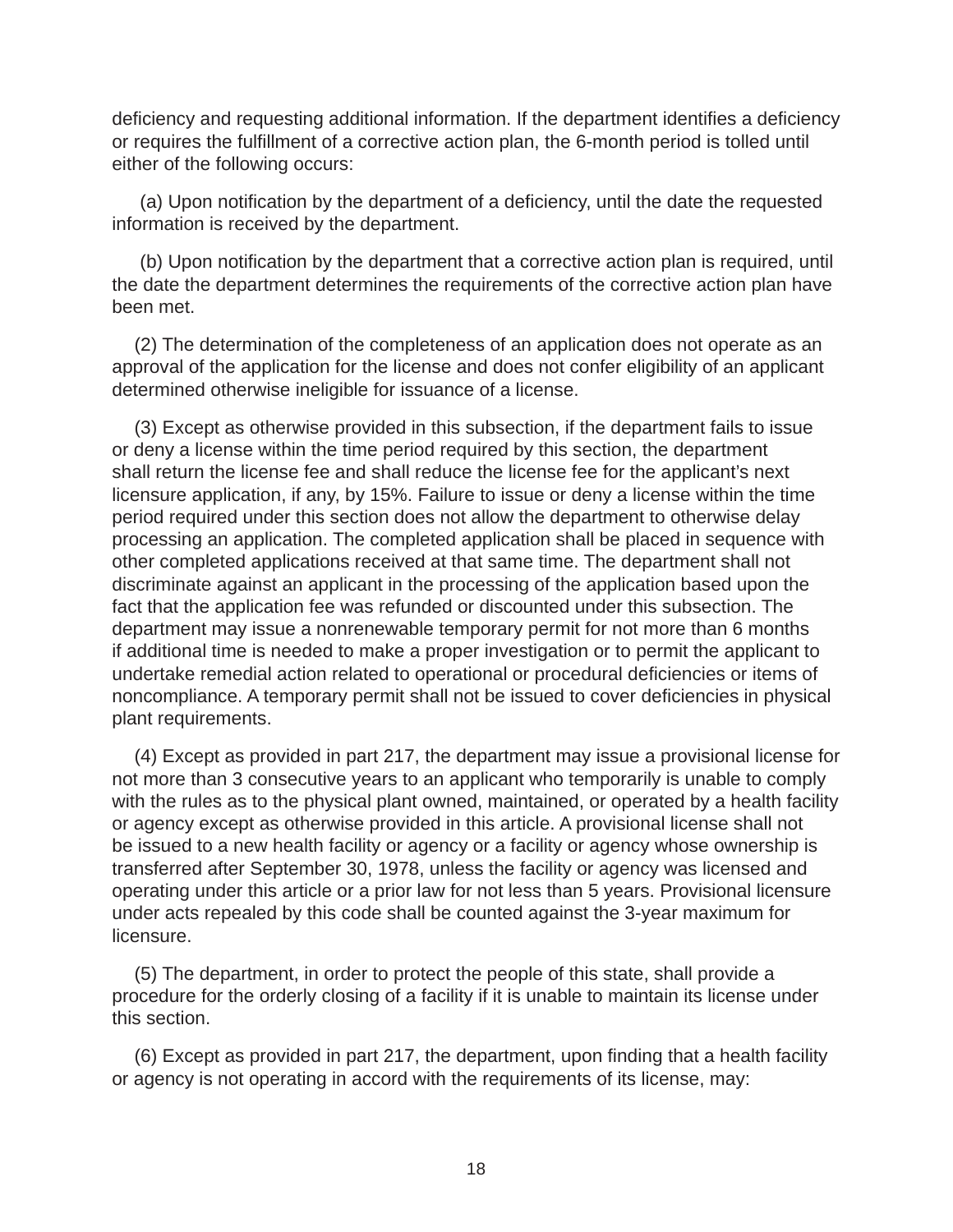(a) Issue an order directing the licensee to:

*(i)* Discontinue admissions.

*(ii)* Transfer selected patients out of the facility.

*(iii)* Reduce its licensed capacity.

*(iv)* Comply with specific requirements for licensure or certification as appropriate.

(b) Through the office of the attorney general, initiate misdemeanor proceedings against the licensee as provided in section 20199(1).

(7) An order issued under subsection (6) shall be governed by the notice and hearing requirements of section 20168(1) and the status requirements of section 20168(2).

(8) Beginning October 1, 2005, the director of the department shall submit a report by December 1 of each year to the standing committees and appropriations subcommittees of the senate and house of representatives concerned with public health issues. The director shall include all of the following information in the report concerning the preceding fiscal year:

(a) The number of initial applications the department received and completed within the 6-month time period required under subsection (1).

(b) The number of applications requiring a request for additional information.

(c) The number of applications denied.

(d) The average processing time for initial licenses granted after the 6-month period.

(e) The number of temporary permits issued under subsection (3).

(f) The number of initial license applications not issued within the 6-month period and the amount of money returned to applicants under subsection (3).

(9) As used in this section, "completed application" means an application complete on its face and submitted with any applicable licensing fees as well as any other information, records, approval, security, or similar item required by law or rule from a local unit of government, a federal agency, or a private entity but not from another department or agency of this state.

**History:** 1978, Act 368, Eff. Sept. 30, 1978 ;—Am. 1978, Act 493, Eff. Mar. 30, 1979 ;—Am. 2004, Act 284, Imd. Eff. July 23, 2004.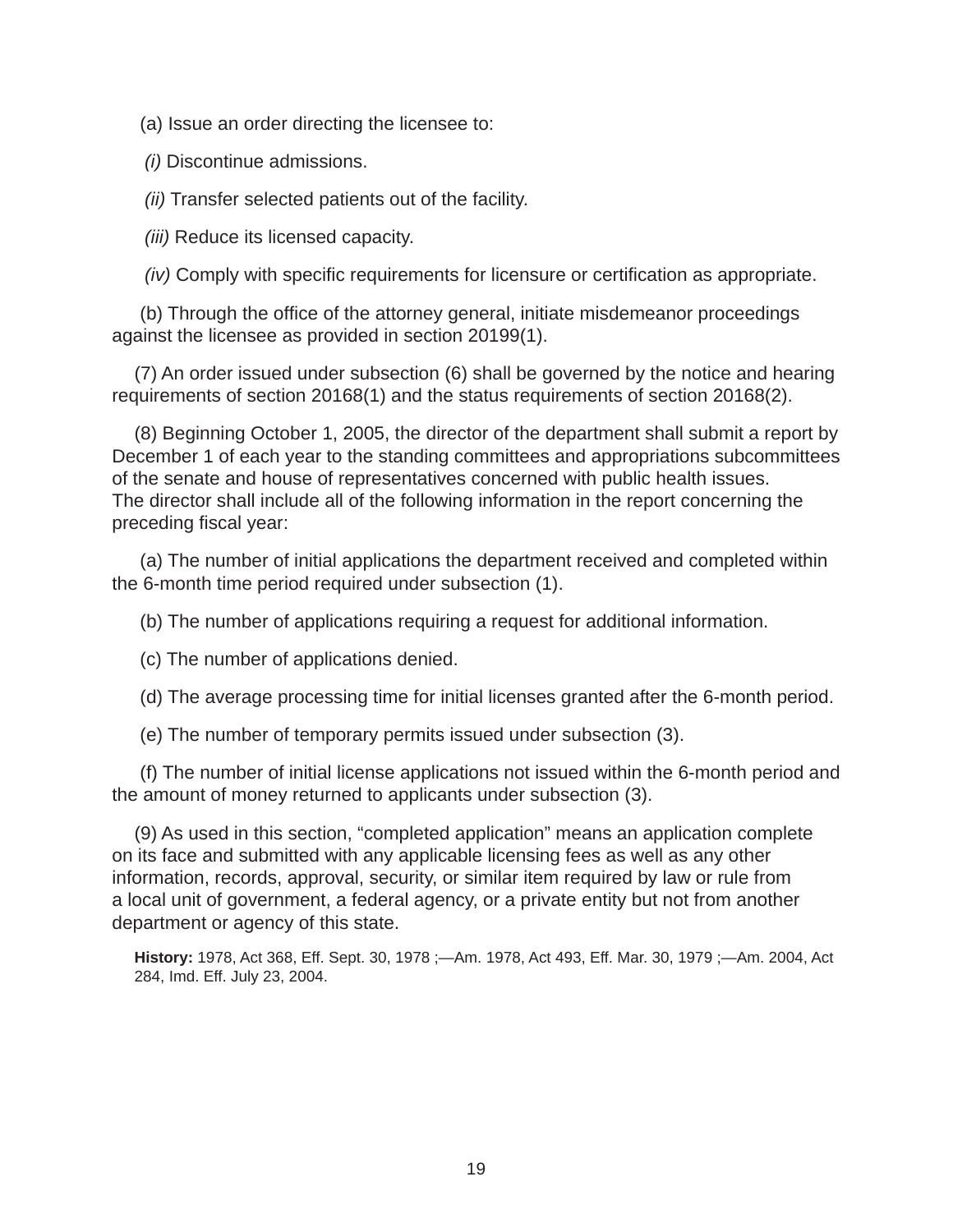#### **333.20164 Duration of license or certifi cation; license, certifi cation, or certifi cate of need nontransferable; transfer of ownership or ownership interest; notice; application for license and certifi cation.**

(1) A license, certification, provisional license, or limited license is valid for not more than 1 year after the date of issuance, except as provided in section 20511 or part 209 or 210. A license for a facility licensed under part 215 shall be valid for 2 years, except that provisional and limited licenses may be valid for 1 year.

(2) A license, certification, or certificate of need is not transferable and shall state the persons, buildings, and properties to which it applies. Applications for licensure or certification because of transfer of ownership or essential ownership interest shall not be acted upon until satisfactory evidence is provided of compliance with part 222.

(3) If ownership is not voluntarily transferred, the department shall be notified immediately and the new owner shall apply for a license and certification not later than 30 days after the transfer.

**History:** 1978, Act 368, Eff. Sept. 30, 1978 ;—Am. 1981, Act 111, Imd. Eff. July 17, 1981 ;—Am. 1982, Act 474, Eff. Mar. 30, 1983 ;—Am. 1988, Act 332, Eff. Oct. 1, 1988 ;—Am. 1990, Act 179, Imd. Eff. July 2, 1990.

#### **333.20165 Denying, limiting, suspending, or revoking license or certifi cation; notice of intent; imposition of administrative fi ne.**

(1) Except as otherwise provided in this section, after notice of intent to an applicant or licensee to deny, limit, suspend, or revoke the applicant's or licensee's license or certification and an opportunity for a hearing, the department may deny, limit, suspend, or revoke the license or certification or impose an administrative fine on a licensee if 1 or more of the following exist:

(a) Fraud or deceit in obtaining or attempting to obtain a license or certification or in the operation of the licensed health facility or agency.

(b) A violation of this article or a rule promulgated under this article.

(c) False or misleading advertising.

(d) Negligence or failure to exercise due care, including negligent supervision of employees and subordinates.

(e) Permitting a license or certificate to be used by an unauthorized health facility or agency.

(f) Evidence of abuse regarding a patient's health, welfare, or safety or the denial of a patient's rights.

(g) Failure to comply with section 10102a(7).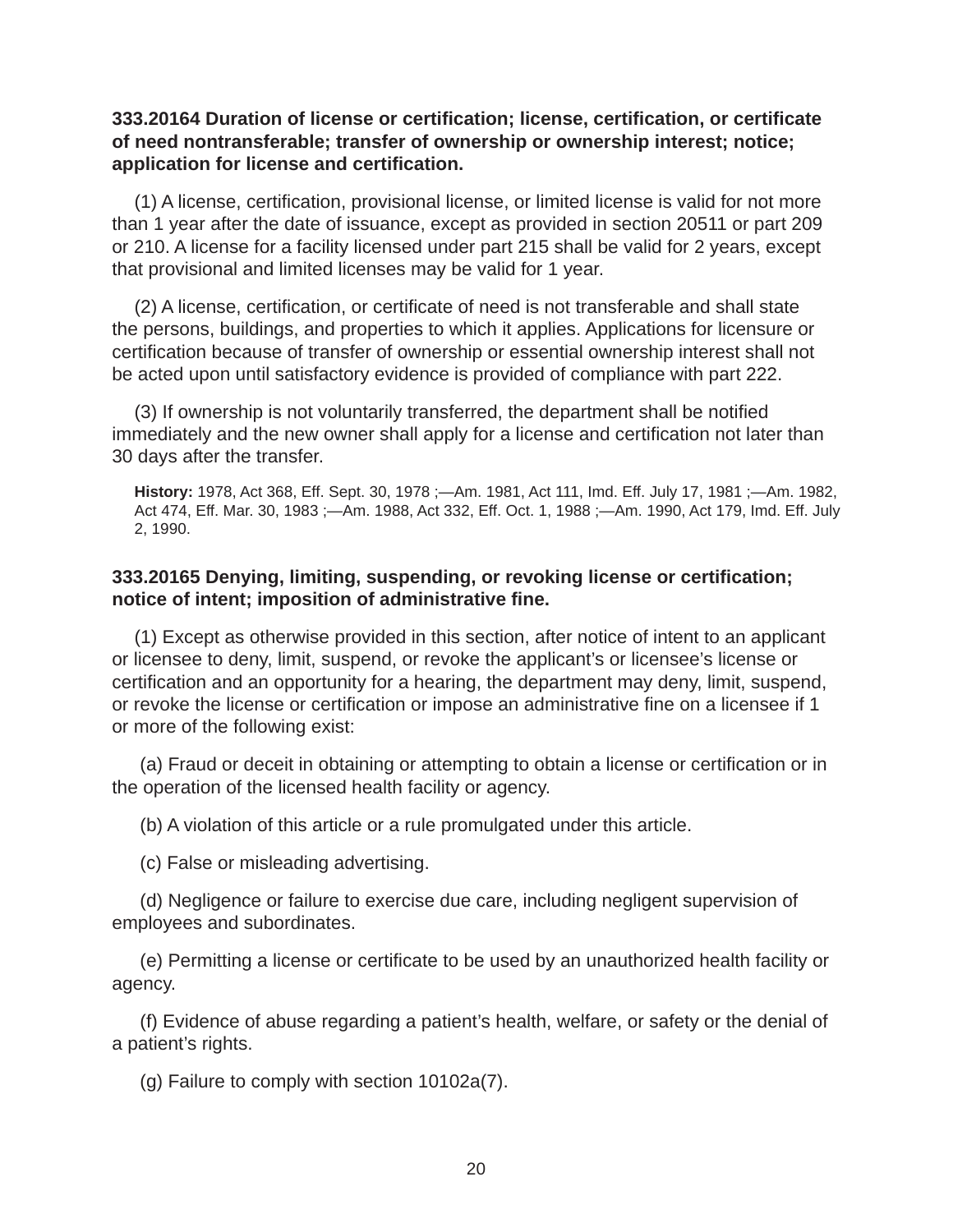(h) Failure to comply with part 222 or a term, condition, or stipulation of a certificate of need issued under part 222, or both.

(i) A violation of section 20197(1).

(2) The department may deny an application for a license or certification based on a finding of a condition or practice that would constitute a violation of this article if the applicant were a licensee.

(3) Denial, suspension, or revocation of an individual emergency medical services personnel license under part 209 is governed by section 20958.

(4) If the department determines under subsection (1) that a health facility or agency has violated section 20197(1), the department shall impose an administrative fine of \$5,000,000.00 on the health facility or agency.

**History:** 1978, Act 368, Eff. Sept. 30, 1978 ;—Am. 1986, Act 186, Eff. Oct. 7, 1986 ;—Am. 1988, Act 332, Eff. Oct. 1, 1988 ;—Am. 1990, Act 179, Imd. Eff. July 2, 1990 ;—Am. 1998, Act 108, Eff. Mar. 23, 1999.

### **333.20166 Notice of intent to deny, limit, suspend, or revoke license or certifi cation; service; contents; hearing; record; transcript; determination; powers of department; judicial order to appear and give testimony; contempt; failure to show need for health facility or agency.**

(1) Notice of intent to deny, limit, suspend, or revoke a license or certification shall be given by certified mail or personal service, shall set forth the particular reasons for the proposed action, and shall fix a date, not less that 30 days after the date of service, on which the applicant or licensee shall be given the opportunity for a hearing before the director or the director's authorized representative. The hearing shall be conducted in accordance with the administrative procedures act of 1969 and rules promulgated by the department. A full and complete record shall be kept of the proceeding and shall be transcribed when requested by an interested party, who shall pay the cost of preparing the transcript.

(2) On the basis of a hearing or on the default of the applicant or licensee, the department may issue, deny, limit, suspend, or revoke a license or certification. A copy of the determination shall be sent by certified mail or served personally upon the applicant or licensee. The determination becomes final 30 days after it is mailed or served, unless the applicant or licensee within the 30 days appeals the decision to the circuit court in the county of jurisdiction or to the Ingham county circuit court.

(3) The department may establish procedures, hold hearings, administer oaths, issue subpoenas, or order testimony to be taken at a hearing or by deposition in a proceeding pending at any stage of the proceeding. A person may be compelled to appear and testify and to produce books, papers, or documents in a proceeding.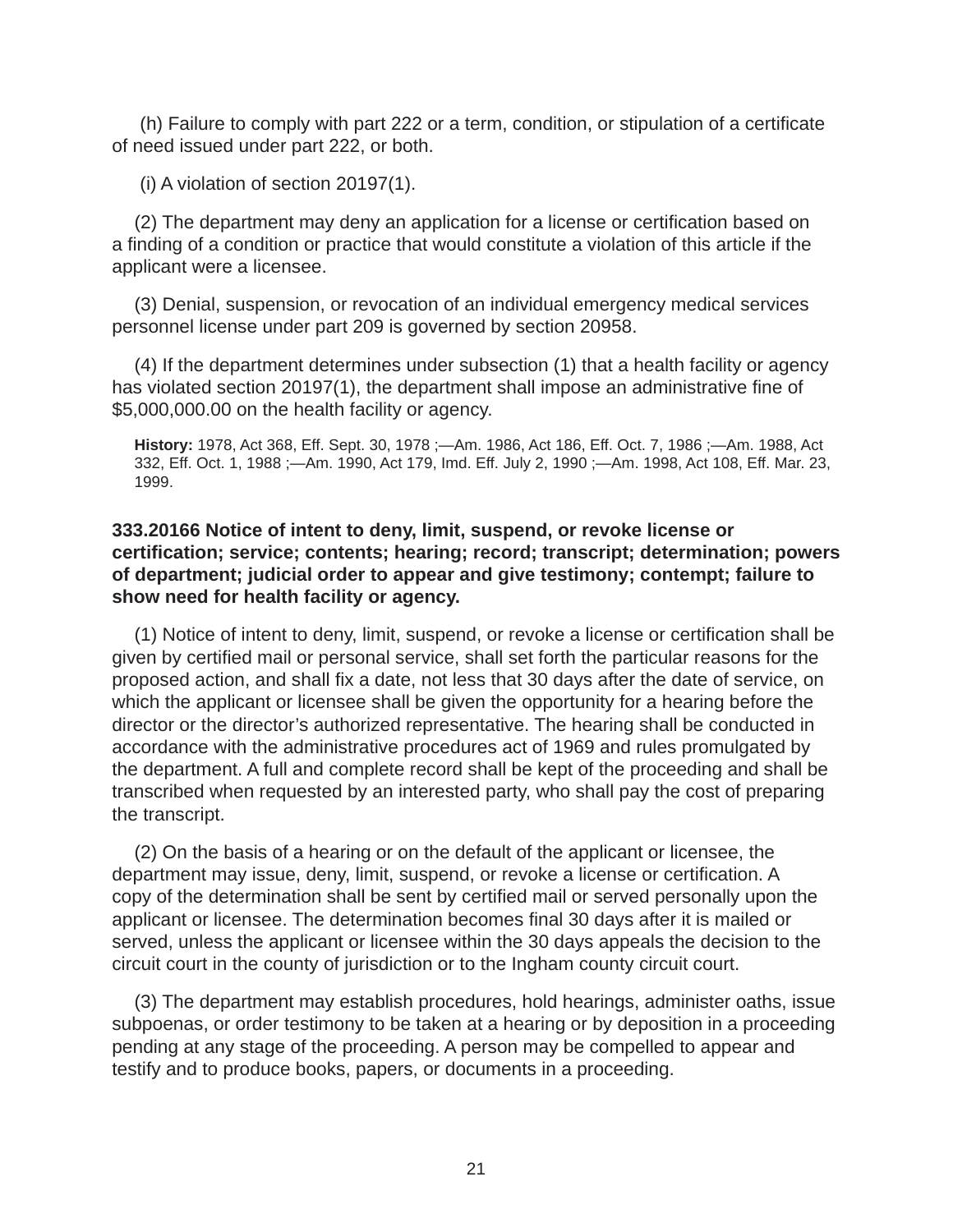(4) In case of disobedience of a subpoena, a party to a hearing may invoke the aid of he circuit court of the jurisdiction in which the hearing is held to require the attendance and testimony of witnesses. The circuit court may issue an order requiring an individual to appear and give testimony. Failure to obey the order of the circuit court may be punished by the court as a contempt.

(5) The department shall not deny, limit, suspend, or revoke a license on the basis of an applicant's or licensee's failure to show a need for a health facility or agency unless the health facility or agency has not obtained a certificate of need required by part 222.

**History:** 1978, Act 368, Eff. Sept. 30, 1978 ;—Am. 1988, Act 332, Eff. Oct. 1, 1988.

## **333.20168 Emergency order limiting, suspending, or revoking license; limiting reimbursements or payments; hearing; contents of order; order not suspended by hearing.**

(1) Upon a finding that a deficiency or violation of this article or the rules promulgated under this article seriously affects the health, safety, and welfare of individuals receiving care or services in or from a licensed health facility or agency, the department may issue an emergency order limiting, suspending, or revoking the license of the health facility or agency. If the department of public health issues an emergency order affecting the license of a nursing home, the department of public health may request the department of social services to limit reimbursements or payments authorized under section 21718. The department shall provide an opportunity for a hearing within 5 working days after issuance of the order.

(2) An order shall incorporate the department's findings. The conduct of a hearing under this section shall not suspend the department's order.

**History:** 1978, Act 368, Eff. Sept. 30, 1978 ;—Am. 1978, Act 493, Eff. Mar. 30, 1979.

#### **333.20170 Medical records access; compliance.**

A health facility or agency shall comply with the medical records access act.

**History:** Add. 2004, Act 48, Imd. Eff. Apr. 1, 2004

#### **333.20171 Rules implementing article; rules promulgated under §333.21563.**

(1) The department, after obtaining approval of the advisory commission, shall promulgate and enforce rules to implement this article, including rules necessary to enable a health facility or agency to qualify for and receive federal funds available for patient care or for projects involving new construction, additions, modernizations, or conversions.

(2) The rules applicable to health facilities or agencies shall be uniform insofar as is reasonable.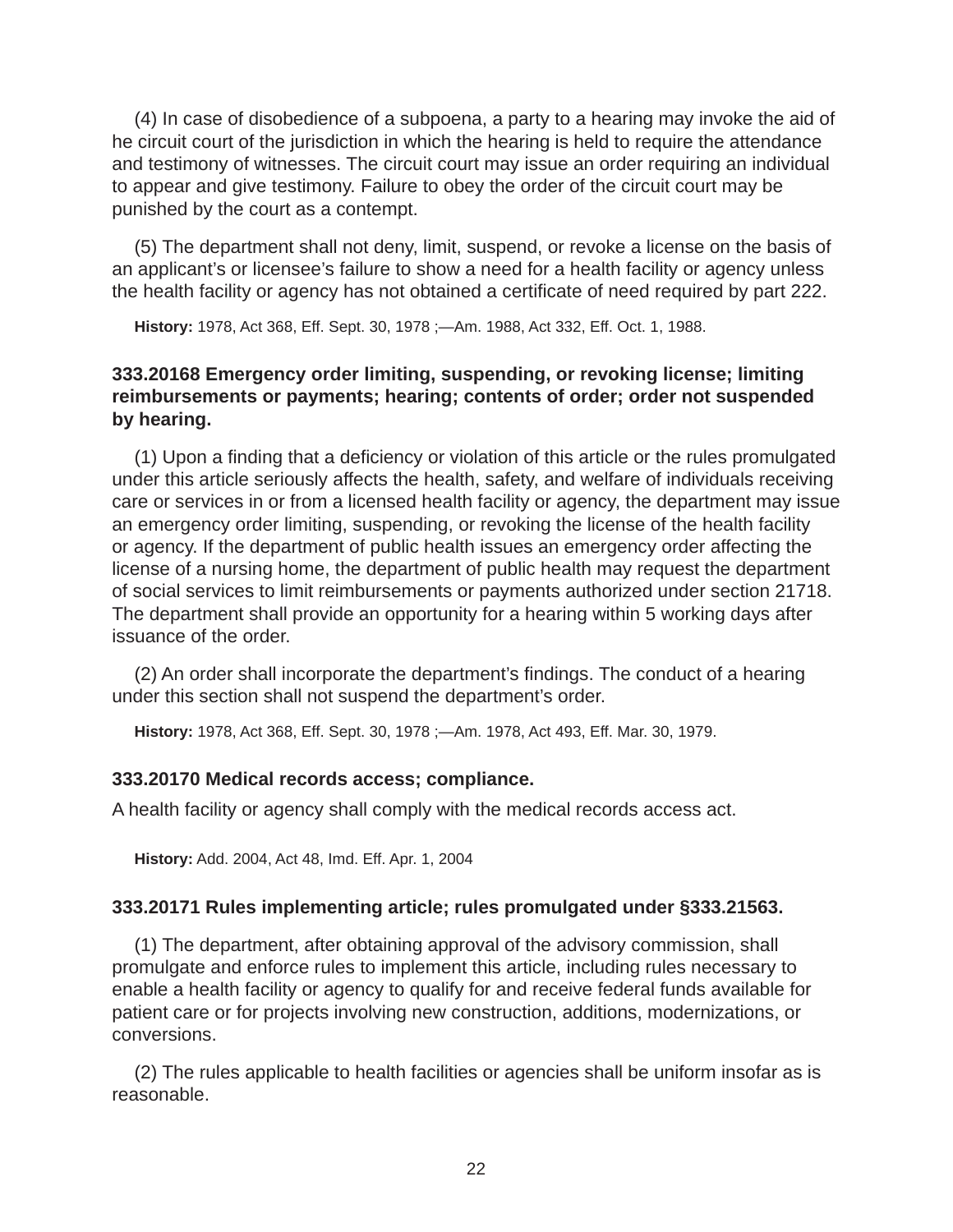(3) The rules shall establish standards relating to:

(a) Ownership.

(b) Reasonable disclosure of ownership interests in proprietary corporations and of financial interests of trustees of voluntary, nonprofit corporations and owners of proprietary corporations and partnerships.

(c) Organization and function of the health facility or agency, owner, operator, and governing body.

(d) Administration.

(e) Professional and nonprofessional staff, services, and equipment appropriate to implement section 20141(3).

(f) Policies and procedures.

(g) Fiscal and medical audit.

(h) Utilization and quality control review.

(i) Physical plant including planning, construction, functional design, sanitation, maintenance, housekeeping, and fire safety.

*(j)* Arrangements for the continuing evaluation of the quality of health care provided. (k) Other pertinent organizational, operational, and procedural requirements for each type of health facility or agency.

(4) The rules promulgated under section 21563 for the designation of rural community hospitals may also specify all of the following:

(a) Maximum bed size.

(b) The level of services to be provided in each category as described in section 21562(2).

(c) Requirements for transfer agreements with other hospitals to assure efficient and appropriate patient care.

**History:** 1978, Act 368, Eff. Sept. 30, 1978 ;—Am. 1978, Act 493, Eff. Mar. 30, 1979 ;—Am. 1990, Act 252, Imd. Eff. Oct. 12, 1990.

#### **333.20172 Policies and procedures; publication and distribution.**

The department may publish and distribute written policies and procedures in the form of departmental letters necessary to the effective administration of this article.

**History:** 1978, Act 368, Eff. Sept. 30, 1978.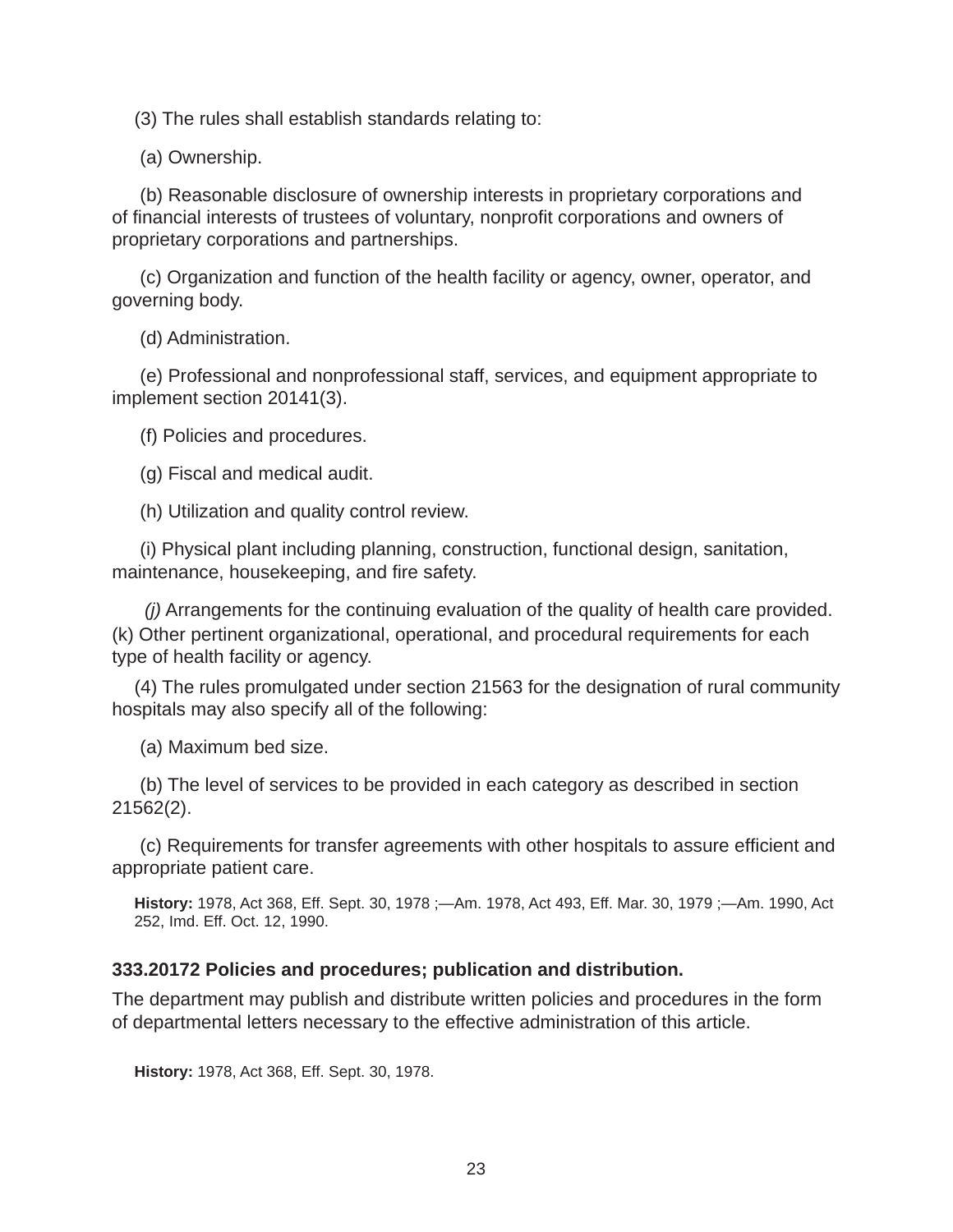**333.20173 Repealed, 2006, Act. 28, Imd. Eff. April 1, 2006**

**\*\*\*\* 333.20173a THIS SECTION IS AMENDED EFFECTIVE JANUARY 9, 2009 Except Section 20173a(1)(e)(iv) after "or" which will not be effective until October 31, 2010 \*\*\*\***

**333.20173a Health facility or agency that is nursing home, county medical care facility, hospice, hospital that provides swing bed services, home for the aged, or home health agency; employees or applicants for employment; prohibitions; criminal history check; condition of continued employment; failure to conduct criminal history check as misdemeanor; establishment of automated fi ngerprint identifi cation system database; report to legislature; electronic web-based system; defi nitions.**

Sec. 20173a. (1) Except as otherwise provided in subsection (2), a health facility or agency that is a nursing home, county medical care facility, hospice, hospital that provides swing bed services, home for the aged, or home health agency shall not employ, independently contract with, or grant clinical privileges to an individual who regularly has direct access to or provides direct services to patients or residents in the health facility or agency after April 1, 2006 if the individual satisfies 1 or more of the following:

(a) Has been convicted of a relevant crime described under 42 USC 1320a-7.

(b) Has been convicted of any of the following felonies, an attempt or conspiracy to commit any of those felonies, or any other state or federal crime that is similar to the felonies described in this subdivision, other than a felony for a relevant crime described under 42 USC 1320a-7, unless 15 years have lapsed since the individual completed all of the terms and conditions of his or her sentencing, parole, and probation for that conviction prior to the date of application for employment or clinical privileges or the date of the execution of the independent contract:

*(i)* A felony that involves the intent to cause death or serious impairment of a body function, that results in death or serious impairment of a body function, that involves the use of force or violence, or that involves the threat of the use of force or violence.

*(ii)* A felony involving cruelty or torture.

*(iii)* A felony under chapter XXA of the Michigan penal code, 1931 PA 328, MCL 750.145m to 750.145r.

*(iv)* A felony involving criminal sexual conduct.

*(v)* A felony involving abuse or neglect.

*(vi)* A felony involving the use of a firearm or dangerous weapon.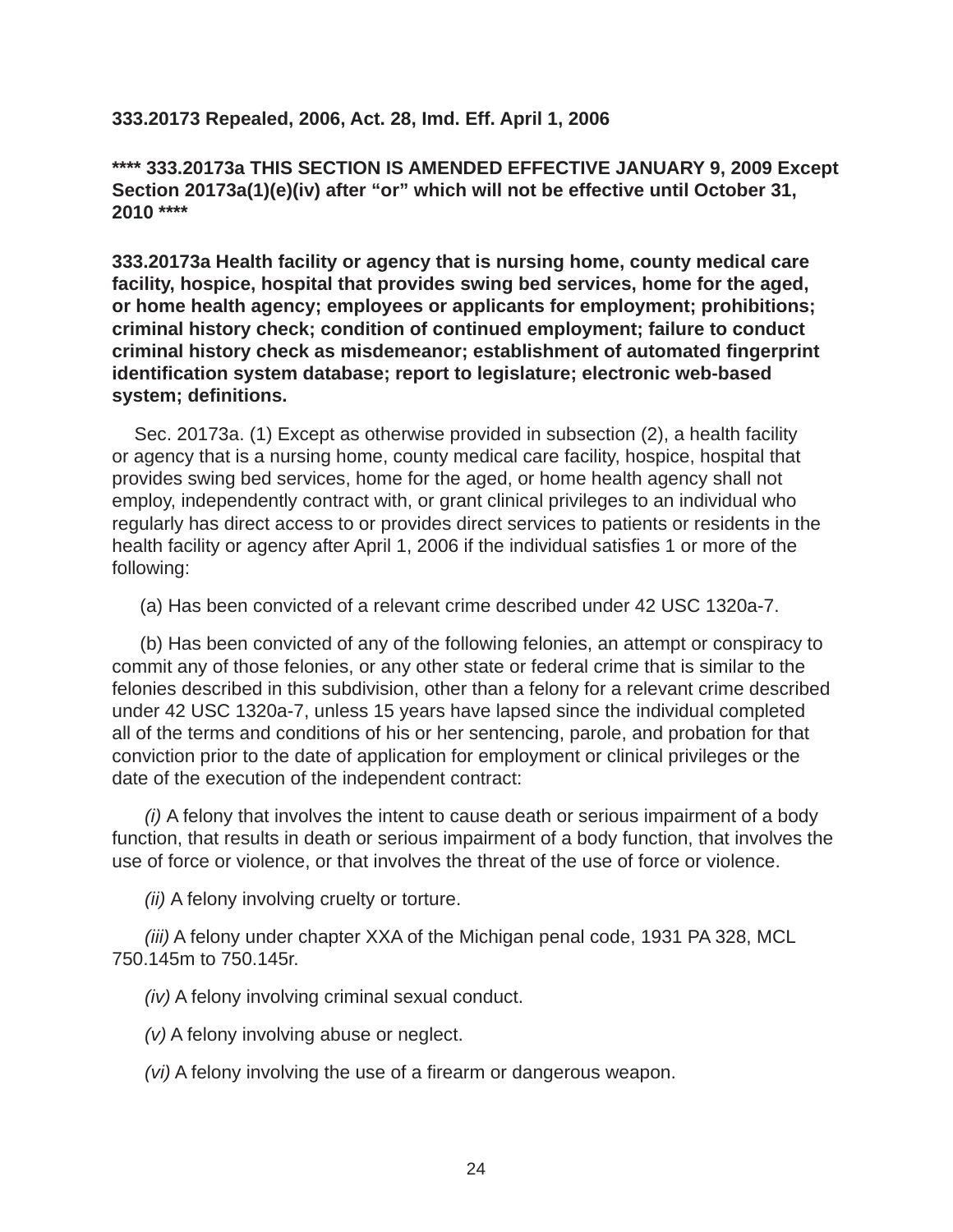*(vii)* A felony involving the diversion or adulteration of a prescription drug or other medications.

(c) Has been convicted of a felony or an attempt or conspiracy to commit a felony, other than a felony for a relevant crime described under 42 USC 1320a-7 or a felony described under subdivision (b), unless 10 years have lapsed since the individual completed all of the terms and conditions of his or her sentencing, parole, and probation for that conviction prior to the date of application for employment or clinical privileges or the date of the execution of the independent contract.

(d) Has been convicted of any of the following misdemeanors, other than a misdemeanor for a relevant crime described under 42 USC 1320a-7, or a state or federal crime that is substantially similar to the misdemeanors described in this subdivision, within the 10 years immediately preceding the date of application for employment or clinical privileges or the date of the execution of the independent contract:

*(i)* A misdemeanor involving the use of a firearm or dangerous weapon with the intent to injure, the use of a firearm or dangerous weapon that results in a personal injury, or a misdemeanor involving the use of force or violence or the threat of the use of force or violence.

*(ii)* A misdemeanor under chapter XXA of the Michigan penal code, 1931 PA 328, MCL 750.145m to 750.145r.

*(iii)* A misdemeanor involving criminal sexual conduct.

*(iv)* A misdemeanor involving cruelty or torture unless otherwise provided under subdivision (e).

*(v)* A misdemeanor involving abuse or neglect.

(e) Has been convicted of any of the following misdemeanors, other than a misdemeanor for a relevant crime described under 42 USC 1320a-7, or a state or federal crime that is substantially similar to the misdemeanors described in this subdivision, within the 5 years immediately preceding the date of application for employment or clinical privileges or the date of the execution of the independent contract:

*(i)* A misdemeanor involving cruelty if committed by an individual who is less than 16 years of age.

*(ii)* A misdemeanor involving home invasion.

*(iii)* A misdemeanor involving embezzlement.

*(iv)* A misdemeanor involving negligent homicide **or a violation of section 601d(1) of the Michigan vehicle code, 1949 PA 300, MCL 257.601d**. (Text in bold is not effective until October 31, 2010.)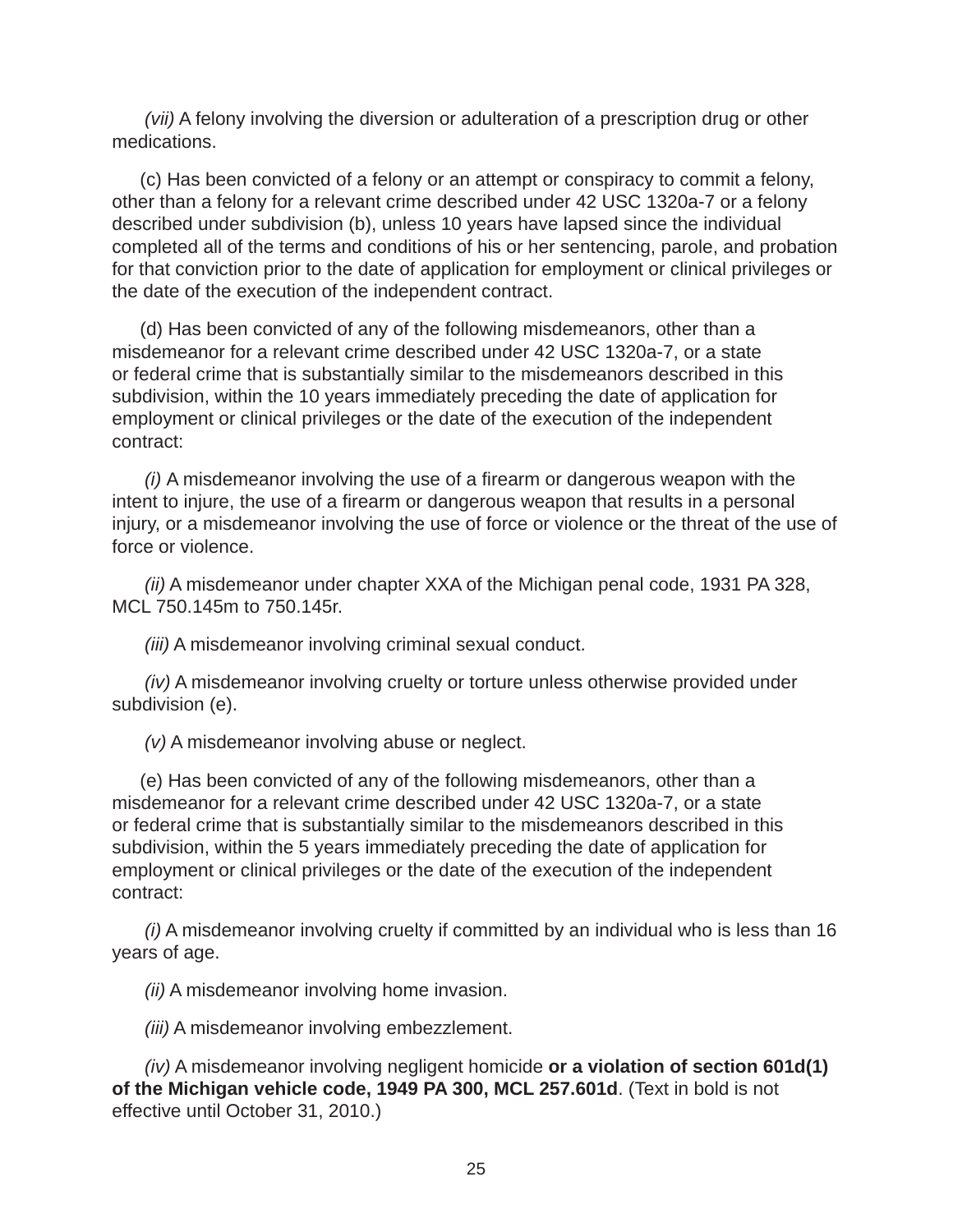*(v)* A misdemeanor involving larceny unless otherwise provided under subdivision (g).

*(vi)* A misdemeanor of retail fraud in the second degree unless otherwise provided under subdivision (g).

*(vii)* Any other misdemeanor involving assault, fraud, theft, or the possession or delivery of a controlled substance unless otherwise provided under subdivision (d), (f), or  $(q)$ .

(f) Has been convicted of any of the following misdemeanors, other than a misdemeanor for a relevant crime described under 42 USC 1320a-7, or a state or federal crime that is substantially similar to the misdemeanors described in this subdivision, within the 3 years immediately preceding the date of application for employment or clinical privileges or the date of the execution of the independent contract:

*(i)* A misdemeanor for assault if there was no use of a firearm or dangerous weapon and no intent to commit murder or inflict great bodily injury.

*(ii)* A misdemeanor of retail fraud in the third degree unless otherwise provided under subdivision (g).

*(iii)* A misdemeanor under part 74 unless otherwise provided under subdivision (g).

(g) Has been convicted of any of the following misdemeanors, other than a misdemeanor for a relevant crime described under 42 USC 1320a-7, or a state or federal crime that is substantially similar to the misdemeanors described in this subdivision, within the year immediately preceding the date of application for employment or clinical privileges or the date of the execution of the independent contract:

*(i)* A misdemeanor under part 74 if the individual, at the time of conviction, is under the age of 18.

*(ii)* A misdemeanor for larceny or retail fraud in the second or third degree if the individual, at the time of conviction, is under the age of 16.

(h) Is the subject of an order or disposition under section 16b of chapter IX of the code of criminal procedure, 1927 PA 175, MCL 769.16b.

(i) Has been the subject of a substantiated finding of neglect, abuse, or misappropriation of property by a state or federal agency pursuant to an investigation conducted in accordance with 42 USC 1395i-3 or 1396r.

(2) Except as otherwise provided in subsection (5), a health facility or agency that is a nursing home, county medical care facility, hospice, hospital that provides swing bed services, home for the aged, or home health agency shall not employ, independently contract with, or grant privileges to an individual who regularly has direct access to or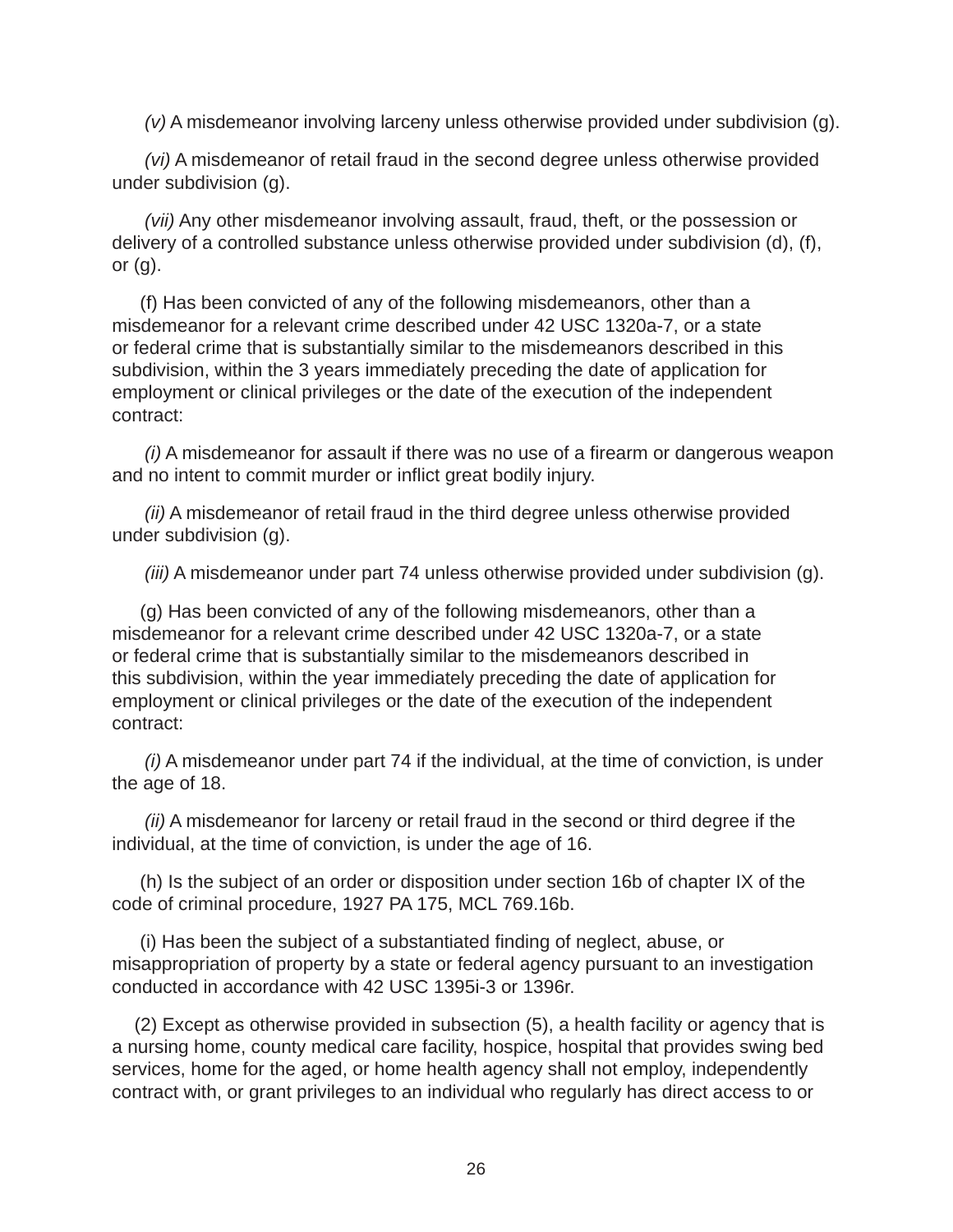provides direct services to patients or residents in the health facility or agency after April 1, 2006 until the health facility or agency conducts a criminal history check in compliance with subsection (4). This subsection and subsection (1) do not apply to any of the following:

(a) An individual who is employed by, under independent contract to, or granted clinical privileges in a health facility or agency before April 1, 2006. Beginning April 1, 2011, an individual who is exempt under this subdivision shall provide the department of state police with a set of fingerprints and the department of state police shall input those fingerprints into the automated fingerprint identification system database established under subsection (12). An individual who is exempt under this subdivision is not limited to working within the health facility or agency with which he or she is employed by, under independent contract to, or granted clinical privileges on April 1, 2006. That individual may transfer to another health facility or agency that is under the same ownership with which he or she was employed, under contract, or granted privileges. If that individual wishes to transfer to another health facility or agency that is not under the same ownership, he or she may do so provided that a criminal history check is conducted by the new health facility or agency in accordance with subsection (4). If an individual who is exempt under this subdivision is subsequently convicted of a crime described under subsection (1)(a) to (g) or found to be the subject of a substantiated finding described under subsection  $(1)(i)$  or an order or disposition described under subsection (1)(h), or is found to have been convicted of a relevant crime described under subsection (1)(a), then he or she is no longer exempt and shall be terminated from employment or denied employment.

(b) An individual who is an independent contractor with a health facility or agency that is a nursing home, county medical care facility, hospice, hospital that provides swing bed services, home for the aged, or home health agency if the services for which he or she is contracted are not directly related to the provision of services to a patient or resident or if the services for which he or she is contracted allow for direct access to the patients or residents but are not performed on an ongoing basis. This exception includes, but is not limited to, an individual who independently contracts with the health facility or agency to provide utility, maintenance, construction, or communications services.

(3) An individual who applies for employment either as an employee or as an independent contractor or for clinical privileges with a health facility or agency that is a nursing home, county medical care facility, hospice, hospital that provides swing bed services, home for the aged, or home health agency and has received a good faith offer of employment, an independent contract, or clinical privileges from the health facility or agency shall give written consent at the time of application for the department of state police to conduct an initial criminal history check under this section, along with identification acceptable to the department of state police.

(4) Upon receipt of the written consent and identification required under subsection (3), a health facility or agency that is a nursing home, county medical care facility,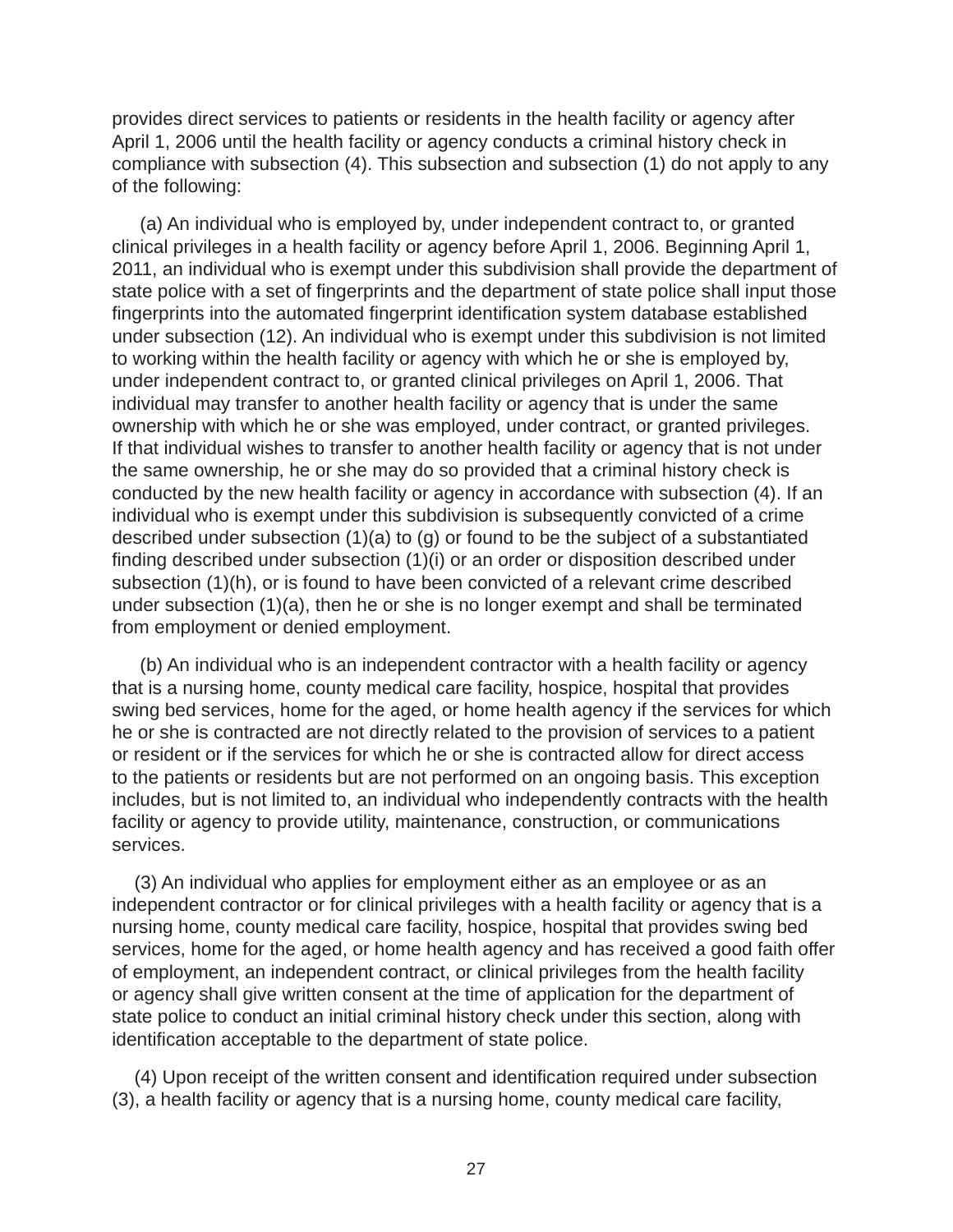hospice, hospital that provides swing bed services, home for the aged, or home health agency that has made a good faith offer of employment or an independent contract or clinical privileges to the applicant shall make a request to the department of state police to conduct a criminal history check on the applicant, to input the applicant's fingerprints into the automated fingerprint identification system database, and to forward the applicant's fingerprints to the federal bureau of investigation. The department of state police shall request the federal bureau of investigation to make a determination of the existence of any national criminal history pertaining to the applicant. The applicant shall provide the department of state police with a set of fingerprints. The request shall be made in a manner prescribed by the department of state police. The health facility or agency shall make the written consent and identification available to the department of state police. The health facility or agency shall make a request to the relevant licensing or regulatory department to conduct a check of all relevant registries established pursuant to federal and state law and regulations for any substantiated findings of abuse, neglect, or misappropriation of property. If the department of state police or the federal bureau of investigation charges a fee for conducting the initial criminal history check, a health facility or agency that is a nursing home, county medical care facility, hospice, hospital that provides swing bed services, or home health agency shall pay the cost of the charge. If the department of state police or the federal bureau of investigation charges a fee for conducting the initial criminal history check, the department shall pay the cost of or reimburse the charge for a health facility or agency that is a home for the aged. The health facility or agency shall not seek reimbursement for a charge imposed by the department of state police or the federal bureau of investigation from the individual who is the subject of the initial criminal history check. A prospective employee, or a prospective independent contractor covered under this section may not be charged for the cost of an initial criminal history check required under this section. The department of state police shall conduct a criminal history check on the applicant named in the request. The department of state police shall provide the department with a written report of the criminal history check conducted under this subsection if the criminal history check contains any criminal history record information. The report shall contain any criminal history record information on the applicant maintained by the department of state police. The department of state police shall provide the results of the federal bureau of investigation determination to the department within 30 days after the request is made. If the requesting health facility or agency is not a state department or agency and if a criminal conviction is disclosed on the written report of the criminal history check or the federal bureau of investigation determination, the department shall notify the health facility or agency and the applicant in writing of the type of crime disclosed on the written report of the criminal history check or the federal bureau of investigation determination without disclosing the details of the crime. Any charges imposed by the department of state police or the federal bureau of investigation for conducting an initial criminal history check or making a determination under this subsection shall be paid in the manner required under this subsection. The notice shall include a statement that the applicant has a right to appeal a decision made by the health facility or agency regarding his or her employment eligibility based on the criminal background check. The notice shall also include information regarding where to file and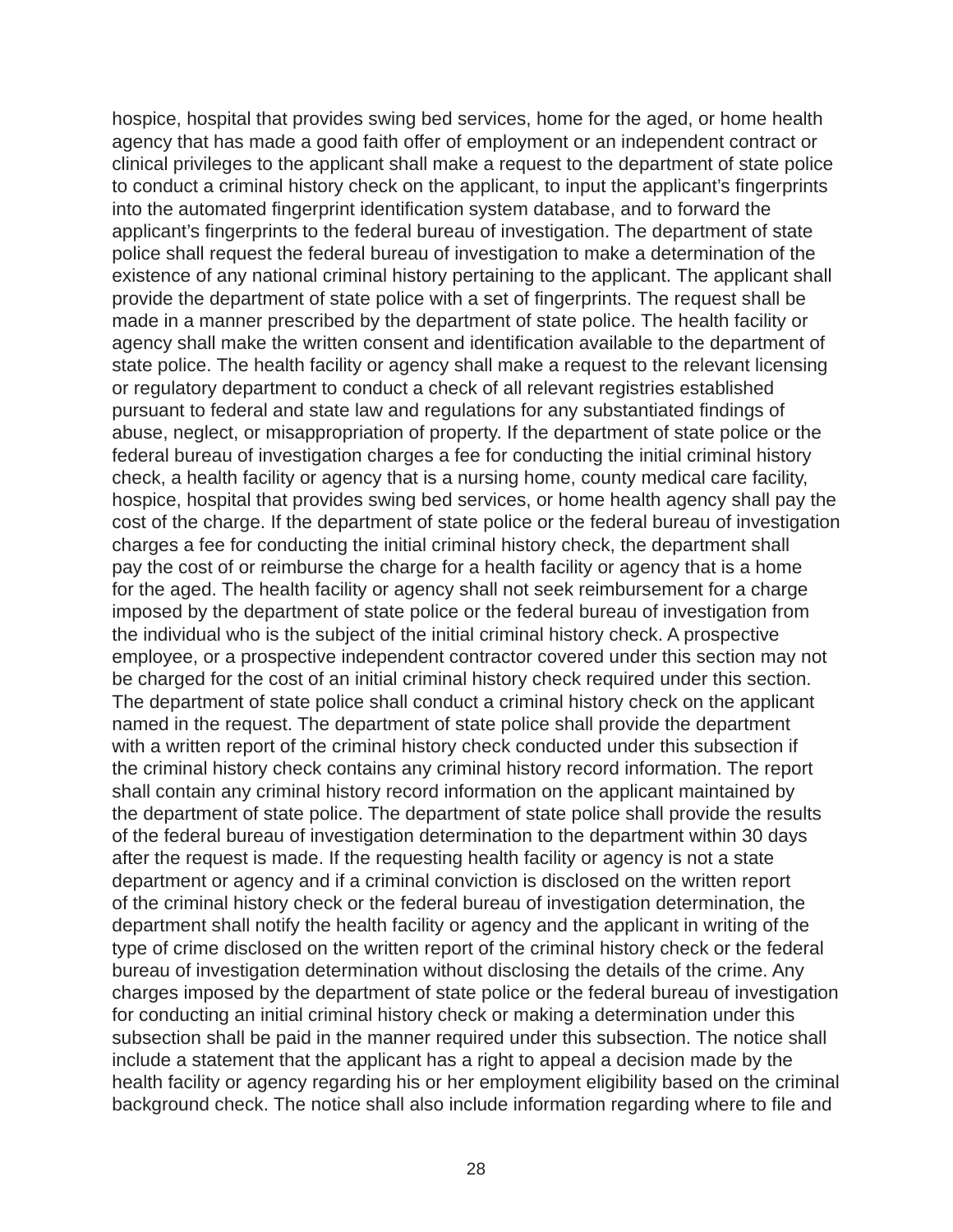describing the appellate procedures established under section 20173b.

(5) If a health facility or agency that is a nursing home, county medical care facility, hospice, hospital that provides swing bed services, home for the aged, or home health agency determines it necessary to employ or grant clinical privileges to an applicant before receiving the results of the applicant's criminal history check under this section, the health facility or agency may conditionally employ or grant conditional clinical privileges to the individual if all of the following apply:

(a) The health facility or agency requests the criminal history check under this section upon conditionally employing or conditionally granting clinical privileges to the individual.

(b) The individual signs a statement in writing that indicates all of the following:

*(i)* That he or she has not been convicted of 1 or more of the crimes that are described in subsection (1)(a) to (g) within the applicable time period prescribed by each subdivision respectively.

*(ii)* That he or she is not the subject of an order or disposition described in subsection (1)(h).

*(iii)* That he or she has not been the subject of a substantiated finding as described in subsection (1)(i).

*(iv)* That he or she agrees that, if the information in the criminal history check conducted under this section does not confirm the individual's statements under subparagraphs (i) to (iii), his or her employment or clinical privileges will be terminated by the health facility or agency as required under subsection (1) unless and until the individual appeals and can prove that the information is incorrect.

*(v)* That he or she understands that the conditions described in subparagraphs (i) to (iv) may result in the termination of his or her employment or clinical privileges and that those conditions are good cause for termination.

(6) The department shall develop and distribute a model form for the statement required under subsection (5)(b). The department shall make the model form available to health facilities or agencies subject to this section upon request at no charge.

(7) If an individual is employed as a conditional employee or is granted conditional clinical privileges under subsection (5), and the report described in subsection (4) does not confirm the individual's statement under subsection  $(5)(b)(i)$  to (iii), the health facility or agency shall terminate the individual's employment or clinical privileges as required by subsection (1).

(8) An individual who knowingly provides false information regarding his or her identity, criminal convictions, or substantiated findings on a statement described in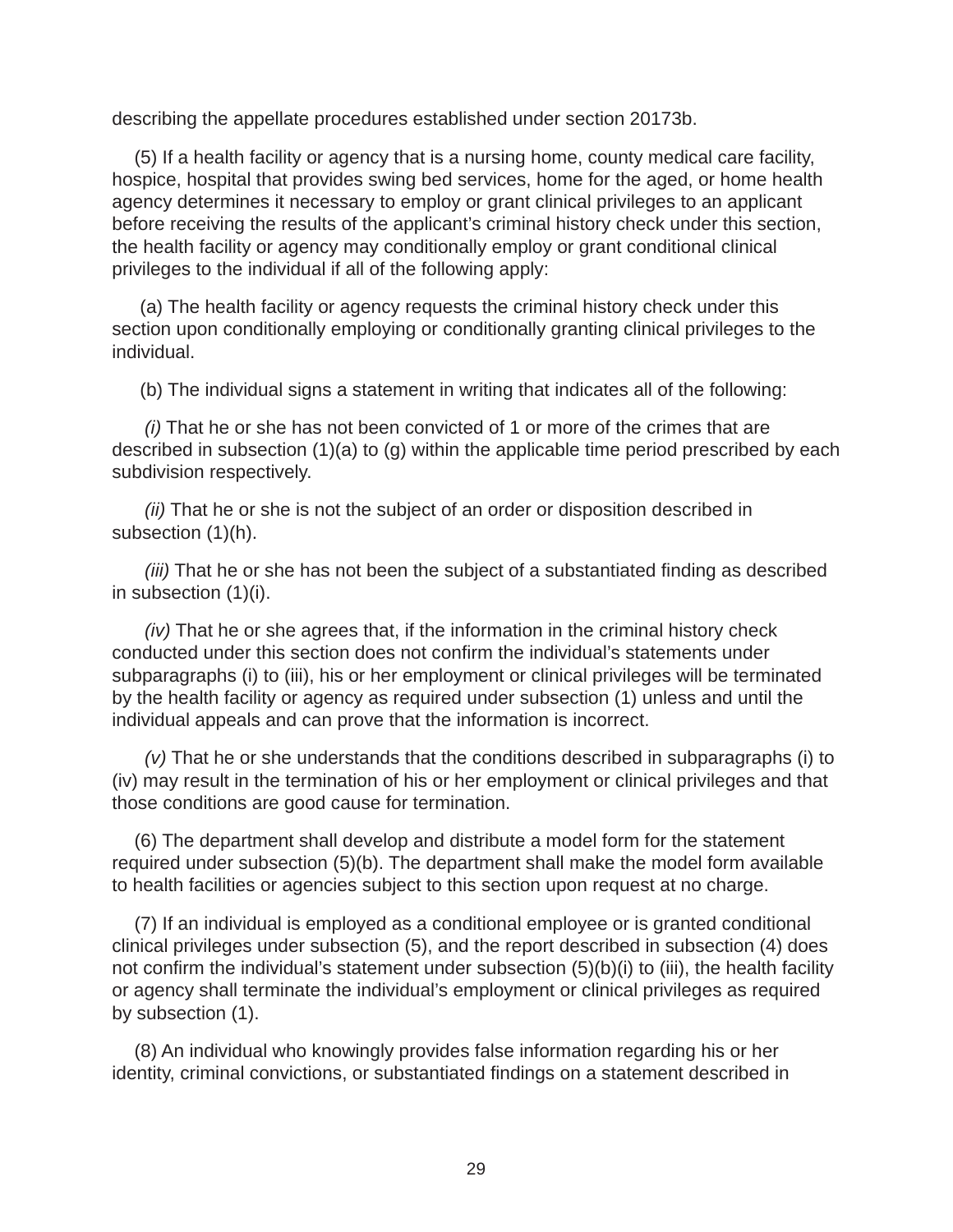subsection (5)(b)(i) to (iii) is guilty of a misdemeanor punishable by imprisonment for not more than 93 days or a fine of not more than \$500.00, or both.

(9) A health facility or agency that is a nursing home, county medical care facility, hospice, hospital that provides swing bed services, home for the aged, or home health agency shall use criminal history record information obtained under subsection (4) only for the purpose of evaluating an applicant's qualifications for employment, an independent contract, or clinical privileges in the position for which he or she has applied and for the purposes of subsections (5) and (7). A health facility or agency or an employee of the health facility or agency shall not disclose criminal history record information obtained under subsection (4) to a person who is not directly involved in evaluating the applicant's qualifications for employment, an independent contract, or clinical privileges. An individual who knowingly uses or disseminates the criminal history record information obtained under subsection (4) in violation of this subsection is guilty of a misdemeanor punishable by imprisonment for not more than 93 days or a fine of not more than \$1,000.00, or both. Upon written request from another health facility or agency, psychiatric facility or intermediate care facility for people with mental retardation, or adult foster care facility that is considering employing, independently contracting with, or granting clinical privileges to an individual, a health facility or agency that has obtained criminal history record information under this section on that individual shall, with the consent of the applicant, share the information with the requesting health facility or agency, psychiatric facility or intermediate care facility for people with mental retardation, or adult foster care facility. Except for a knowing or intentional release of false information, a health facility or agency has no liability in connection with a criminal background check conducted under this section or the release of criminal history record information under this subsection.

(10) As a condition of continued employment, each employee, independent contractor, or individual granted clinical privileges shall do each of the following:

(a) Agree in writing to report to the health facility or agency immediately upon being arraigned for 1 or more of the criminal offenses listed in subsection (1)(a) to (g), upon being convicted of 1 or more of the criminal offenses listed in subsection (1)(a) to (g), upon becoming the subject of an order or disposition described under subsection (1)(h), and upon being the subject of a substantiated finding of neglect, abuse, or misappropriation of property as described in subsection (1)(i). Reporting of an arraignment under this subdivision is not cause for termination or denial of employment.

(b) If a set of fingerprints is not already on file with the department of state police, provide the department of state police with a set of fingerprints.

(11) In addition to sanctions set forth in section 20165, a licensee, owner, administrator, or operator of a nursing home, county medical care facility, hospice, hospital that provides swing bed services, home for the aged, or home health agency who knowingly and willfully fails to conduct the criminal history checks as required under this section is guilty of a misdemeanor punishable by imprisonment for not more than 1 year or a fine of not more than \$5,000.00, or both.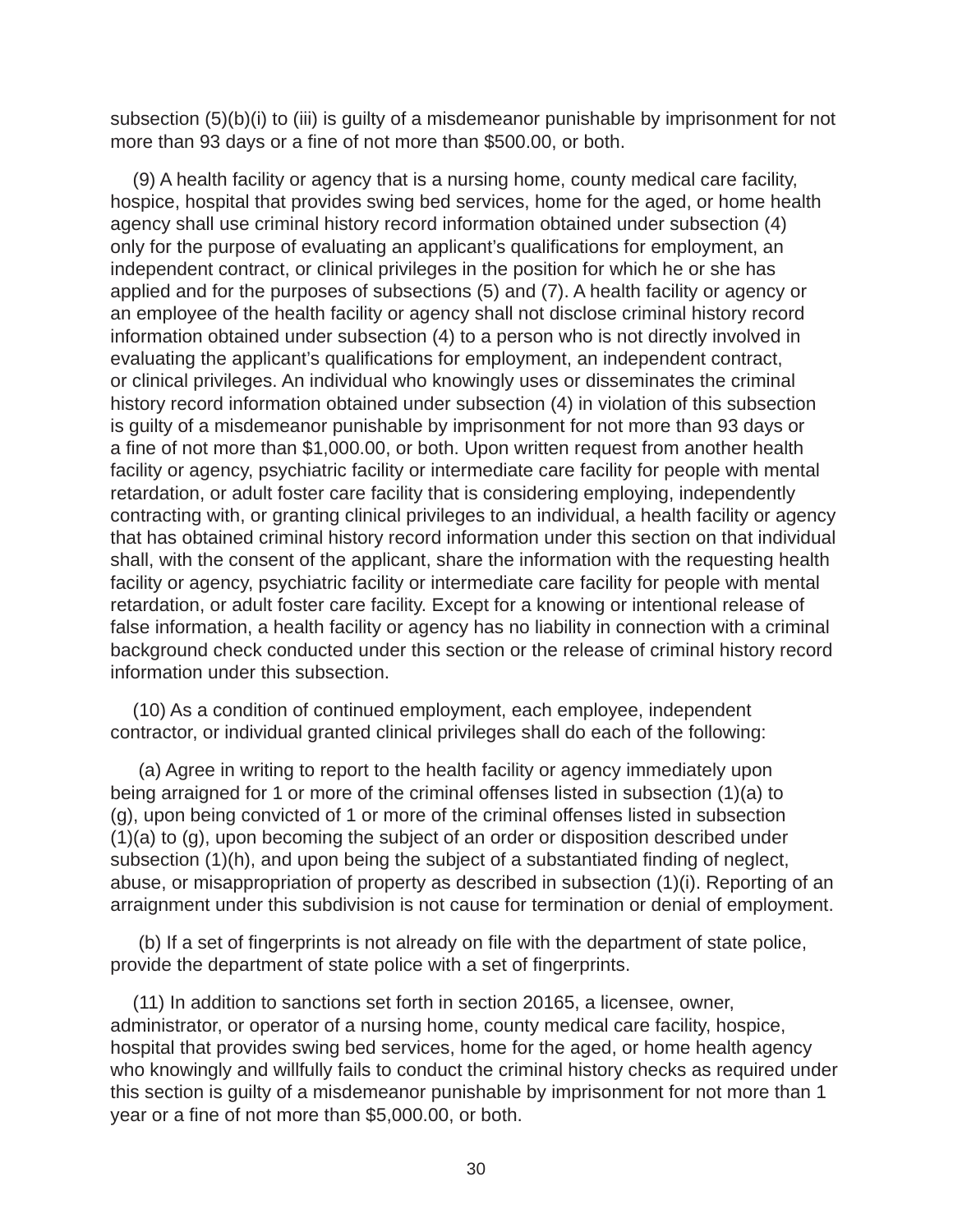(12) In collaboration with the department of state police, the department of information technology shall establish an automated fingerprint identification system database that would allow the department of state police to store and maintain all fingerprints submitted under this section and would provide for an automatic notification if and when a subsequent criminal arrest fingerprint card submitted into the system matches a set of fingerprints previously submitted in accordance with this section. Upon such notification, the department of state police shall immediately notify the department and the department shall immediately contact the respective health facility or agency with which that individual is associated. Information in the database established under this subsection is confidential, is not subject to disclosure under the freedom of information act, 1976 PA 442, MCL 15.231 to 15.246, and shall not be disclosed to any person except for purposes of this act or for law enforcement purposes.

(13) On or before April 1, 2009, the department shall submit a written report to the legislature outlining a plan to cover the costs of the criminal history checks required under this section if federal funding is no longer available or is inadequate to cover those costs.

(14) The department and the department of state police shall maintain an electronic web-based system to assist those health facilities and agencies required to check relevant registries and conduct criminal history checks of its employees and independent contractors and to provide for an automated notice to those health facilities or agencies for those individuals inputted in the system who, since the initial check, have been convicted of a disqualifying offense or have been the subject of a substantiated finding of abuse, neglect, or misappropriation of property.

(15) As used in this section:

(a) "Adult foster care facility" means an adult foster care facility licensed under the adult foster care facility licensing act, 1979 PA 218, MCL 400.701 to 400.737.

(b) "Direct access" means access to a patient or resident or to a patient's or resident's property, financial information, medical records, treatment information, or any other identifying information.

(c) "Home health agency" means a person certified by medicare whose business is to provide to individuals in their places of residence other than in a hospital, nursing home, or county medical care facility 1 or more of the following services: nursing services, therapeutic services, social work services, homemaker services, home health aide services, or other related services.

(d) "Independent contract" means a contract entered into by a health facility or agency with an individual who provides the contracted services independently or a contract entered into by a health facility or agency with an organization or agency that employs or contracts with an individual after complying with the requirements of this section to provide the contracted services to the health facility or agency on behalf of the organization or agency.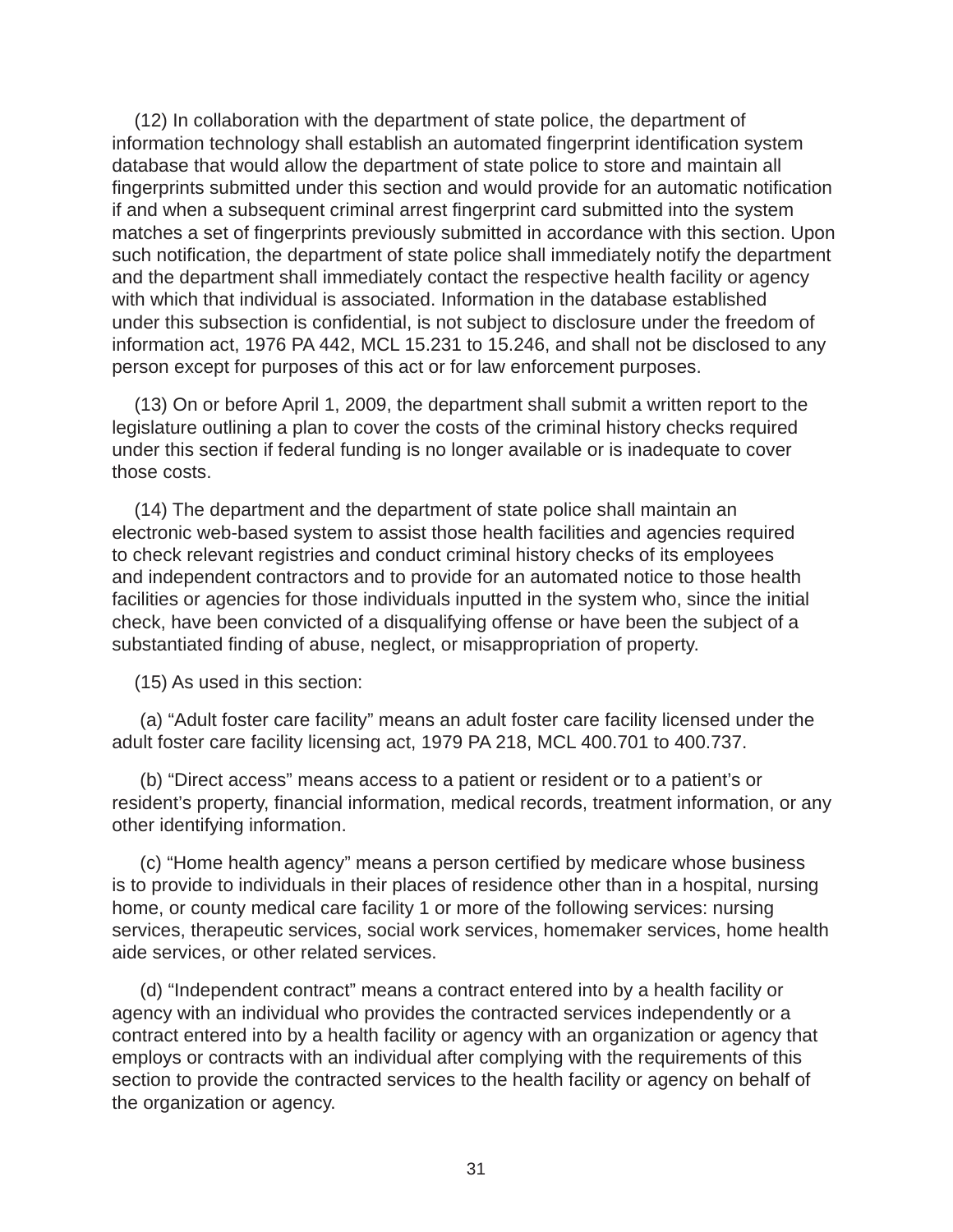(e) "Medicare" means benefits under the federal medicare program established under title XVIII of the social security act, 42 USC 1395 to 1395hhh.

**History:** Add. 2006, Act 28, Eff. Apr. 1, 2006 ;-- Am. 2008, Act 123, Imd. Eff. May 9, 2008 ;--Am. 2008, Act 443, Imd. Eff. Jan. 9, 2009; --Am. 2008, Act 444, Eff. Oct. 31, 2010.

#### **Sec. 20173b. Individual disqualified or denied employment pursuant to MCL 330.1134a; appeal; report to legislature; "business day" defi ned.**

(1) An individual who has been disqualified from or denied employment by a health facility or agency that is a nursing home, county medical care facility, hospice, hospital that provides swing bed services, home for the aged, or home health agency or by a psychiatric facility or intermediate care facility for people with mental retardation based on a criminal history check conducted pursuant to section 20173 or 20173a or pursuant to section 134a of the mental health code, 1974 PA 258, MCL 330.1134a, respectively, may appeal to the department if he or she believes that the criminal history report is inaccurate, and the appeal shall be conducted as a contested case hearing pursuant to the administrative procedures act of 1969. The individual shall file the appeal with the director of the department within 15 business days after receiving the written report of the criminal history check unless the conviction contained in the criminal history report is one that may be expunged or set aside. If an individual has been disqualified or denied employment based on a conviction that may be expunged or set aside, then he or she shall file the appeal on a form provided by the department within 15 business days after a court order granting or denying his or her application to expunge or set aside that conviction is granted. If the order is granted and the conviction is expunged or set aside, then the individual shall not be disqualified or denied employment based solely on that conviction. The director shall review the appeal and issue a written decision within 30 business days after receiving the appeal. The decision of the director is final.

(2) One year after the effective date of this section and each year thereafter for the next 3 years, the department shall provide the legislature with a written report regarding the appeals process implemented under this section for employees subject to criminal history checks. The report shall include, but is not limited to, for the immediately preceding year the number of applications for appeal received, the number of inaccuracies found and appeals granted with regard to the criminal history checks conducted under section 20173a, the average number of days necessary to complete the appeals process for each appeal, and the number of appeals rejected without a hearing and a brief explanation of the denial.

(3) As used in this section, "business day" means a day other than a Saturday, Sunday, or any legal holiday.

**History:** Add. 2006, Act 28, Eff. Apr. 1, 2006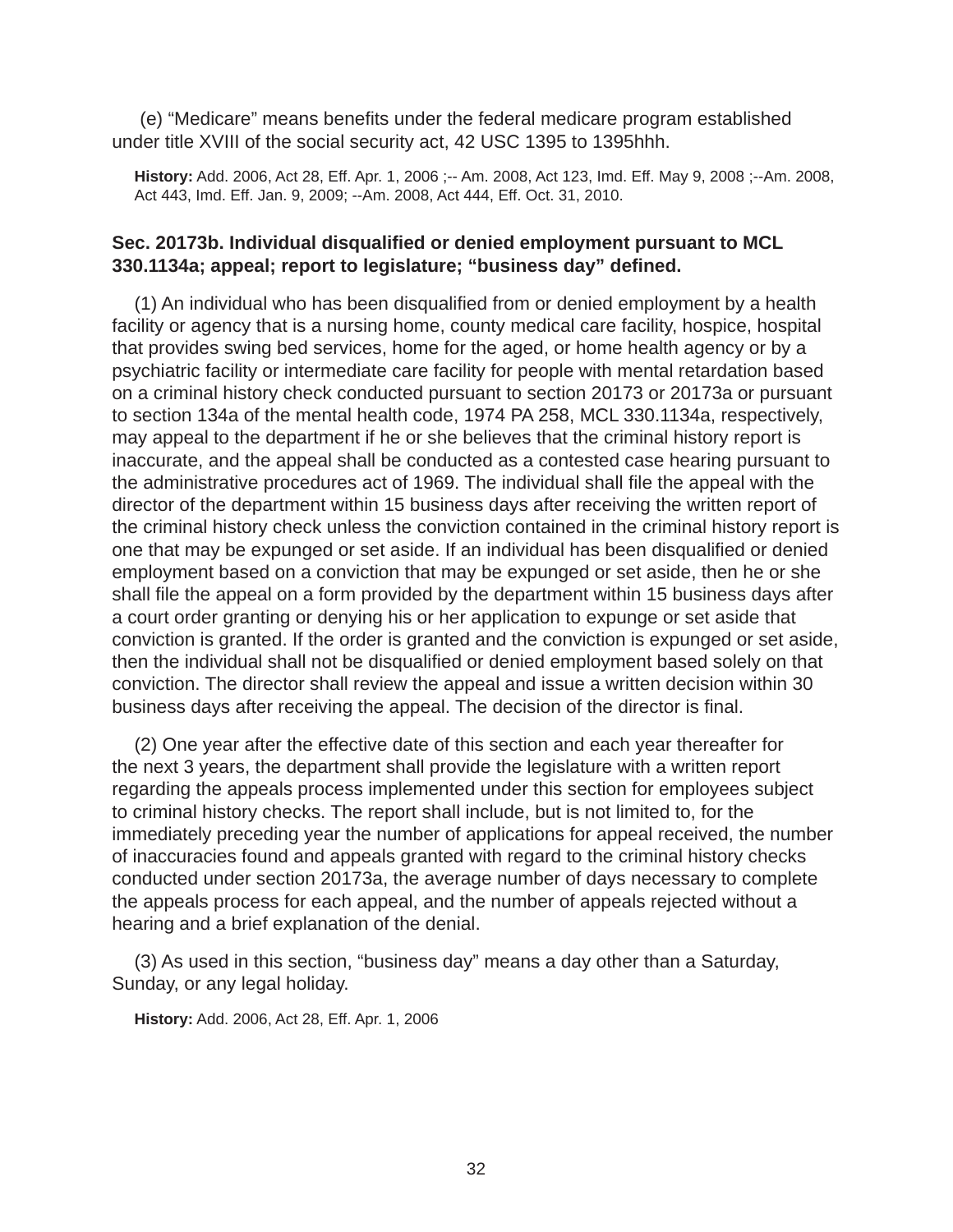**333.20175 Maintaining record for each patient; wrongfully altering or destroying records; noncompliance; fine; licensing and certification records as public** records; confidentiality; disclosure; report or notice of disciplinary action; **information provided in report; nature and use of certain records, data, and knowledge.** 

(1) A health facility or agency shall keep and maintain a record for each patient including a full and complete record of tests and examinations performed, observations made, treatments provided, and in the case of a hospital, the purpose of hospitalization. In addition to the sanctions set forth in section 20165, a hospital that fails to comply with this subsection is subject to an administrative fine of \$10,000.00.

(2) A hospital shall take precautions to assure that the records required by subsection (1) are not wrongfully altered or destroyed. A hospital that fails to comply with this subsection is subject to an administrative fine of \$10,000.00.

(3) Unless otherwise provided by law, the licensing and certification records required by this article are public records.

(4) Departmental officers and employees shall respect the confidentiality of patient clinical records and shall not divulge or disclose the contents of records in a manner that identifies an individual except pursuant to court order.

(5) A health facility or agency that employs, contracts with, or grants privileges to a health professional licensed or registered under article 15 shall report the following to the department of consumer and industry services not more than 30 days after it occurs:

(a) Disciplinary action taken by the health facility or agency against a health professional licensed or registered under article 15 based on the licensee's or registrant's professional competence, disciplinary action that results in a change of employment status, or disciplinary action based on conduct that adversely affects the licensee's or registrant's clinical privileges for a period of more than 15 days. As used in this subdivision, "adversely affects" means the reduction, restriction, suspension, revocation, denial, or failure to renew the clinical privileges of a licensee or registrant by a health facility or agency.

(b) Restriction or acceptance of the surrender of the clinical privileges of a licensee or registrant under either of the following circumstances:

*(i)* The licensee or registrant is under investigation by the health facility or agency.

*(ii)* There is an agreement in which the health facility or agency agrees not to conduct an investigation into the licensee's or registrant's alleged professional incompetence or improper professional conduct.

(c) A case in which a health professional resigns or terminates a contract or whose contract is not renewed instead of the health facility taking disciplinary action against the health professional.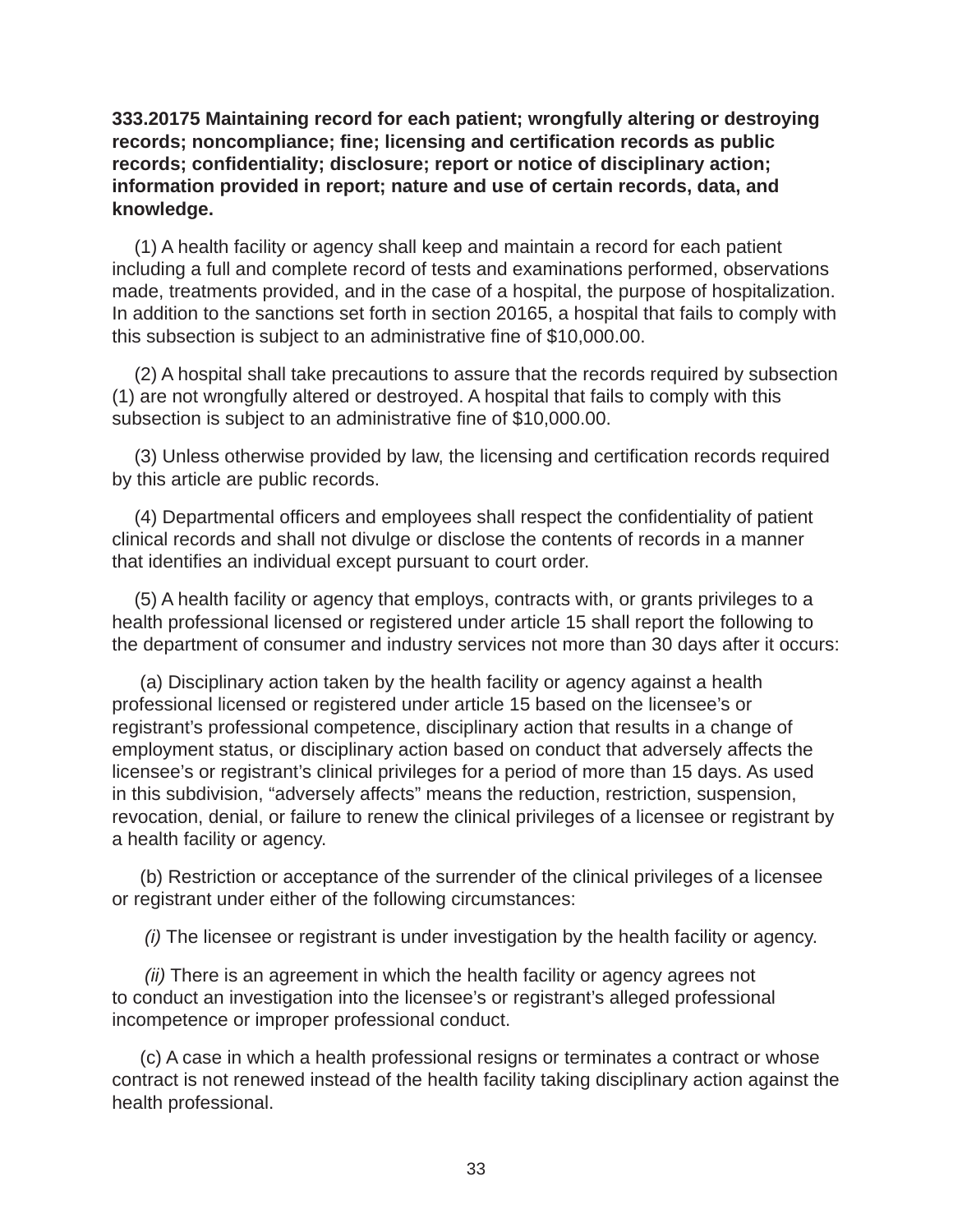(6) Upon request by another health facility or agency seeking a reference for purposes of changing or granting staff privileges, credentials, or employment, a health facility or agency that employs, contracts with, or grants privileges to health professionals licensed or registered under article 15 shall notify the requesting health facility or agency of any disciplinary or other action reportable under subsection (5) that it has taken against a health professional licensed or registered under article 15 and employed by, under contract to, or granted privileges by the health facility or agency.

(7) For the purpose of reporting disciplinary actions under this section, a health facility or agency shall include only the following in the information provided:

(a) The name of the licensee or registrant against whom disciplinary action has been taken.

(b) A description of the disciplinary action taken.

(c) The specific grounds for the disciplinary action taken.

(d) The date of the incident that is the basis for the disciplinary action.

(8) The records, data, and knowledge collected for or by individuals or committees assigned a professional review function in a health facility or agency, or an institution of higher education in this state that has colleges of osteopathic and human medicine, are confidential, shall be used only for the purposes provided in this article, are not public records, and are not subject to court subpoena.

**History:** 1978, Act 368, Eff. Sept. 30, 1978 ;—Am. 1986, Act 174, Imd. Eff. July 7, 1986 ;—Am. 1993, Act 79, Eff. Apr. 1, 1994 ;—Am. 2000, Act 319, Imd. Eff. Oct. 24, 2000.

#### **333.20176 Notice of violation' investigation of complaints, notice of proposed action; public record; appeal; reinvestigation.**

(1) A person may notify the department of a violation of this article or of a rule promulgated under this article that the person believes exists. The department shall investigate each written complaint received and shall notify the complainant in writing of the results of a review or investigation of the complaint and any action proposed to be taken. Except as otherwise provided in sections 20180, 21743(1)(d), and 21799a, the name of the complainant and the charges contained in the complaint are a matter of public record.

(2) Except as otherwise provided in section 21799a, a complainant who is aggrieved by the decision of the department under this section may appeal to the director. After review of an appeal under this subsection, the director may order the department to reinvestigate the complaint.

**History:** 1978, Act 368, Eff. Sept. 30, 1978 ;—Am. 1978, Act 493, Eff. Mar. 30, 1979 ;—Am. 1994, Act 52, Imd. Eff. Mar. 31, 1994.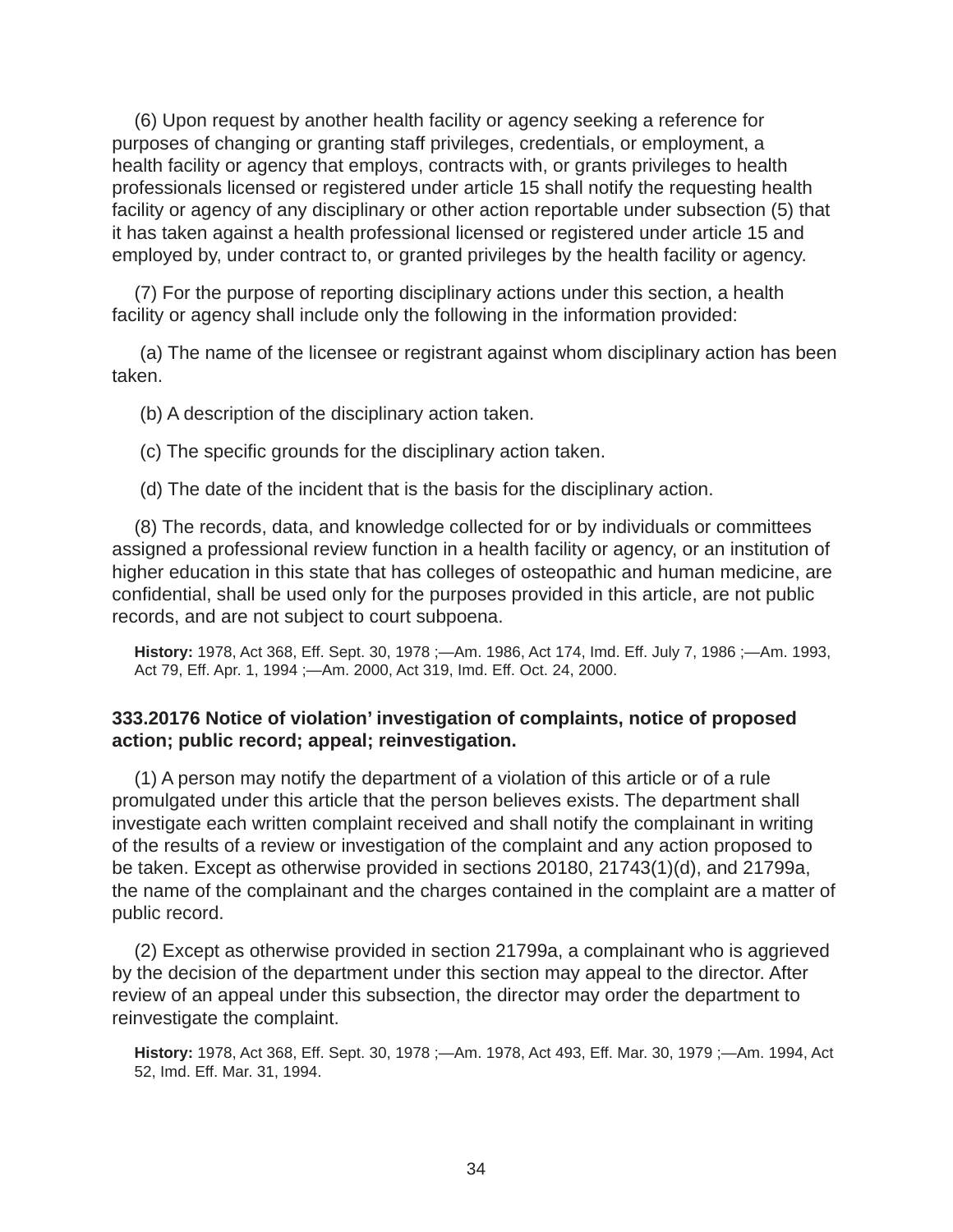#### **333.20176a Health facility or agency; prohibited conduct; violation; fi ne.**

(1) A health facility or agency shall not discharge or discipline, threaten to discharge or discipline, or otherwise discriminate against an employee regarding the employee's compensation, terms, conditions, location, or privileges of employment because the employee or an individual acting on behalf of the employee does either or both of the following:

(a) In good faith reports or intends to report, verbally or in writing, the malpractice of a health professional or a violation of this article, article 7, or article 15 or a rule promulgated under this article, article 7, or article 15.

(b) Acts as an expert witness in a civil action involving medical malpractice or in an administrative action.

(2) In addition to the sanctions set forth in section 20165, a health facility or agency that violates subsection (1) is subject to an administrative fine of not more than \$10,000.00 for each violation.

**History:** Add. 1993, Act 79, Eff. Apr. 1, 1994 ;—Am. 1994, Act 52, Imd. Eff. Mar. 31, 1994.

#### **333.20177 Action to restrain, enjoin, or prevent establishment, maintenance, or operation of health facility or agency.**

Notwithstanding the existence and pursuit of any other remedy, the director, without posting a bond, may request the prosecuting attorney or attorney general to bring an action in the name of the people of this state to restrain, enjoin, or prevent the establishment, maintenance, or operation of a health facility or agency in violation of this article or rules promulgated under this article.

**History:** 1978, Act 368, Eff. Sept. 30, 1978.

## **333.20178 Nursing home, home for the aged, or county medical care facility; description of services to patients or residents with Alzheimer's disease;**  contents; "represents to the public" defined.

(1) Beginning not more than 90 days after the effective date of the amendatory act that added this section, a health facility or agency that is a nursing home, home for the aged, or county medical care facility that represents to the public that it provides inpatient care or services or residential care or services, or both, to persons with Alzheimer's disease or a related condition shall provide to each prospective patient, resident, or surrogate decision maker a written description of the services provided by the health facility or agency to patients or residents with Alzheimer's disease or a related condition. A written description shall include, but not be limited to, all of the following:

(a) The overall philosophy and mission reflecting the needs of patients or residents with Alzheimer's disease or a related condition.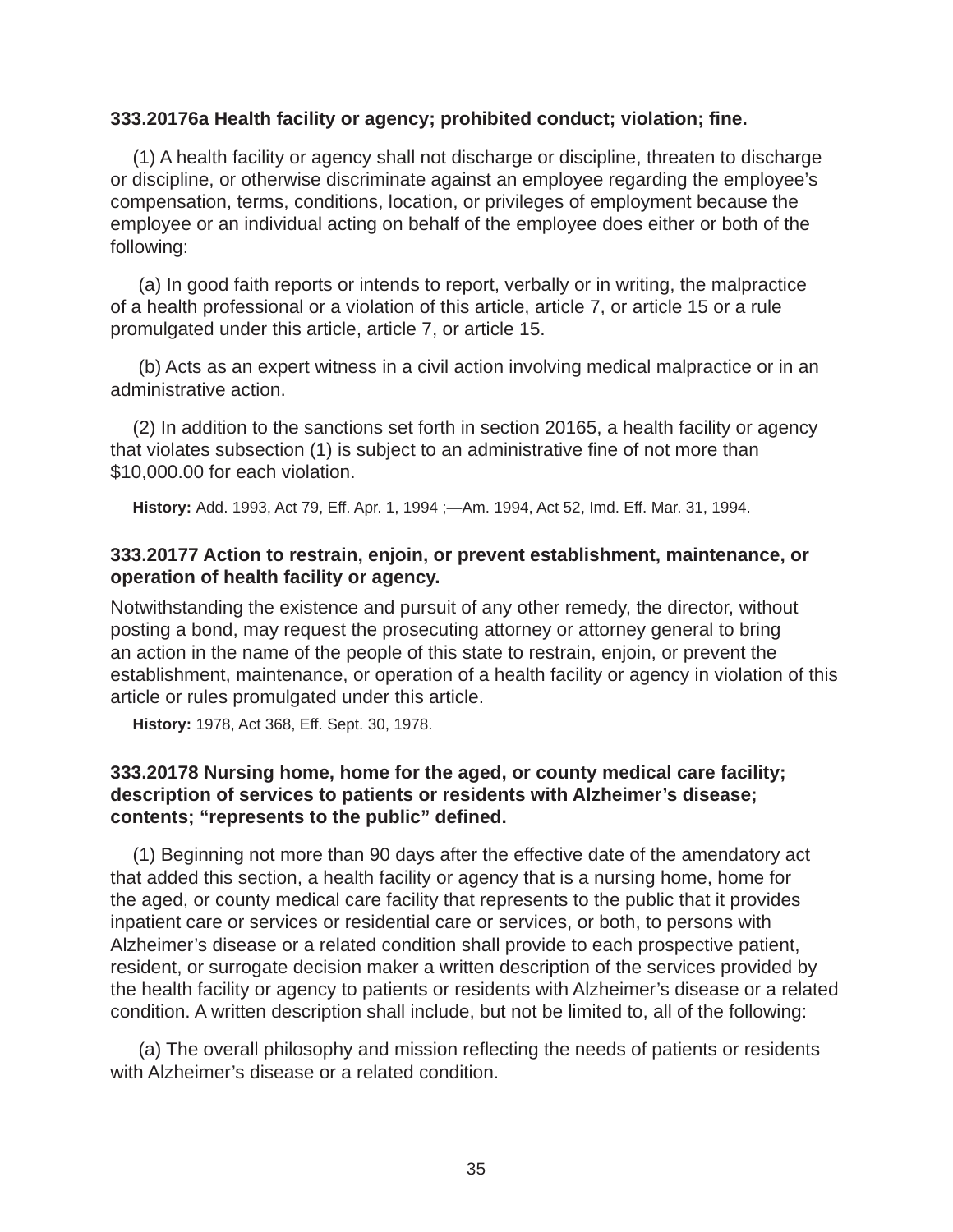(b) The process and criteria for placement in or transfer or discharge from a program for patients or residents with Alzheimer's disease or a related condition.

(c) The process used for assessment and establishment of a plan of care and its implementation.

(d) Staff training and continuing education practices.

(e) The physical environment and design features appropriate to support the function of patients or residents with Alzheimer's disease or a related condition.

(f) The frequency and types of activities for patients or residents with Alzheimer's disease or a related condition.

(g) Identification of supplemental fees for services provided to patients or residents with Alzheimer's disease or a related condition.

(2) As used in this section, "represents to the public" means advertises or markets the facility as providing specialized Alzheimer's or dementia care services.

**History:** Add. 2000, Act 500, Imd. Eff. Jan. 11, 2001.

## **333.20180 Health facility or agency; person making or assisting in originating, investigating, or preparing report or complaint; immunity and protection from**  civil or criminal liability; disclosure of identity; notice; "hospital" defined.

(1) A person employed by or under contract to a health facility or agency or any other person acting in good faith who makes a report or complaint including, but not limited to, a report or complaint of a violation of this article or a rule promulgated under this article; who assists in originating, investigating, or preparing a report or complaint; or who assists the department in carrying out its duties under this article is immune from civil or criminal liability that might otherwise be incurred and is protected under the whistleblowers' protection act, 1980 PA 469, MCL 15.361 to 15.369. A person described in this subsection who makes or assists in making a report or complaint, or who assists the department as described in this subsection, is presumed to have acted in good faith. The immunity from civil or criminal liability granted under this subsection extends only to acts done pursuant to this article.

(2) Unless a person described in subsection (1) otherwise agrees in writing, the department shall keep the person's identity confidential until disciplinary proceedings under this article are initiated against the subject of the report or complaint and the person making or assisting in originating, investigating, or preparing the report or complaint is required to testify in the disciplinary proceedings. If disclosure of the person's identity is considered by the department to be essential to the disciplinary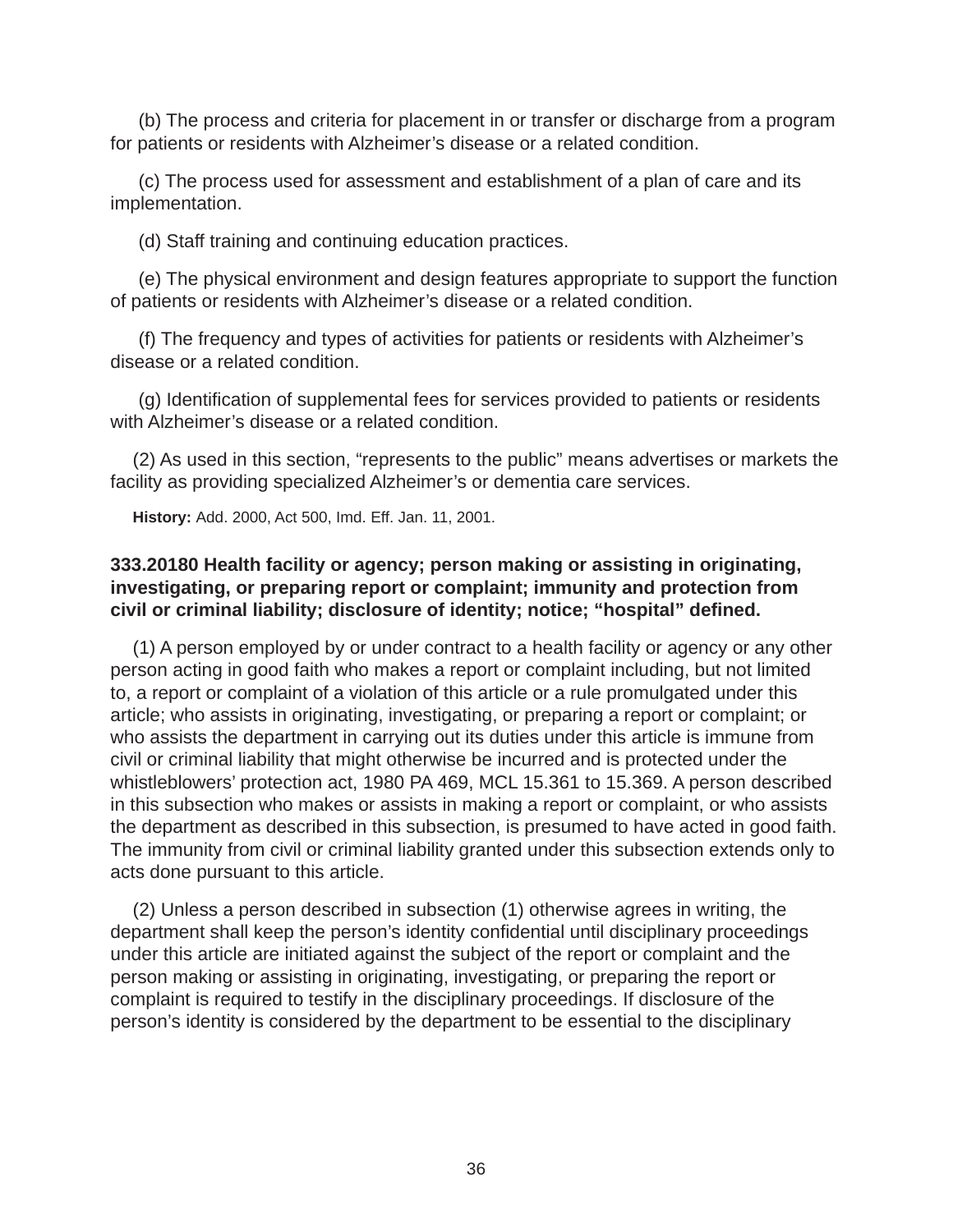proceedings and if the person is the complainant, the department shall give the person an opportunity to withdraw the complaint before disclosure.

## **NOTE: 333.20180 (3) – (7) applies to hospitals**.

**History:** Add. 1994, Act 52, Imd. Eff. Mar. 31, 1994 ;—Am. 2002, Act 731, Imd. Eff. Dec. 30, 2002.

## **333.20192 Do-not-resuscitate order; execution not required.**

A health facility or agency shall not require the execution of a do-not-resuscitate order under the Michigan do-not-resuscitate procedure act as a condition for admission or receipt of services.

**History:** Add. 1996, Act 192, Eff. Aug. 1, 1996.

## **333.20198 Health facility, agency inpatient facility, or residential facility; prohibited conduct; violation as misdemeanor; penalty; nonapplicability of subsections (1) and (2).**

(1) Subject to subsection (3), an individual shall not enter upon the premises of a health facility or agency that is an inpatient facility, an outpatient facility, or a residential facility for the purpose of engaging in an activity that would cause a reasonable person to feel terrorized, frightened, intimidated, threatened, harassed, or molested and that actually causes a health facility or agency employee, patient, resident, or visitor to feel terrorized, frightened, intimidated, threatened, harassed, or molested. This subsection does not prohibit constitutionally protected activity or conduct that serves a legitimate purpose.

(2) An individual who violates subsection (1) is guilty of a misdemeanor, punishable by imprisonment for not more than 1 year or a fine of not less than \$1,000.00 or more than \$10,000.00, or both.

(3) Subsections (1) and (2) do not apply to a nursing home covered under sections 21763(5) and 21799c(1)(c).

**History:** Add. 1998, Act 270, Eff. Mar. 23, 1999.

**333.20201 Policy describing rights and responsibilities of patients or residents; adoption; posting and distribution; contents; additional requirements; discharging, harassing, retaliating, or discriminating against patient exercising protected right; exercise of rights by patient's representative; informing patient or resident of policy; designation of person to exercise rights and responsibilities; additional patients' rights; defi nitions.** 

(1) A health facility or agency that provides services directly to patients or residents and is licensed under this article shall adopt a policy describing the rights and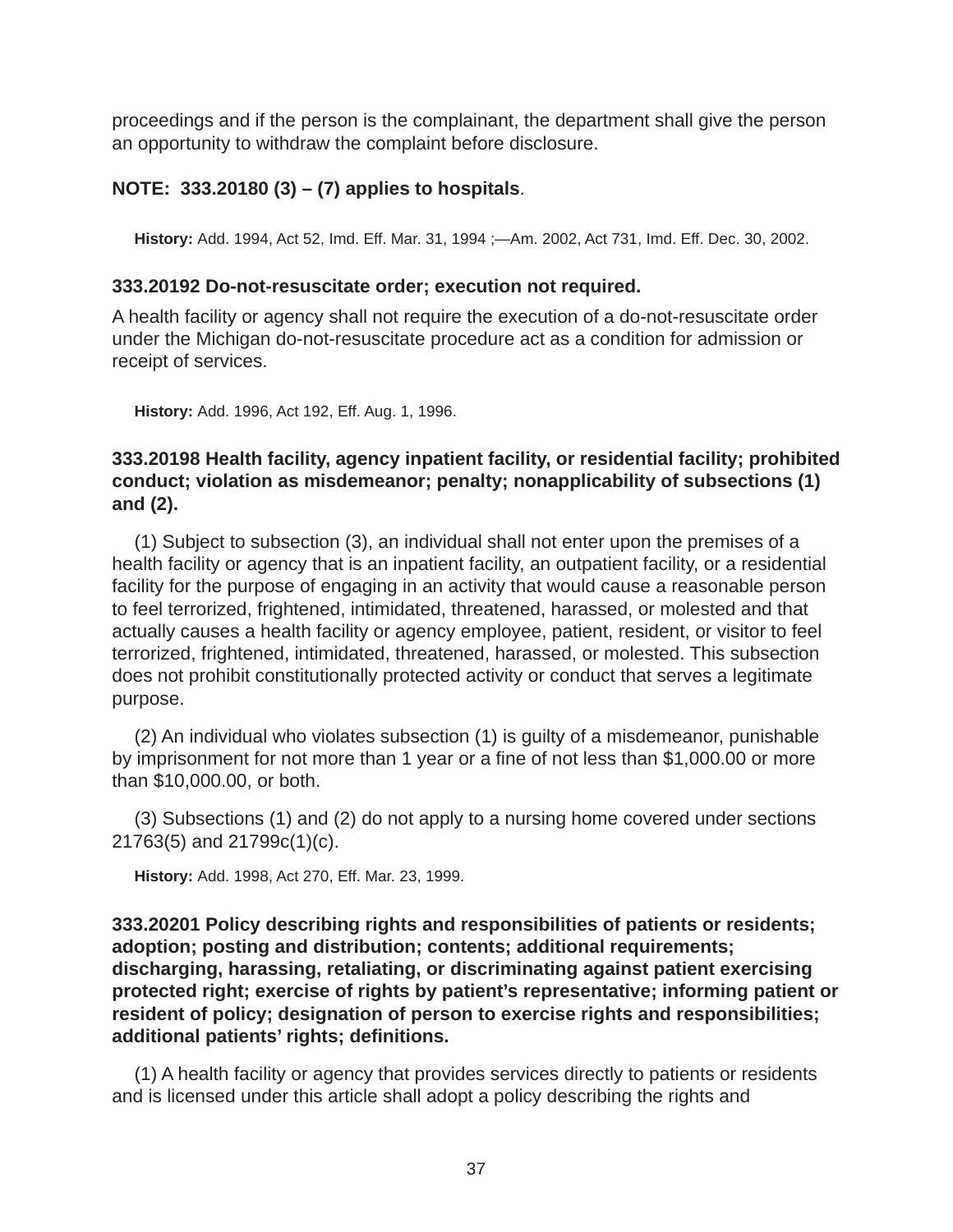responsibilities of patients or residents admitted to the health facility or agency. Except for a licensed health maintenance organization which shall comply with chapter 35 of the insurance code of 1956, 1956 PA 218, MCL 500.3501 to 500.3580, the policy shall be posted at a public place in the health facility or agency and shall be provided to each member of the health facility or agency staff. Patients or residents shall be treated in accordance with the policy.

(2) The policy describing the rights and responsibilities of patients or residents required under subsection (1) shall include, as a minimum, all of the following:

(a) A patient or resident shall not be denied appropriate care on the basis of race, religion, color, national origin, sex, age, disability, marital status, sexual preference, or source of payment.

(b) An individual who is or has been a patient or resident is entitled to inspect, or receive for a reasonable fee, a copy of his or her medical record upon request in accordance with the medical records access act, 2004 PA 47, MCL 333.26261 to 333.26271. Except as otherwise permitted or required under the health insurance portability and accountability act of 1996, Public Law 104-191, or regulations promulgated under that act, 45 CFR parts 160 and 164, a third party shall not be given a copy of the patient's or resident's medical record without prior authorization of the patient or resident.

(c) A patient or resident is entitled to confidential treatment of personal and medical records, and may refuse their release to a person outside the health facility or agency except as required because of a transfer to another healthcare facility, as required by law or third party payment contract, or as permitted or required under the health insurance portability and accountability act of 1996, Public Law 104-191, or regulations promulgated under that act, 45CFR parts160 and 164.

(d) A patient or resident is entitled to privacy, to the extent feasible, in treatment and in caring for personal needs with consideration, respect, and full recognition of his or her dignity and individuality.

(e) A patient or resident is entitled to receive adequate and appropriate care, and to receive, from the appropriate individual within the health facility or agency, information about his or her medical condition, proposed course of treatment, and prospects for recovery, in terms that the patient or resident can understand, unless medically contraindicated as documented in the medical record by the attending physician or a physician's assistant to whom the physician has delegated the performance of medical care services.

(f) A patient or resident is entitled to refuse treatment to the extent provided by law and to be informed of the consequences of that refusal. If a refusal of treatment prevents a health facility or agency or its staff from providing appropriate care according to ethical and professional standards, the relationship with the patient or resident may be terminated upon reasonable notice.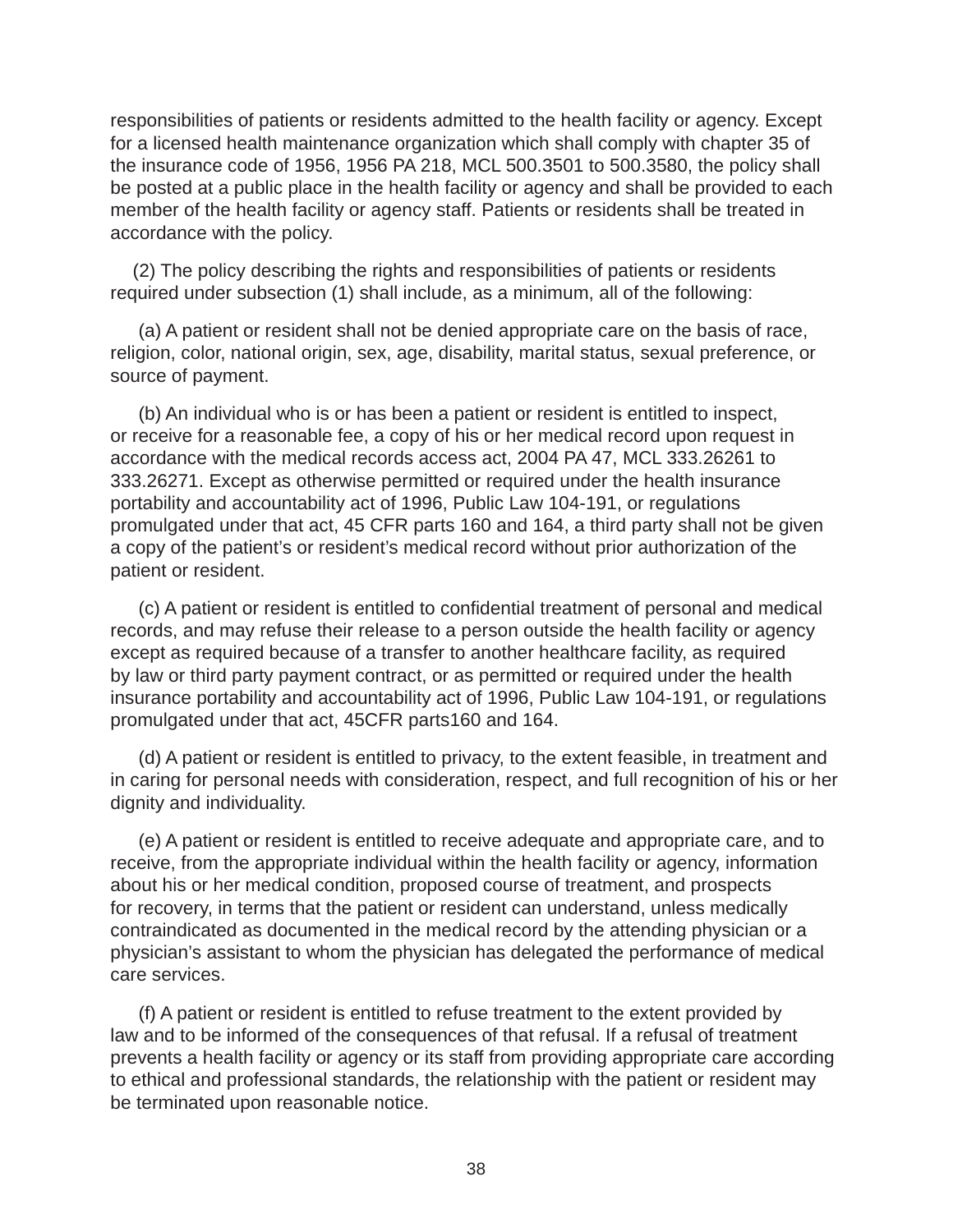(g) A patient or resident is entitled to exercise his or her rights as a patient or resident and as a citizen, and to this end may present grievances or recommend changes in policies and services on behalf of himself or herself or others to the health facility or agency staff, to governmental officials, or to another person of his or her choice within or outside the health facility or agency, free from restraint, interference, coercion, discrimination, or reprisal. A patient or resident is entitled to information about the health facility's or agency's policies and procedures for initiation, review, and resolution of patient or resident complaints.

(h) A patient or resident is entitled to information concerning an experimental procedure proposed as a part of his or her care and has the right to refuse to participate in the experimental procedure without jeopardizing his or her continuing care.

(i) A patient or resident is entitled to receive and examine an explanation of his or her bill regardless of the source of payment and to receive, upon request, information relating to financial assistance available through the health facility or agency.

(j) A patient or resident is entitled to know who is responsible for and who is providing his or her direct care, is entitled to receive information concerning his or her continuing health needs and alternatives for meeting those needs, and to be involved in his or her discharge planning, if appropriate.

(k) A patient or resident is entitled to associate and have private communications and consultations with his or her physician, attorney, or any other person of his or her choice and to send and receive personal mail unopened on the same day it is received at the health facility or agency, unless medically contraindicated as documented in the medical record by the attending physician or a physician's assistant to whom the physician has delegated the performance of medical care services. A patient's or resident's civil and religious liberties, including the right to independent personal decisions and the right to knowledge of available choices, shall not be infringed and the health facility or agency shall encourage and assist in the fullest possible exercise of these rights. A patient or resident may meet with, and participate in, the activities of social, religious, and community groups at his or her discretion, unless medically contraindicated as documented by the attending physician in the medical record.

(l) A patient or resident is entitled to be free from mental and physical abuse and from physical and chemical restraints, except those restraints authorized in writing by the attending physician or a physician's assistant to whom the physician has delegated the performance of medical care services for a specified and limited time or as are necessitated by an emergency to protect the patient or resident from injury to self or others, in which case the restraint may only be applied by a qualified professional who shall set forth in writing the circumstances requiring the use of restraints and who shall promptly report the action to the attending physician or physician's assistant. In case of a chemical restraint, a physician shall be consulted within 24 hours after the commencement of the chemical restraint.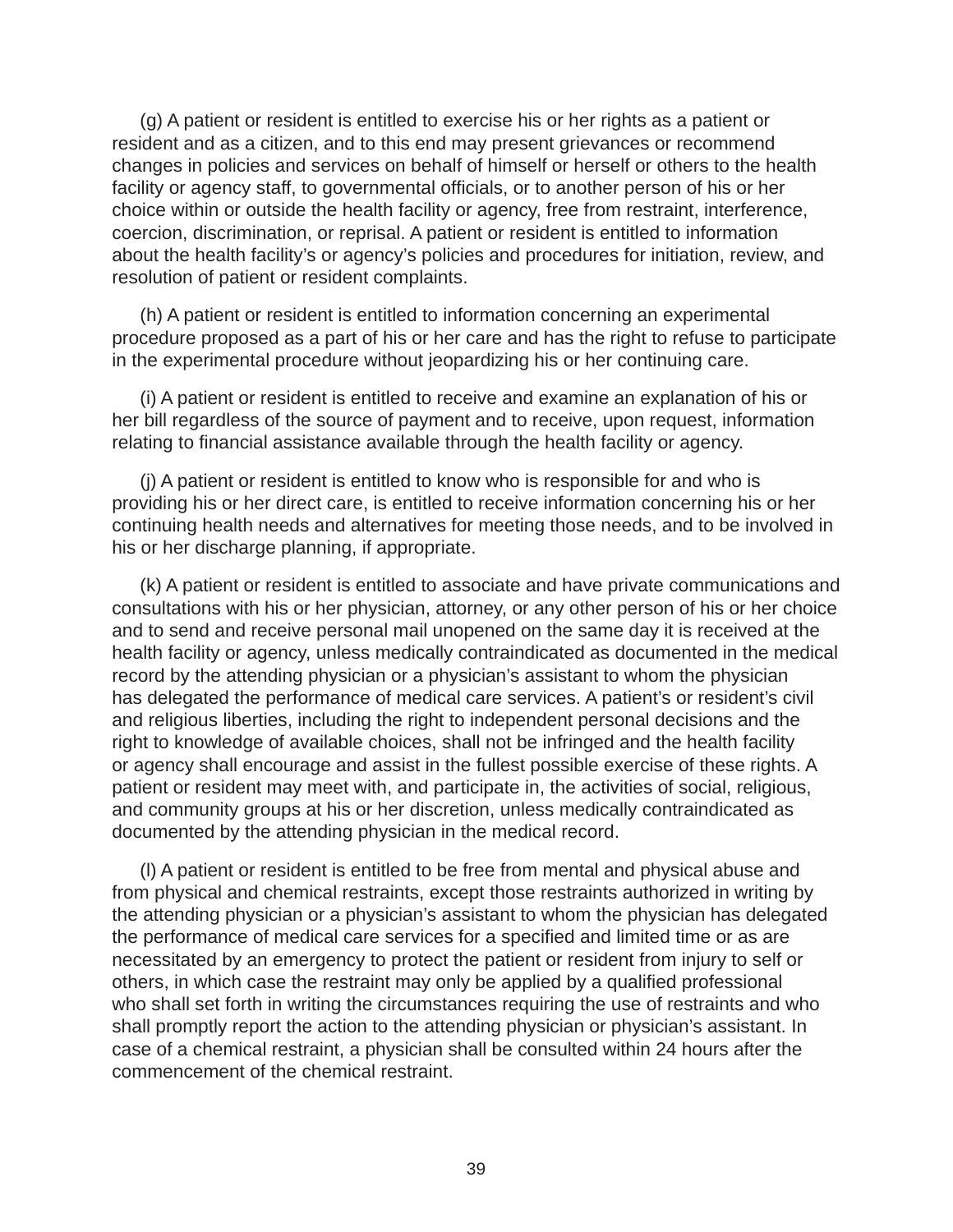(m) A patient or resident is entitled to be free from performing services for the health facility or agency that are not included for therapeutic purposes in the plan of care.

(n) A patient or resident is entitled to information about the health facility or agency rules and regulations affecting patient or resident care and conduct.

(o) A patient or resident is entitled to adequate and appropriate pain and symptom management as a basic and essential element of his or her medical treatment.

(3) The following additional requirements for the policy described in subsection (2) apply to licensees under parts 213 and 217:

(a) The policy shall be provided to each nursing home patient or home for the aged resident upon admission, and the staff of the facility shall be trained and involved in the implementation of the policy.

(b) Each nursing home patient may associate and communicate privately with persons of his or her choice. Reasonable, regular visiting hours, which shall be not less than 8 hours per day, and which shall take into consideration the special circumstances of each visitor, shall be established for patients to receive visitors. A patient may be visited by the patient's attorney or by representatives of the departments named in section 20156, during other than established visiting hours. Reasonable privacy shall be afforded for visitation of a patient who shares a room with another patient. Each patient shall have reasonable access to a telephone. A married nursing home patient or home for the aged resident is entitled to meet privately with his or her spouse in a room that assures privacy. If both spouses are residents in the same facility, they are entitled to share a room unless medically contraindicated and documented in the medical record by the attending physician or a physician's assistant to whom the physician has delegated the performance of medical care services.

(c) A nursing home patient or home for the aged resident is entitled to retain and use personal clothing and possessions as space permits, unless to do so would infringe upon the rights of other patients or residents, or unless medically contraindicated as documented in the medical record by the attending physician or a physician's assistant to whom the physician has delegated the performance of medical care services. Each nursing home patient or home for the aged resident shall be provided with reasonable space. At the request of a patient, a nursing home shall provide for the safekeeping of personal effects, funds, and other property of a patient in accordance with section 21767, except that a nursing home is not required to provide for the safekeeping of a property that would impose an unreasonable burden on the nursing home.

(d) A nursing home patient or home for the aged resident is entitled to the opportunity to participate in the planning of his or her medical treatment. A nursing home patient shall be fully informed by the attending physician of the patient's medical condition unless medically contraindicated as documented by a physician in the medical record. Each nursing home patient shall be afforded the opportunity to discharge himself or herself from the nursing home.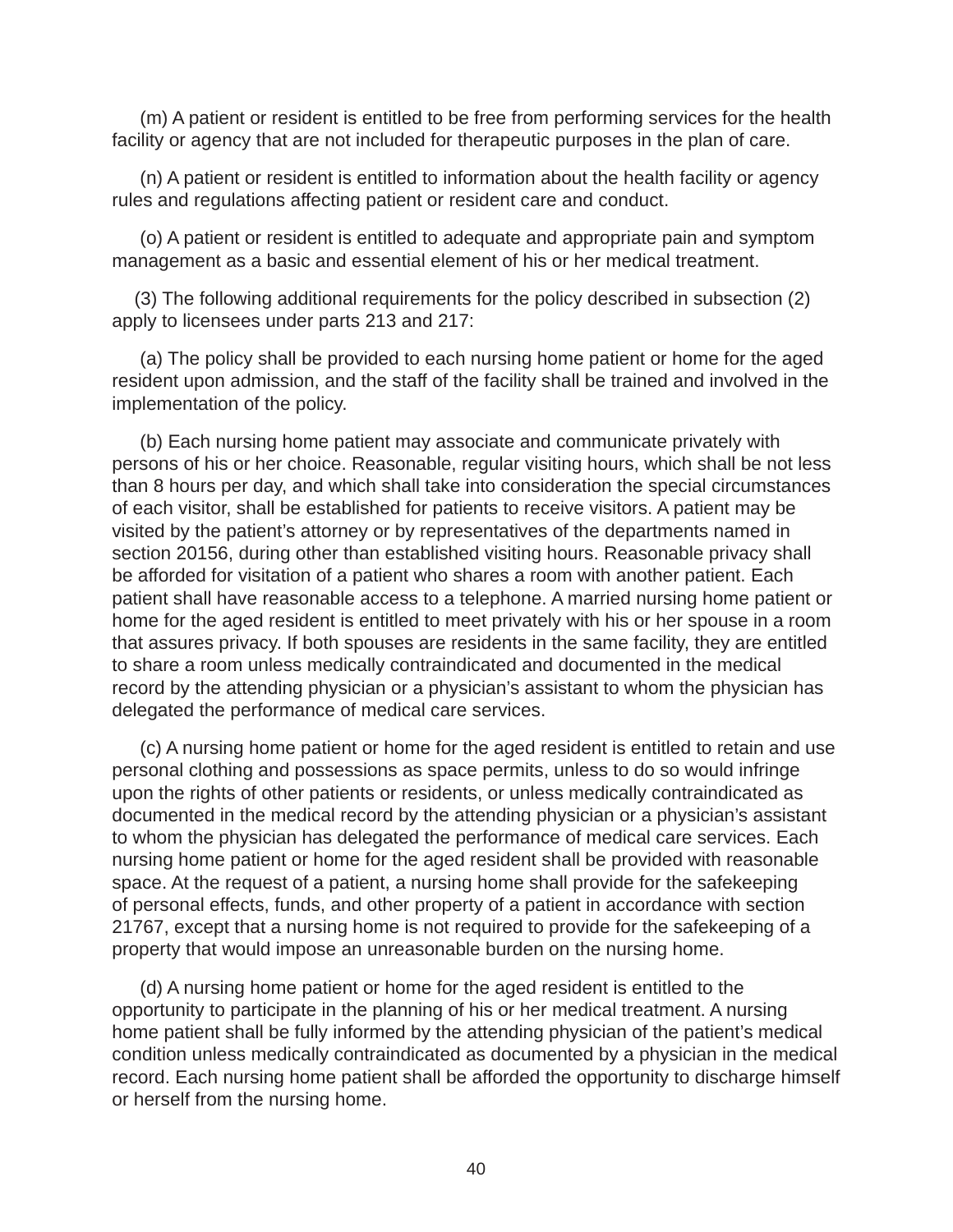(e) A home for the aged resident may be transferred or discharged only for medical reasons, for his or her welfare or that of other residents, or for nonpayment of his or her stay, except as provided by title XVIII or title XIX. A nursing home patient may be transferred or discharged only as provided in sections 21773 to 21777. A nursing home patient or home for the aged resident is entitled to be given reasonable advance notice to ensure orderly transfer or discharge. Those actions shall be documented in the medical record.

(f) A nursing home patient or home for the aged resident is entitled to be fully informed before or at the time of admission and during stay of services available in the facility, and of the related charges including any charges for services not covered under title XVIII, or not covered by the facility's basic per diem rate. The statement of services provided by the facility shall be in writing and shall include those required to be offered on an as-needed basis.

(g) A nursing home patient or home for the aged resident is entitled to manage his or her own financial affairs, or to have at least a quarterly accounting of personal financial transactions undertaken in his or her behalf by the facility during a period of time the patient or resident has delegated those responsibilities to the facility. In addition, a patient or resident is entitled to receive each month from the facility an itemized statement setting forth the services paid for by or on behalf of the patient and the services rendered by the facility. The admission of a patient to a nursing home does not confer on the nursing home or its owner, administrator, employees, or representatives the authority to manage, use, or dispose of a patient's property.

(h) A nursing home patient or a person authorized by the patient in writing may inspect and copy the patient's personal and medical records. The records shall be made available for inspection and copying by the nursing home within a reasonable time, not exceeding 1 week, after the receipt of a written request.

(i) If a nursing home patient desires treatment by a licensed member of the healing arts, the treatment shall be made available unless it is medically contraindicated, and the medical contraindication is justified in the patient's medical record by the attending physician.

(j) A nursing home patient has the right to have his or her parents, if a minor, or his or her spouse, next of kin, or patient's representative, if an adult, stay at the facility 24 hours a day if the patient is considered terminally ill by the physician responsible for the patient's care.

(k) Each nursing home patient shall be provided with meals that meet the recommended dietary allowances for that patient's age and sex and that may be modified according to special dietary needs or ability to chew.

(l) Each nursing home patient has the right to receive representatives of approved organizations as provided in section 21763.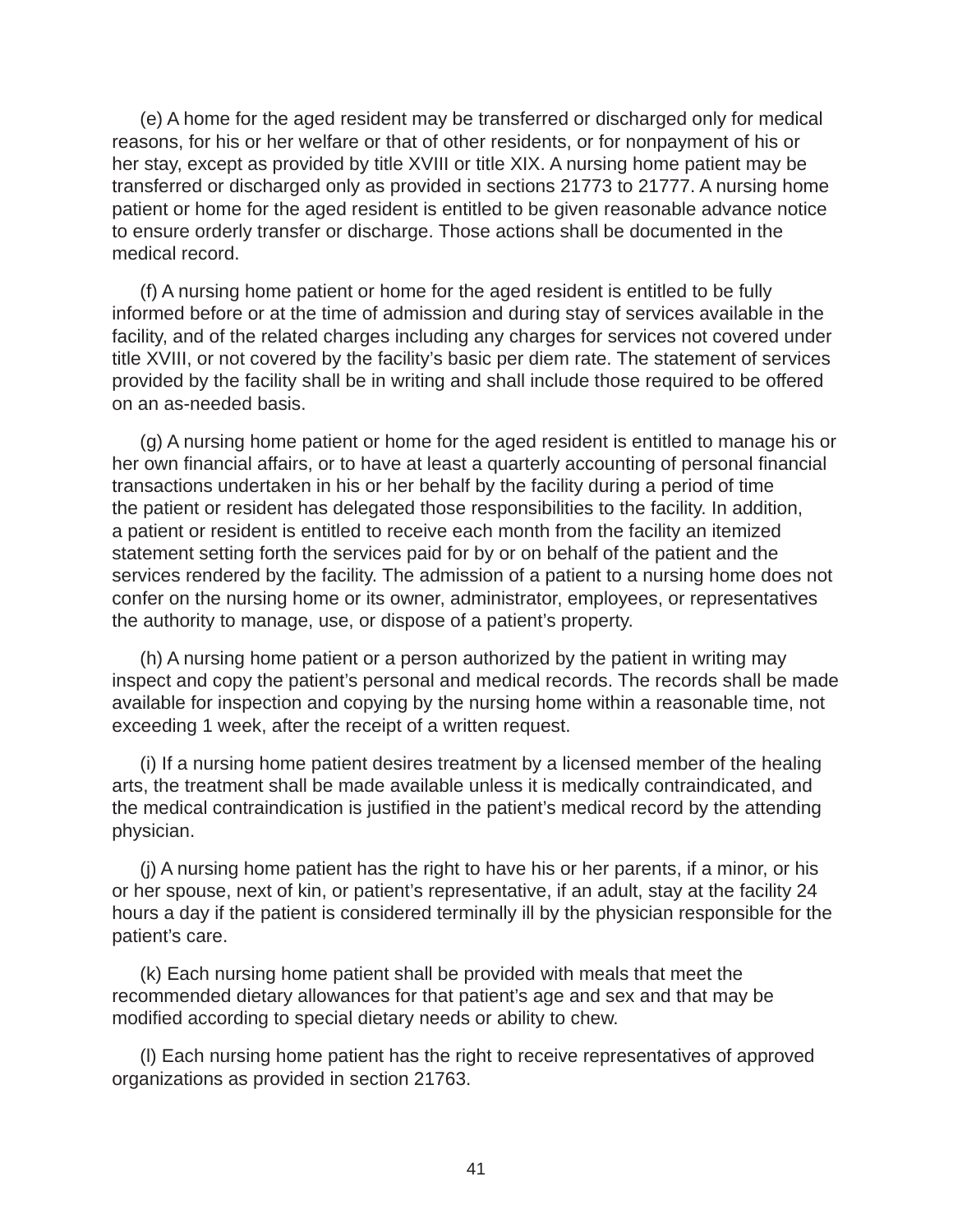(4) A nursing home, its owner, administrator, employee, or representative shall not discharge, harass, or retaliate or discriminate against a patient because the patient has exercised a right protected under this section.

(5) In the case of a nursing home patient, the rights enumerated in subsection (2) (c), (g), and (k) and subsection (3)(d), (g), and (h) may be exercised by the patient's representative.

(6) A nursing home patient or home for the aged resident is entitled to be fully informed, as evidenced by the patient's or resident's written acknowledgment, before or at the time of admission and during stay, of the policy required by this section. The policy shall provide that if a patient or resident is adjudicated incompetent and not restored to legal capacity, the rights and responsibilities set forth in this section shall be exercised by a person designated by the patient or resident. The health facility or agency shall provide proper forms for the patient or resident to provide for the designation of this person at the time of admission.

(7) This section does not prohibit a health facility or agency from establishing and recognizing additional patients' rights.

(8) As used in this section:

(a) "Patient's representative" means that term as defined in section 21703.

(b) "Title XVIII" means title XVIII of the social security act, chapter 531, 49 Stat. 620, 42 U.S.C. 1395 to 1395b, 1395b-2, 1395b-6 to 1395b-7, 1395c to 1395i, 1395i-2 to 1395i-5, 1395j to 1395t, 1395u to 1395w, 1395w-2 to 1395w-4, 1395w-21 to 1395w-28, 1395x to 1395yy, and 1395bbb to 1395ggg.

(c) "Title XIX" means title XIX of the social security act, chapter 531, 49 Stat. 620, 42 U.S.C. 1396 to 1396f, 1396g-1 to 1396r-6, and 1396r-8 to 1396v.

**History:** 1978, Act 368, Eff. Sept. 30, 1978 ;—Am. 1978, Act 493, Eff. Mar. 30, 1979 ;—Am. 1982, 354, Imd. Eff. Dec. 21, 1982 ;—Am. 1998, Act 88, Imd. Eff. May 13, 1998 ;—Am. 2001, Act 240, Imd. Eff. Jan. 8, 2002; Am. 2006, Act 38, Imd. Eff. Mar. 2, 2006;—Am. 2011, Act 210, lmd. Eff. Nov. 8, 2011.

#### **333.20202 Responsibilities of patient or resident.**

(1) A patient or resident is responsible for following the health facility rules and regulations affecting patient or resident care and conduct.

(2) A patient or resident is responsible for providing a complete and accurate medical history.

(3) A patient or resident is responsible for making it known whether he or she clearly comprehends a contemplated course of action and the things he or she is expected to do.

(4) A patient or resident is responsible for following the recommendations and advice prescribed in a course of treatment by the physician.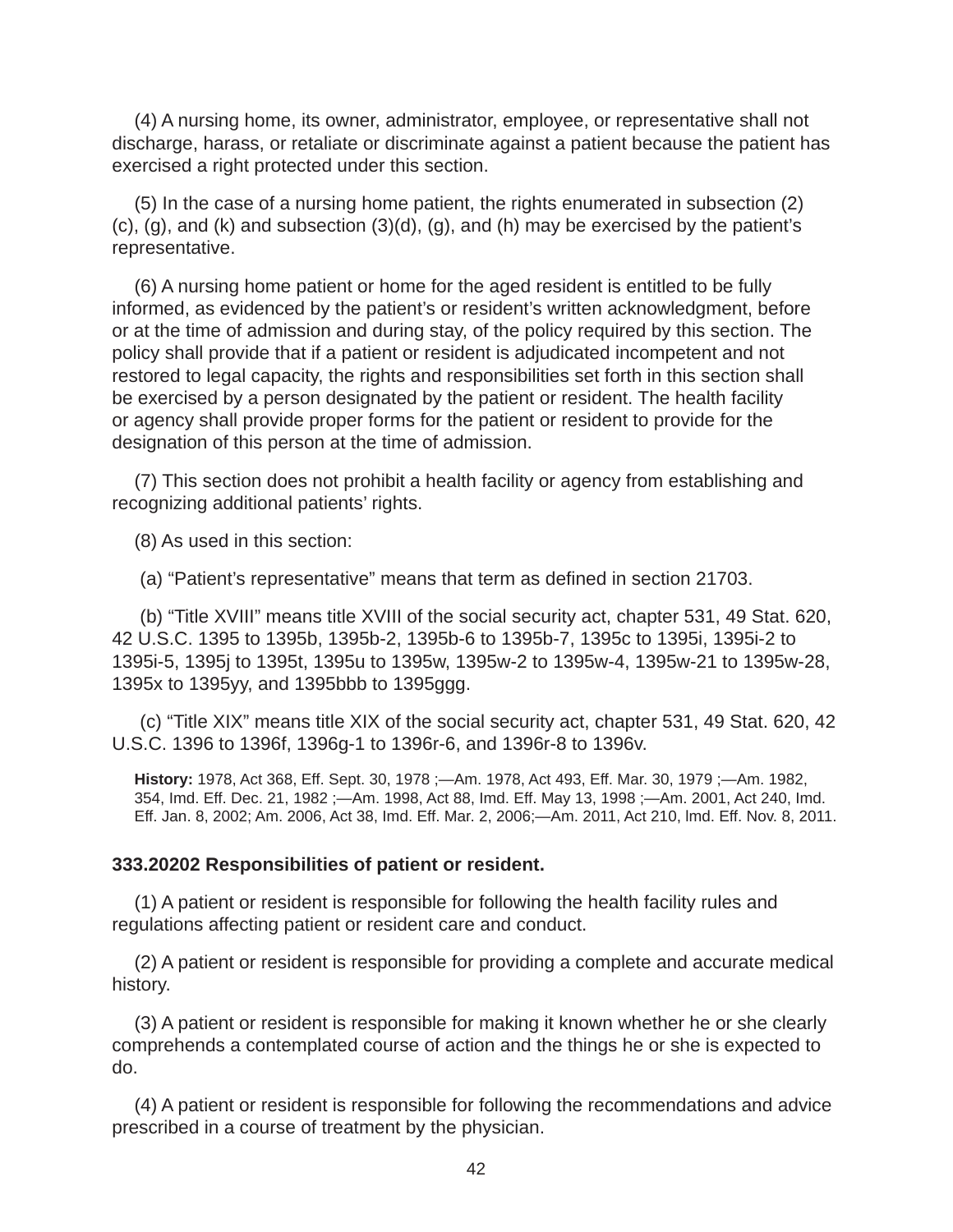(5) A patient or resident is responsible for providing information about unexpected complications that arise in an expected course of treatment.

(6) A patient or resident is responsible for being considerate of the rights of other patients or residents and health facility personnel and property.

(7) A patient or resident is responsible for providing the health facility with accurate and timely information concerning his or her sources of payment and ability to meet financial obligations.

**History:** 1978, Act 368, Eff. Sept. 30, 1978.

## **333.20203 Guidelines; immunity; other remedies at law neither expanded nor diminished.**

(1) The rights and responsibilities prescribed in sections 20201 and 20202 are guidelines for health facilities, facility staff, facility employees, patients, and residents. An individual shall not be civilly or criminally liable for failure to comply with those sections.

(2) sections 20201 and 20202 shall not be construed to expand or diminish other remedies at law available to a patient or resident under this code or the statutory and common law of this state.

(3) The department shall develop guidelines to assist health facilities and agencies in the implementation of sections 20201 and 20202.

**History:** 1978, Act 368, Eff. Sept. 30, 1978.

#### **333.20211 Summary of activities; availability of list and current inspection reports.**

(1) Every 6 months the department shall issue a summary of its activities in relation to licensing and regulation and shall cause the information to be made available to the news media and all persons who make a written request to receive copies of the information.

(2) The list and current inspection reports shall be available for inspection and copying.

**History:** Add. 1978, Act 493, Eff. Mar. 30, 1979

## PART 213 HOMES FOR THE AGED

## **333.21301 Defi nitions and principles of construction.**

Article 1 contains general definitions and principles of construction applicable to all articles in this code and part 201 contains definitions applicable to this part.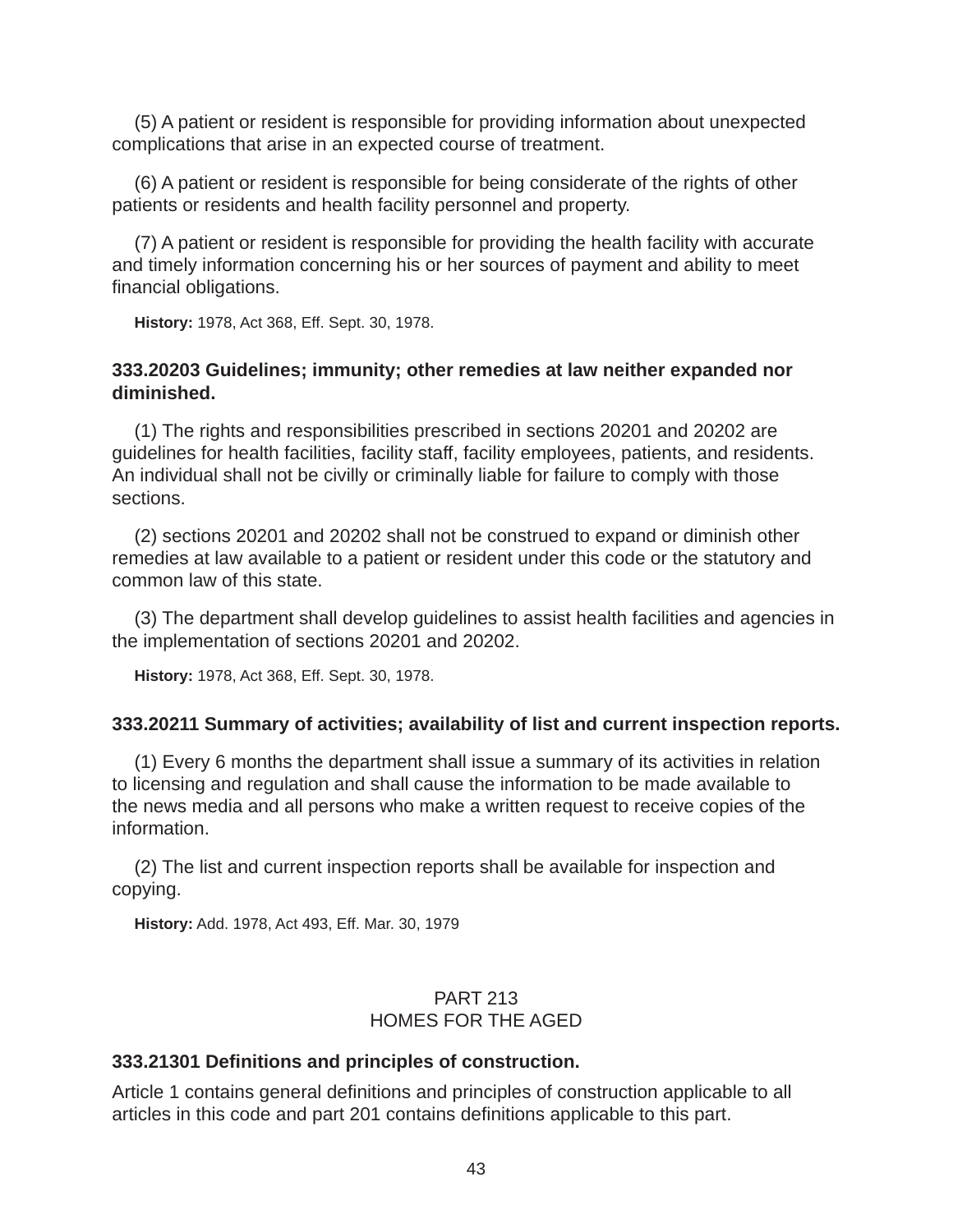**History:** 1978, Act 368, Eff. Sept. 30, 1978.

#### **333.21307 Exemptions.**

This part does not authorize the medical supervision, regulation, or control of the remedial care or treatment of residents in a home for the aged operated for the adherents of a bona fide church or religious denomination who rely on treatment by prayer or spiritual means only in accordance with the creed or tenets of that church or denomination. The residents, personnel, or employees, other than food handlers, of the home are not required to submit to a medical or physical examination.

**History:** 1978, Act 368, Eff. Sept. 30, 1978.

#### **333.21311 License required; use of "home for aged" or similar term or abbreviation; minimum age for admission; waiver of age limitation; documentation; determination by director.**

(1) A home for the aged shall be licensed under this article.

(2) "Home for the aged" or a similar term or abbreviation shall not be used to describe or refer to a health facility or agency unless the health facility or agency is licensed as a home for the aged by the department under this article.

(3) Except as otherwise provided in this subsection, a home for the aged shall not admit an individual under 60 years of age. Upon the request of a home for the aged and subject to subsection (4), the director shall waive the age limitation imposed by this subsection if the individual, the individual's guardian or other legal representative, if appointed, and the owner, operator, and governing body of the home for the aged, upon consultation with the individual's physician, agree on each of the following:

(a) The home for the aged is capable of meeting all of the individual's medical, social, and other needs as determined in the individual's plan of service.

(b) The individual will be compatible with the other residents of that home for the aged.

(c) The placement in that home for the aged is in the best interests of the individual.

(4) The owner, operator, and governing body of the home for the aged shall submit, with its request for a waiver, documentation to the director that supports each of the points of agreement necessary under subsection (3). Within 5 days after receipt of the information required under this subsection, the director shall determine if that documentation collectively substantiates each of the points of agreement necessary under subsection (3) and approve or deny the waiver. If denied, the director shall send a written notice of the denial and the reasons for denial to the requesting party.

**History:** 1978, Act 368, Eff. Sept. 30, 1978 ;—Am. 1984, Act 311, Eff. Mar. 29, 1985 ;—Am. 2004, Act 74, Imd. Eff. Apr. 21, 2004.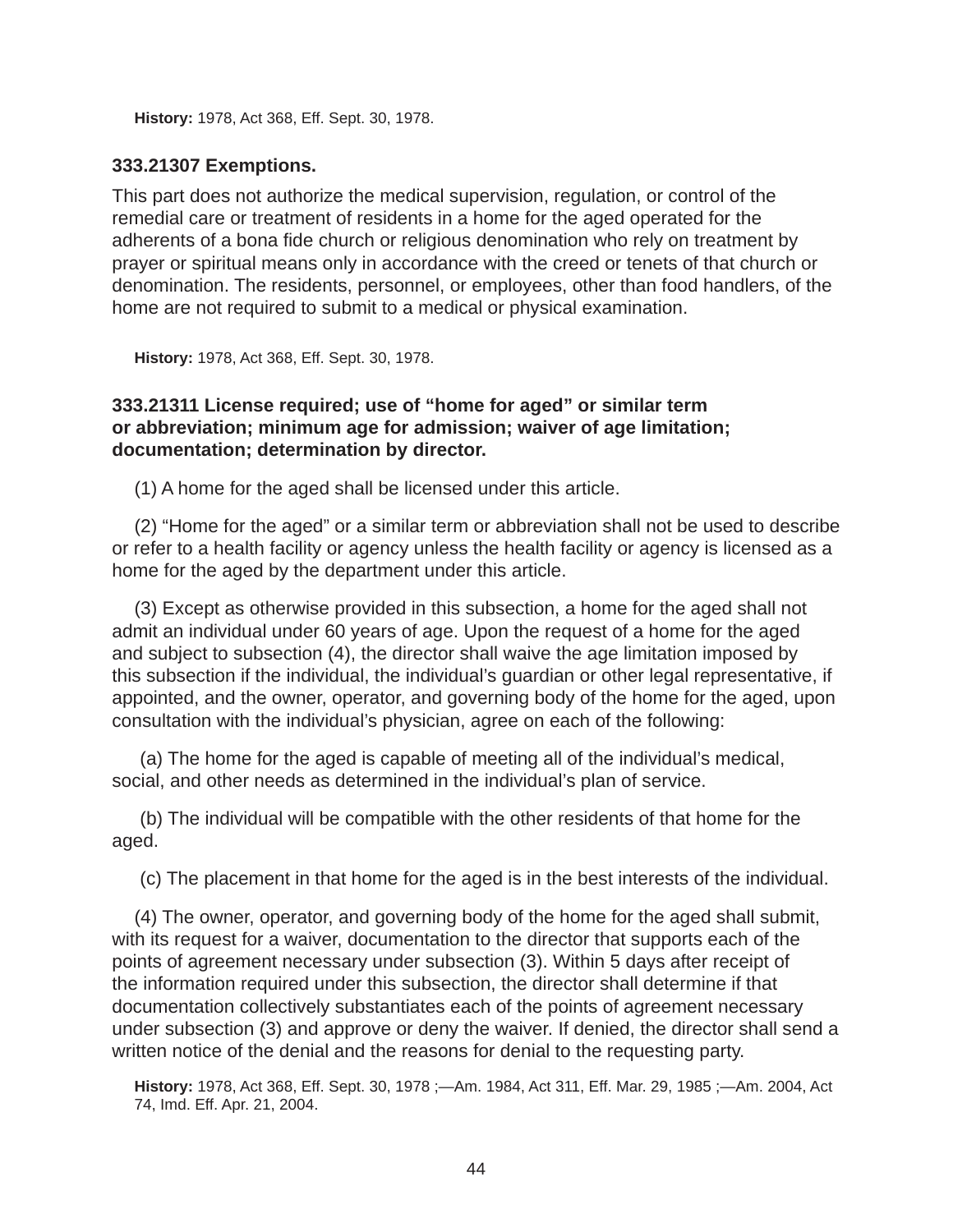#### **333.21313 Owner, operator, and governing body of home for aged; responsibilities and duties generally.**

(1) The owner, operator, and governing body of a home for the aged are responsible for all phases of the operation of the home and shall assure that the home maintains an organized program to provide room and board, protection, supervision, assistance, and supervised personal care for its residents.

(2) The owner, operator, and governing body shall assure the availability of emergency medical care required by a resident.

(3) The owner, operator, or member of the governing body of a home for the aged and the authorized representative shall be of good moral character.

(4) The department of human services shall not issue a license to or renew the license of an owner, operator, or member of the governing body, who has regular direct access to residents or who has on-site facility operational responsibilities, or an applicant, if an individual or the authorized representative, if any of those individuals have been convicted of 1 or more of the following:

(a) A felony under this act or under chapter XXA of the Michigan penal code, 1931 PA 328, MCL 750.145m to 750.145r.

(b) A misdemeanor under this act or under chapter XXA of the Michigan penal code, 1931 PA 328, MCL 750.145m to 750.145r, within the 10 years immediately preceding the application.

(c) A misdemeanor involving abuse, neglect, assault, battery, or criminal sexual conduct or involving fraud or theft against a vulnerable adult as that term is defined in section 145m of the Michigan penal code, 1931 PA 328, MCL 750.145m, or a state or federal crime that is substantially similar to a misdemeanor described in this subdivision within the 10 years immediately preceding the application.

(5) The applicant for a license for a home for the aged, if an individual, shall give written consent at the time of license application and the authorized representative shall give written consent at the time of appointment for the department of state police to conduct both of the following:

(a) a criminal history check.

(b) a criminal records check through the federal bureau of investigation.

(6) Unless already submitted under subsection (5), an owner, operator, or member of the governing body who has regular direct access to residents or who has on-site facility operational responsibilities for a home for the aged shall give written consent at the time of license application for the department of state police to conduct both of the following:

(a) a criminal history check.

(b) a criminal records check through the federal bureau of investigation.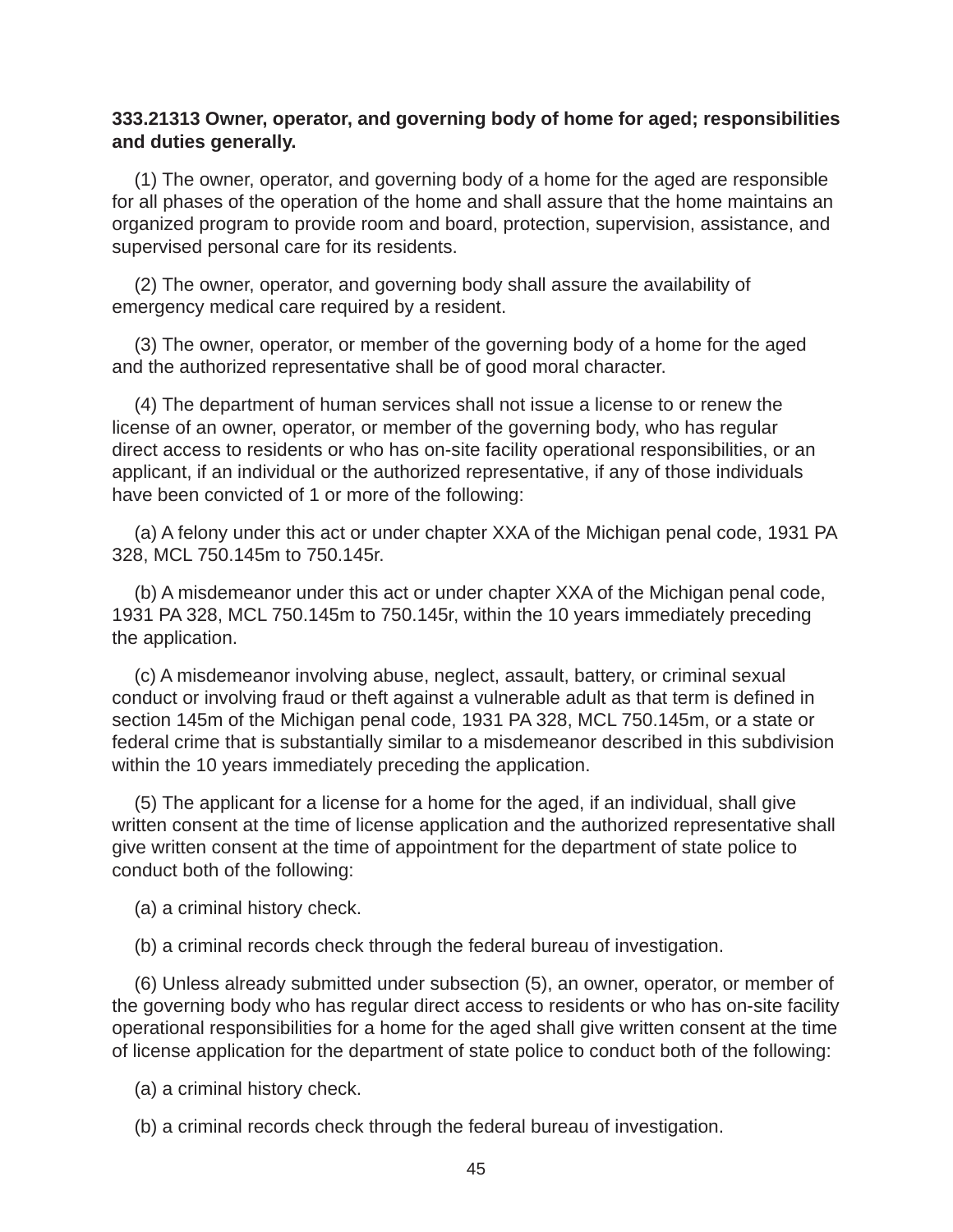(7) The department of human services shall require the applicant, authorized representative, owner, operator, or member of the governing body who has regular direct access to residents or who has on-site facility operational responsibilities to submit his or her fingerprints to the department of state police for the criminal history check and criminal records check described in subsection (5) and (6).

(8) Not later than 1 year after the effective date of the 2012 amendatory act that amended this subsection, all owners, operators, and members of the governing body of homes for the aged who have regular direct access to residents or who have on-site facility operational responsibilities and all authorized representatives shall comply with the requirements of this section.

(9) The department of human services shall request a criminal history check and criminal records check in the manner prescribed by the department of state police. The department of state police shall conduct the criminal history check and provide a report of the results to the licensing or regulatory bureau of the department of human services. The report shall contain any criminal history information on the person maintained by the department of state police and the results of the criminal records check from the federal bureau of investigation. The department of state police may charge the person on whom the criminal history check and criminal records check are performed under this section a fee for the checks required under this section that does not exceed the actual cost and reasonable cost of conducting the checks.

(10) Beginning the effective date of the 2012 amendatory act that added this subsection, if an applicant, authorized representative, owner, operator, or member of the governing body who has regular direct access to residents or who has on-site facility operational responsibilities applies for a license or to renew a license to operate a home for the aged and previously underwent a criminal history check and criminal records check required under subsection (5) and (6) or under section 134a of the mental health code, 1974 pa 258, mcl 300.1134a, and has remained continuously licensed or continuously employed under section 20173a or under section 34b of the adult foster care facility licensing act, 1979 pa 218, mcl 400.734b, after the criminal history check and criminal records check have been performed, the applicant, authorized representative, owner, operator, or member of the governing body who has regular direct access to residents or who has on-site facility operational responsibilities is not required to submit to another criminal history check or criminal records check upon renewal of the license obtained under this section.

(11) The department of state police shall store and maintain all fingerprints submitted under this act in an automated fingerprint identification system database that provides for an automatic notification at the time a subsequent criminal arrest fingerprint card submitted into the system matches a set of fingerprints previously submitted in accordance with this act. At the time of that notification, the department of state police shall immediately notify the department of human services. The department of human services shall take the appropriate action upon notification by the department of state police under this subsection.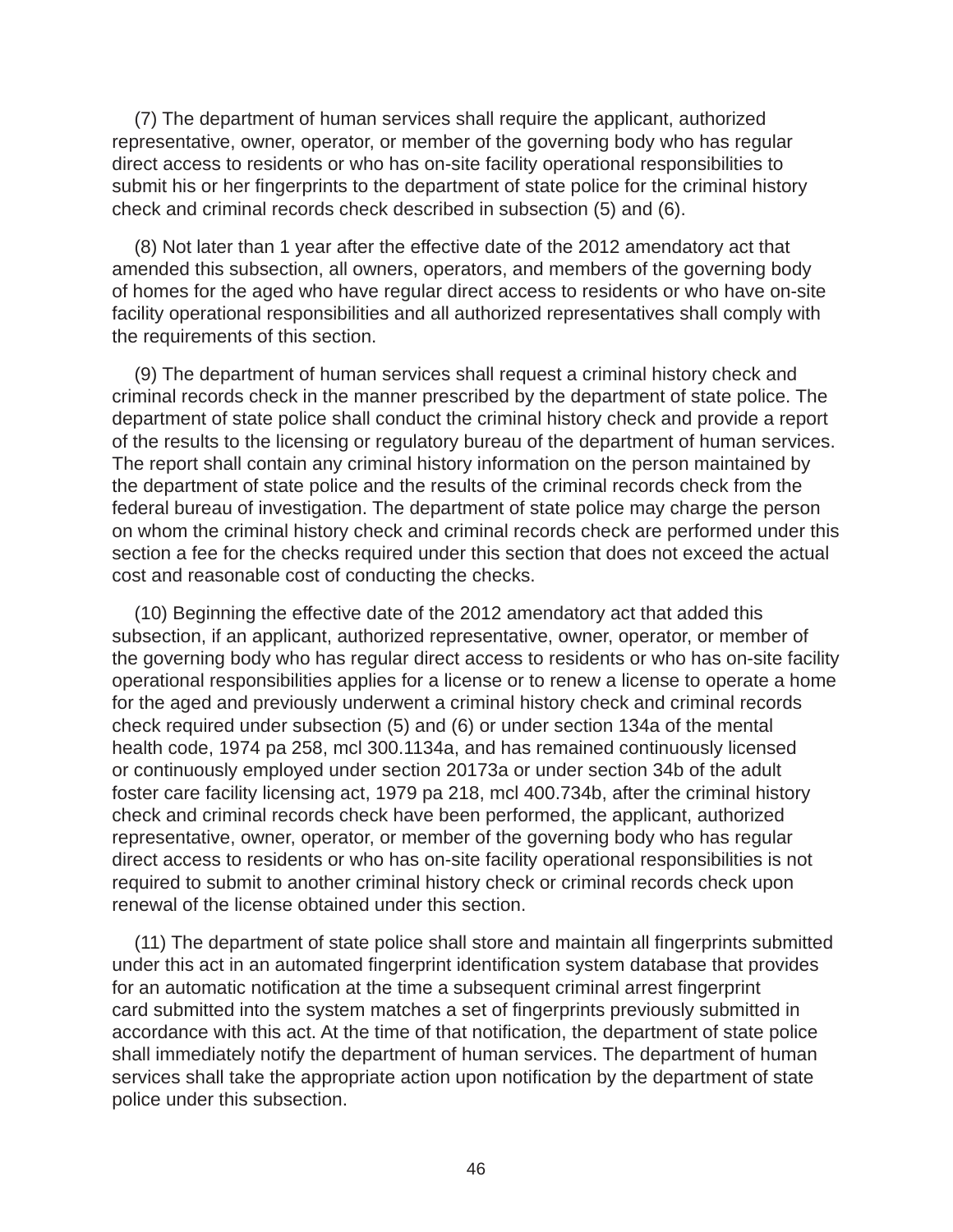(12) An applicant, owner, operator, member of a governing body, or authorized representative of a home for the aged shall not be present in a home for the aged if he or she has been convicted of either of the following:

(a) Vulnerable adult abuse, neglect, or financial exploitation.

(b) A listed offense as defined in section 2 of the sex offenders registration act, 1994 PA 295, MCL 28.722.

**History:** 1978, Act 368, Eff. Sept. 30, 1978 ; --2010, Act 1102, Eff. Dec. 22, 2010; --Am. 2012, Act 787, Eff. Mar. 13, 2012.

## **333.21321 Bond required.**

(1) Before issuance of a license under this article, the owner, operator, or governing body of the applicant shall give a bond with a surety approved by the department. The bond shall insure the department for the benefit of the residents. The bond shall be conditioned that the applicant do all of the following:

(a) Hold separately and in trust all resident funds deposited with the applicant.

(b) Administer the funds on behalf of a resident in the manner directed by the depositor.

(c) Render a true and complete account to the resident, the depositor, and the department when requested.

(d) Account, on termination of the deposit, for all funds received, expended, and held on hand.

(2) The bond shall be in an amount equal to not less than 1-1/4 times the average balance of resident funds held during the prior year. The department may require an additional bond or permit filing of a bond in a lower amount, if the department determines that a change in the average balance has occurred or may occur. An applicant for a new license shall file a bond in an amount which the department estimates as 1-1/4 times the average amount of funds which the applicant, upon issuance of the license, is likely to hold during the first year of operation.

**History:** 1978, Act 368, Eff. Sept. 30, 1978.

## **333.21325 Removal of resident from home for the aged; conditions.**

If a resident of a home for the aged is receiving care in the facility in addition to the room, board, and supervised personal care specified in section 20106(3), as determined by a physician, the department shall not order the removal of the resident from the home for the aged if both of the following conditions are met:

(a) The resident, the resident's family, the resident's physician, and the owner, operator, and governing body of the home for the aged consent to the resident's continued stay in the home for the aged.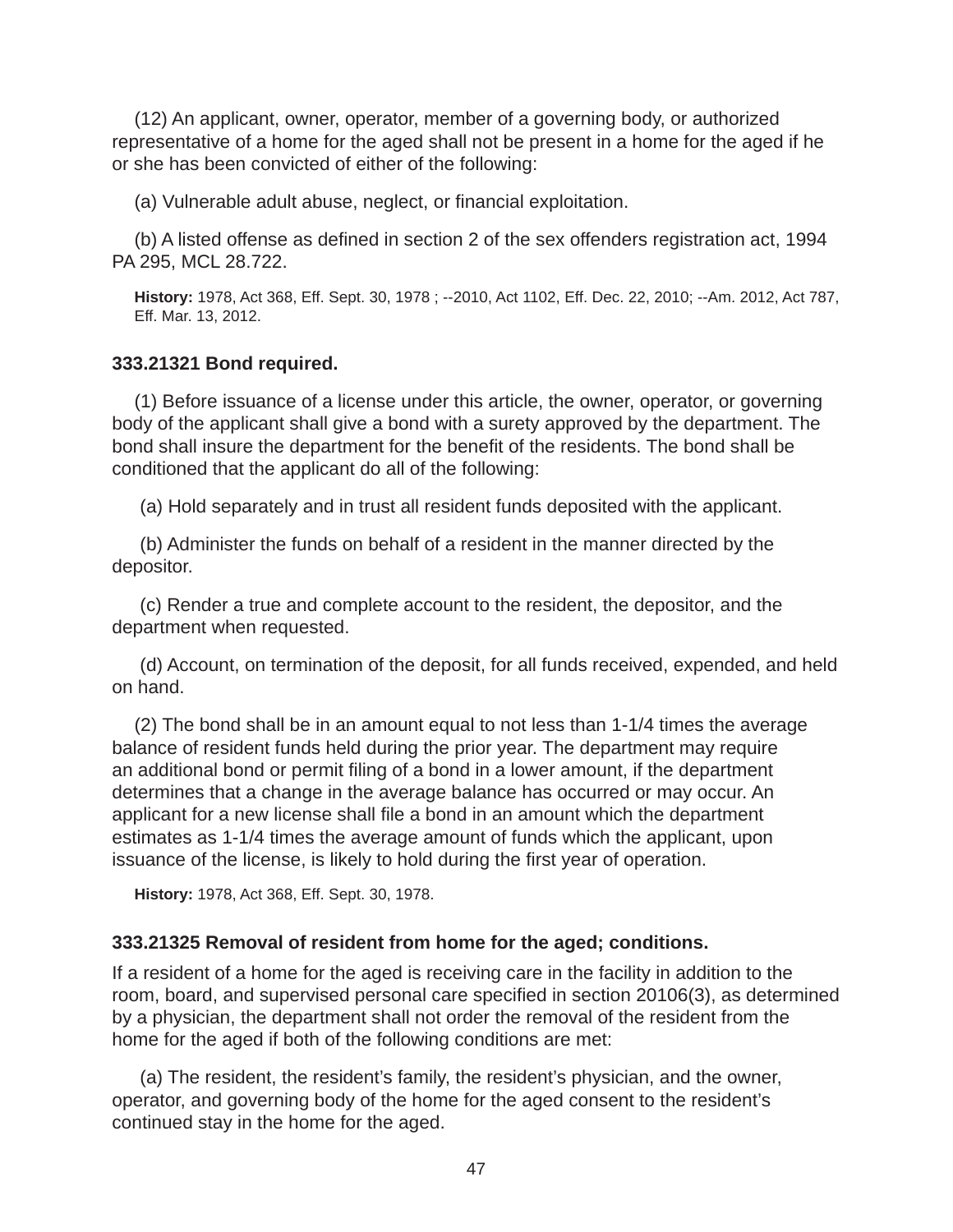(b) The owner, operator, and governing body of the home for the aged commit to assuring that the resident receives the necessary additional services.

**History:** Add. 2000, Act 437, Imd. Eff. Jan. 9, 2001.

#### **333.21331 Licensee considered consumer of tangible personal property.**

A licensee of a home for the aged operated for profit is considered to be the consumer, and not the retailer, of tangible personal property purchased and used or consumed in operation of the home.

**History:** 1978, Act 368, Eff. Sept. 30, 1978.

#### **333.21332 Home for the aged; infl uenza vaccination.**

A home for the aged shall offer each resident, or shall provide each resident with information and assistance in obtaining, an annual vaccination against influenza in accordance with the most recent recommendations of the advisory committee on immunization practices of the federal centers for disease control and prevention, as approved by the department of community health.

**History:** Add. 2000, Act 437, Imd. Eff. Jan. 9, 2001.

#### **333.21333 Smoking policy.**

(1) A home for the aged licensed under this article shall adopt a policy regulating the smoking of tobacco on the home for the aged premises.

(2) A home for the aged policy governing smoking shall at a minimum provide that:

(a) Upon admission each resident or person responsible for the resident's admission shall be asked if there is a preference for placement with smokers or nonsmokers.

(b) Smoking by residents shall be restricted to private rooms, rooms shared with other smokers only, or other designated smoking areas.

(c) Visitors shall not be permitted to smoke in rooms or wards occupied by residents who do not smoke.

(d) Visitors shall be permitted to smoke only in designated areas.

(e) Staff shall be permitted to smoke in designated areas only.

(f) Staff shall not be permitted to smoke in residents' rooms or while performing their duties in the presence of residents.

(g) Eating areas shall have sections for smokers and nonsmokers.

(h) Cigarettes, cigars, and pipe tobacco shall not be sold or dispensed within the licensed facility except as provided for by the owner or governing board.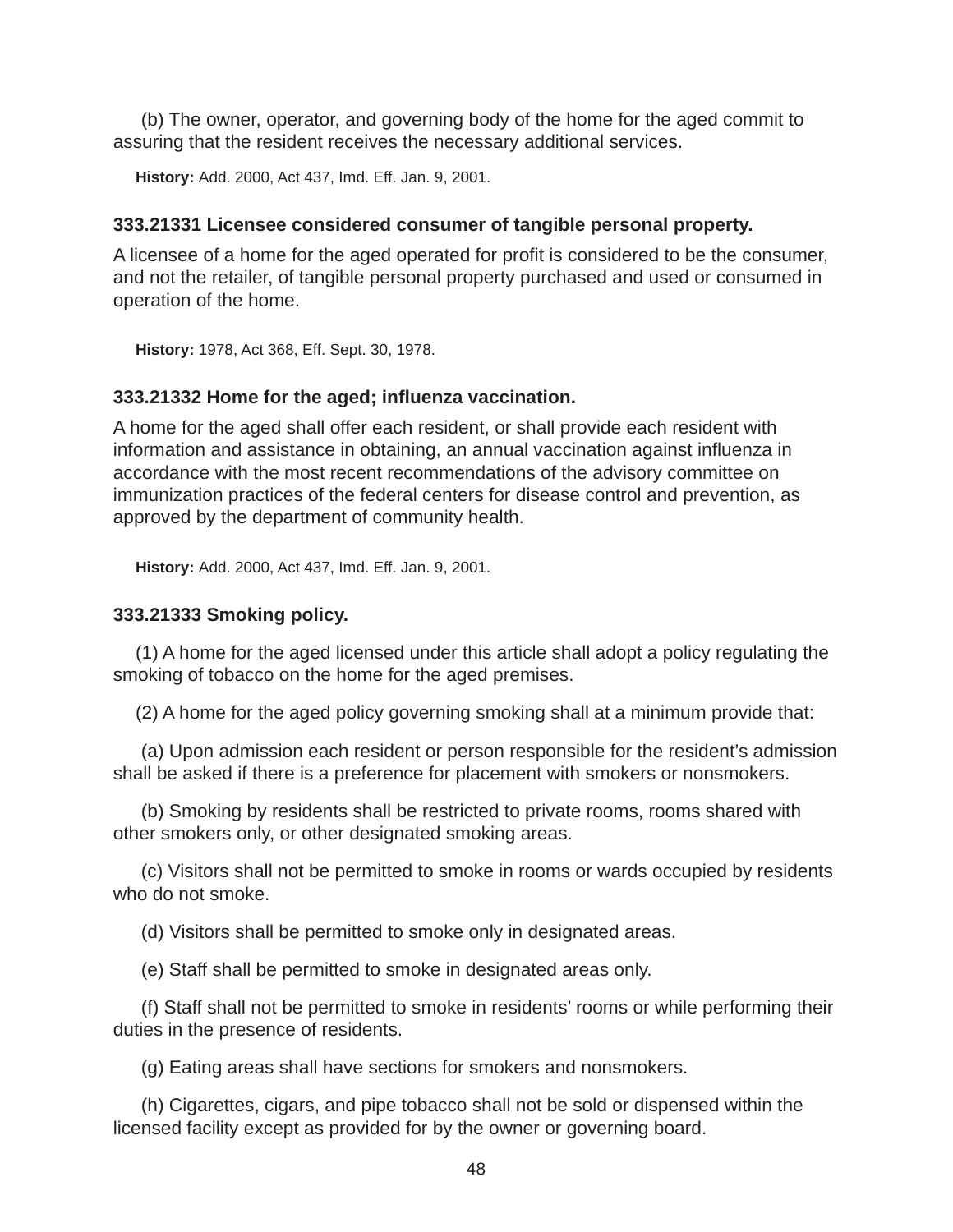(i) A sign indicating that smoking is prohibited in the facility except in designated areas shall be posted at each entrance to the facility. Each designated smoking area shall be posted as such by sign.

(3) A home for the aged licensed under this article shall retain a copy of the smoking policy which will be available to the public upon request.

**History:** 1978, Act 368, Eff. Sept. 30, 1978.

### **333.21335 Requirement of emergency generator system in home for the aged.**

(1) Except as provided under subsection (2), a home for the aged seeking a license or a renewal of a license under this article shall have, at a minimum, an emergency generator system that during an interruption of the normal electrical supply is capable of both of the following:

(a) Providing not less than 4 hours of service.

(b) Generating enough power to provide lighting at all entrances and exits and to operate equipment to maintain fire detection, alarm, and extinguishing systems, telephone switchboards, heating plant controls, and other critical mechanical equipment essential to the safety and welfare of the residents, personnel, and visitors.

(2) A home for the aged that is licensed under this article on the effective date of the amendatory act that added this section is not required to comply with subsection (1) until that home for the aged undergoes any major building modification. As used in this section, "major building modification" means an alteration of walls that creates a new architectural configuration or revision to the mechanical or electrical systems that significantly revises the design of the system or systems. Major building modification does not include normal building maintenance, repair, or replacement with equivalent components or a change in room function.

(3) A home for the aged that is exempt from compliance under subsection (2) shall notify the local medical control authority and the local law enforcement agency that it does not have an emergency generator on site. Until a home for the aged undergoes any major building modification as provided under subsection (2), a home for the aged that is exempt from compliance under subsection (2) shall file with the department a copy of the home for the aged's written policies and procedures and existing plans or agreements for emergency situations, including in the event of an interruption of the normal electrical supply.

(4) A home for the aged that fails to comply with this section is subject to a civil penalty of not more than \$2,000.00 for each violation. Each day a violation continues is a separate offense and shall be assessed a civil penalty of not less than \$500.00 for each day during which the failure continues.

**History:** Add. 2004, Act 397, Eff. Apr. 15, 2005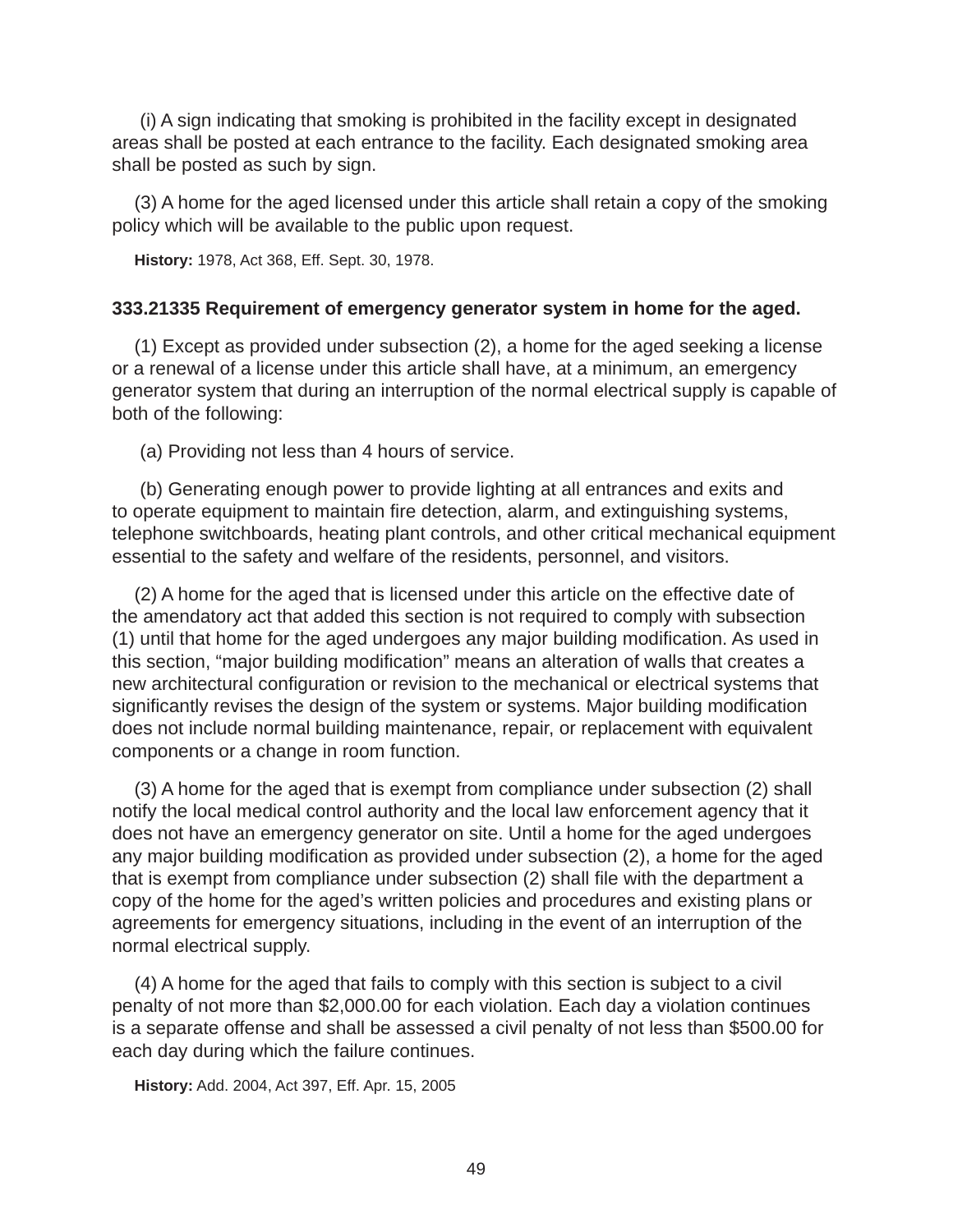#### PART 217 NURSING HOMES

### **333.21711 License required; prohibited terms or abbreviations; license for formal or informal nursing care services; exception.**

(1) A nursing home shall be licensed under this article.

(2) "Nursing home", "nursing center", "convalescent center", "extended care facility", or a similar term or abbreviation shall not be used to describe or refer to a health facility or agency unless the health facility or agency is licensed as a nursing home by the department under this article.

(3) A person shall not purport to provide formal or informal nursing care services of the kind normally provided in a nursing home without obtaining a license as provided in this article. This subsection does not apply to a hospital or a facility created by Act No. 152 of the Public Acts of 1885, as amended, being sections 36.1 to 36.12 of the Michigan Compiled Laws.

**History:** 1978, Act 368, Eff. Sept. 30, 1978 ;—Am. 1978, Act 493, Eff. Mar. 30, 1979.

## **333.21715 Programs of planned and continuing nursing and medical care required nurses and physicians in charge; expiration of subsection (1)(a); nature and scope of services.**

(1) A nursing home shall provide:

(a) A program of planned and continuing nursing care under the charge of a registered nurse in a skilled facility and a licensed practical nurse with a registered nurse consultant in an intermediate care facility. This subdivision shall expire December 31, 1979.

(b) A program of planned and continuing medical care under the charge of physicians.

(2) Nursing care and medical care shall consist of services given to individuals who are subject to prolonged suffering from illness or injury or who are recovering from illness or injury. The services shall be within the ability of the home to provide and shall include the functions of medical care such as diagnosis and treatment of an illness; nursing care via assessment, planning, and implementation; evaluation of a patient's health care needs; and the carrying out of required treatment prescribed by a physician.

**History:** 1978, Act 368, Eff. Sept. 30, 1978 ;—Am. 1978, Act 493, Eff. Mar. 30, 1979.